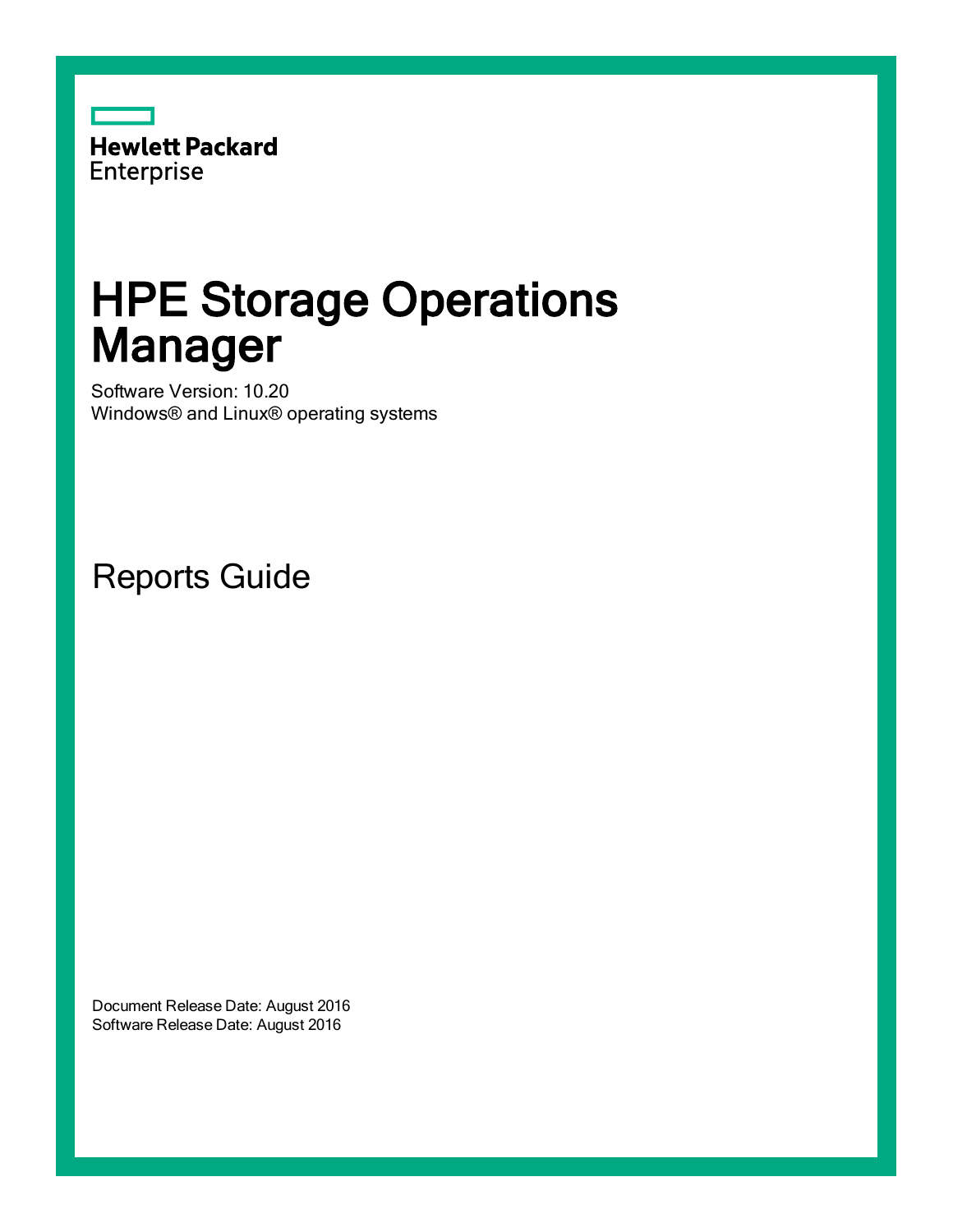### Legal Notices

### **Warranty**

The only warranties for Hewlett Packard Enterprise products and services are set forth in the express warranty statements accompanying such products and services. Nothing herein should be construed as constituting an additional warranty. HPE shall not be liable for technical or editorial errors or omissions contained herein.

The information contained herein is subject to change without notice.

### Restricted Rights Legend

Confidential computer software. Valid license from HPE required for possession, use or copying. Consistent with FAR 12.211 and 12.212, Commercial Computer Software, Computer Software Documentation, and Technical Data for Commercial Items are licensed to the U.S. Government under vendor's standard commercial license.

### Copyright Notice

© Copyright 2015-2016 Hewlett Packard Enterprise Development LP

### Trademark Notices

Adobe® is a trademark of Adobe Systems Incorporated.

AMD is a trademark of Advanced Micro Devices, Inc.

© 2012 Google Inc. All rights reserved. Google™ is a trademark of Google Inc.

Intel®, Intel® Itanium®, and Intel® Xeon® are trademarks of Intel Corporation in the U.S. and other countries.

Linux® is the registered trademark of Linus Torvalds in the U.S. and other countries.

Microsoft®, Windows®, and Windows Server® are U.S. registered trademarks of Microsoft Corporation.

Oracle and Java are registered trademarks of Oracle and/or its affiliates.

Red Hat® is a registered trademark of Red Hat, Inc. in the United States and other countries.

SAP®, SAP® BusinessObjects™, and SAP® BusinessObjects™ Web Intelligence® are the trademarks or registered trademarks of SAP SE in Germany and in several other countries.

UNIX® is a registered trademark of The Open Group.

### Oracle Technology — Notice of Restricted Rights

Programs delivered subject to the DOD FAR Supplement are 'commercial computer software' and use, duplication, and disclosure of the programs, including documentation, shall be subject to the licensing restrictions set forth in the applicable Oracle license agreement. Otherwise, programs delivered subject to the Federal Acquisition Regulations are 'restricted computer software' and use, duplication, and disclosure of the programs, including documentation, shall be subject to the restrictions in FAR 52.227-19, Commercial Computer Software-Restricted Rights (June 1987). Oracle America, Inc., 500 Oracle Parkway, Redwood City, CA 94065.

For the full Oracle license text, see the open\_source\_third\_party\_license\_agreements.pdf file in the license-agreements directory in the SOM product download file.

### Acknowledgements

This product includes software developed by the Apache Software Foundation. (http://www.apache.org)

This product includes software developed by the Indiana University Extreme! Lab. (http://www.extreme.indiana.edu)

This product uses the j-Interop library to interoperate with COM servers. (http://www.j-interop.org)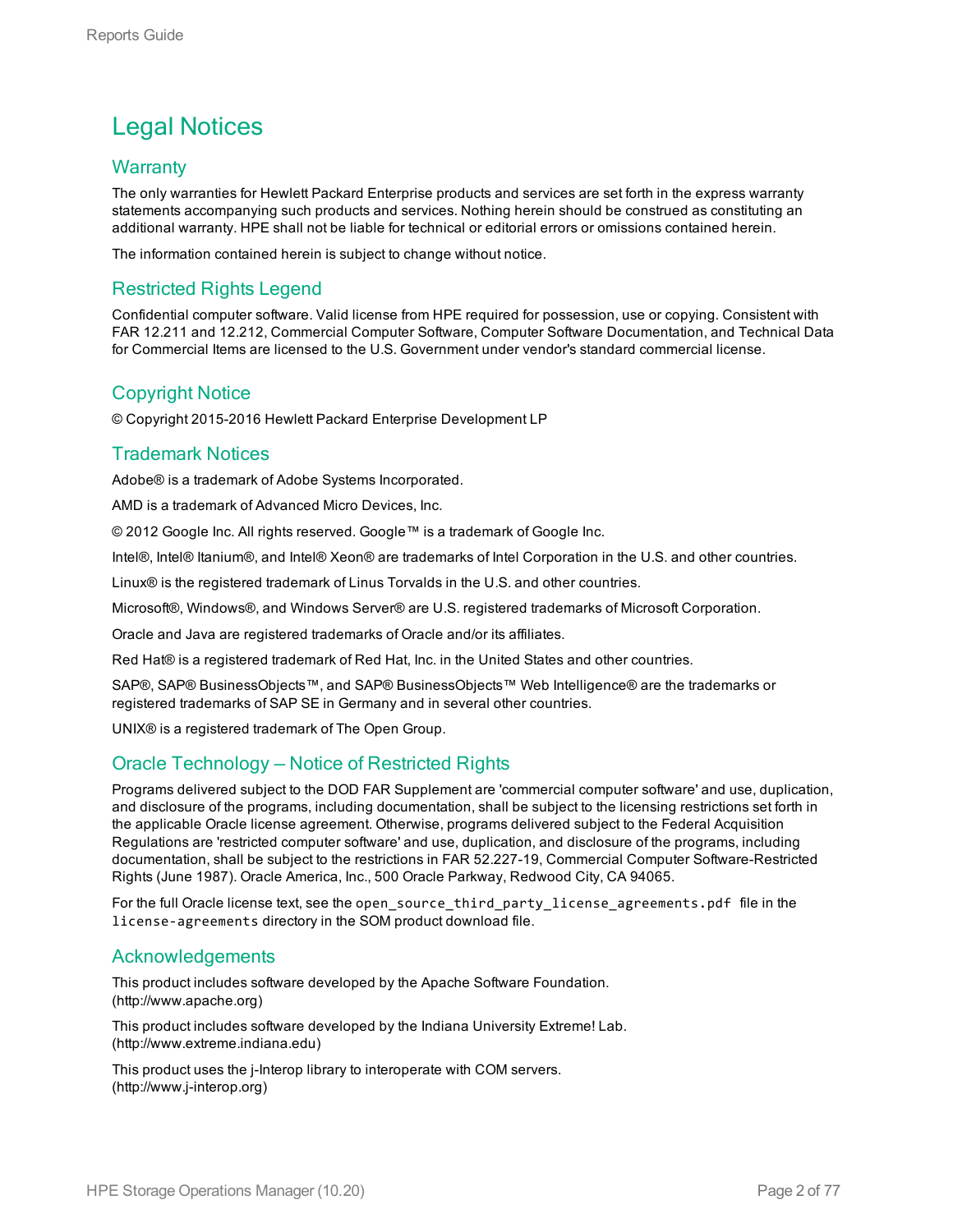### Documentation Updates

The title page of this document contains the following identifying information:

- Software Version number, which indicates the software version.
- Document Release Date, which changes each time the document is updated.
- <sup>l</sup> Software Release Date, which indicates the release date of this version of the software.

To check for recent updates or to verify that you are using the most recent edition of a document, go to: https://softwaresupport.hpe.com/group/softwaresupport/search-result?keyword=.

This site requires an HP Passport account. If you do not have one, click the **Create an account** button on the HP Passport Sign in page.

### **Support**

Visit the HPE Software Support web site at: **https://softwaresupport.hpe.com**

This web site provides contact information and details about the products, services, and support that HPE Software offers.

HPE Software Support provides customer self-solve capabilities. It provides a fast and efficient way to access interactive technical support tools needed to manage your business. As a valued support customer, you can benefit by using the support web site to:

- Search for knowledge documents of interest
- Submit and track support cases and enhancement requests
- Download software patches
- Manage support contracts
- Look up HPE support contacts
- Review information about available services
- Enter into discussions with other software customers
- Research and register for software training

Most of the support areas require that you register as an HP Passport user and sign in. Many also require a support contract. To register for an HP Passport ID, go to **https://softwaresupport.hpe.com** and click **Register**.

To find more information about access levels, go to: **https://softwaresupport.hpe.com/web/softwaresupport/access-levels**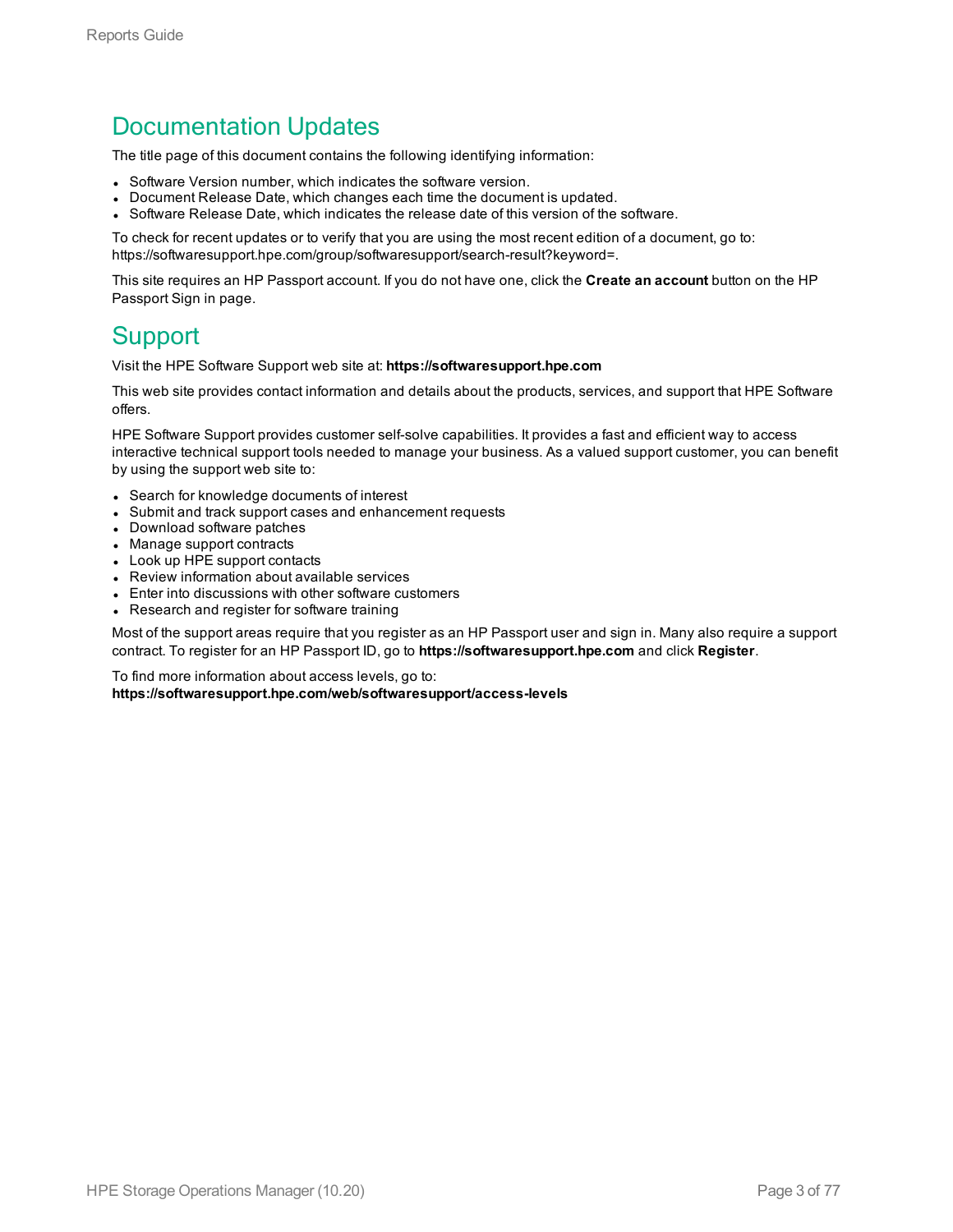## **Contents**

| HPE Storage Operations Manager Content Pack for End-to-End Connectivity  8                      |  |
|-------------------------------------------------------------------------------------------------|--|
|                                                                                                 |  |
|                                                                                                 |  |
|                                                                                                 |  |
| HPE Storage Operations Manager Content Pack for HPE 3PAR Performance Statistics 10              |  |
| HPE Storage Operations Manager Content Pack for HP EVA Performance Statistics 10                |  |
| HPE Storage Operations Manager Content Pack for EMC CLARiiON and VNX Performance                |  |
|                                                                                                 |  |
| HPE Storage Operations Manager Content Pack for EMC DMX Performance Statistics  11              |  |
| HPE Storage Operations Manager Content Pack for EMC VMAX Performance Statistics 12              |  |
| HPE Storage Operations Manager Content Pack for NetApp C-Mode Performance Statistics  12        |  |
| HPE Storage Operations Manager Content Pack for NetApp 7-Mode Performance Statistics 12         |  |
| HPE Storage Operations Manager Content Pack for HPE XP and HDS Performance Statistics 13        |  |
| HPE Storage Operations Manager Content Pack for IBM SVC Performance Statistics 13               |  |
| Prerequisites to use the HPE Storage Operations Manager Content Packs 14                        |  |
|                                                                                                 |  |
| Chapter 2: Post-Installation Configuration of HPE Operations Bridge Reporter                    |  |
|                                                                                                 |  |
|                                                                                                 |  |
|                                                                                                 |  |
|                                                                                                 |  |
|                                                                                                 |  |
|                                                                                                 |  |
|                                                                                                 |  |
|                                                                                                 |  |
|                                                                                                 |  |
|                                                                                                 |  |
|                                                                                                 |  |
|                                                                                                 |  |
|                                                                                                 |  |
|                                                                                                 |  |
|                                                                                                 |  |
|                                                                                                 |  |
| Chapter 5: Connecting the SOM Management Server and the SOM Reporting                           |  |
|                                                                                                 |  |
| Task 1: Connect the SOM Management Server to the SOM Reporting Server 30                        |  |
| Task 2: Configure Data Transfer from the SOM Management Server to the SOM Reporting Server . 31 |  |
| Task 3: Configure the SOM Reporting Server to Populate the Analytics Dashboards 32              |  |
|                                                                                                 |  |
| Chapter 6: Connect the SOM Management Server, the SOM Reporting Server, and                     |  |
|                                                                                                 |  |
|                                                                                                 |  |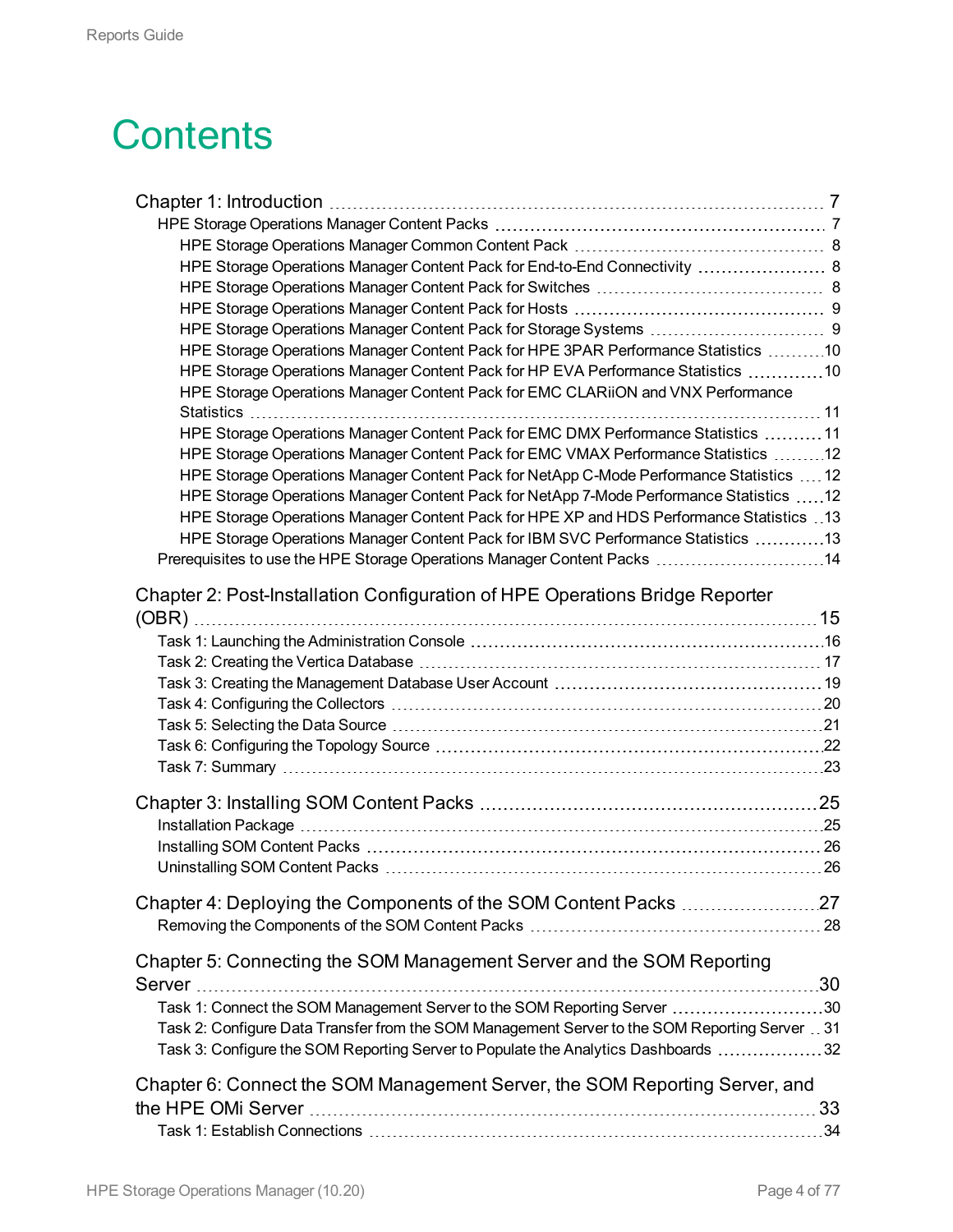| Task 2: Configure Data Transfer from the SOM Management Server to the SOM Reporting Server 36<br>Task 3: Configure the SOM Reporting Server to Populate the Analytics Dashboards 37 |    |
|-------------------------------------------------------------------------------------------------------------------------------------------------------------------------------------|----|
|                                                                                                                                                                                     |    |
|                                                                                                                                                                                     |    |
|                                                                                                                                                                                     |    |
|                                                                                                                                                                                     |    |
| Task 1: Create a Keystore File Containing HPE OBR Server Certificate and Private Key  39                                                                                            |    |
| Task 2: Create a Keystore File Containing the Certifying Authority (CA) Certificates 39                                                                                             |    |
| Task 3: Determine If Certificate Revocation Check Should Be Enabled 40                                                                                                              |    |
| Task 4: Determine the Proxy Server Address If There Is a Proxy Between the HPE OBR                                                                                                  |    |
|                                                                                                                                                                                     |    |
|                                                                                                                                                                                     |    |
|                                                                                                                                                                                     |    |
|                                                                                                                                                                                     |    |
|                                                                                                                                                                                     |    |
|                                                                                                                                                                                     |    |
| Task 2: Stop the HPE_PMDB_Platform_Administrator Service 42                                                                                                                         |    |
|                                                                                                                                                                                     |    |
|                                                                                                                                                                                     |    |
|                                                                                                                                                                                     |    |
|                                                                                                                                                                                     |    |
|                                                                                                                                                                                     |    |
|                                                                                                                                                                                     |    |
|                                                                                                                                                                                     |    |
|                                                                                                                                                                                     |    |
| Task 3: Stop the HPE_PMDB_Platform_Administrator Service 46                                                                                                                         |    |
|                                                                                                                                                                                     |    |
|                                                                                                                                                                                     |    |
|                                                                                                                                                                                     |    |
|                                                                                                                                                                                     |    |
|                                                                                                                                                                                     |    |
|                                                                                                                                                                                     |    |
| Chapter 8: Verifying Data Collection                                                                                                                                                | 50 |
| Chapter 9: Generating CSV Files for Elements Discovered by SOM 52                                                                                                                   |    |
|                                                                                                                                                                                     |    |
|                                                                                                                                                                                     |    |
|                                                                                                                                                                                     |    |
|                                                                                                                                                                                     |    |
|                                                                                                                                                                                     |    |
|                                                                                                                                                                                     |    |
| Create a Custom Report to Display the Storage Allocated to a Host, Mounted on a Host, and Used                                                                                      |    |
|                                                                                                                                                                                     |    |
| Create a Custom Report to Display the NAS Information and Details of a Client Host 60                                                                                               |    |
|                                                                                                                                                                                     |    |
| Create a Custom Report to Display all the Managed Hosts without Cluster Hosts  64                                                                                                   |    |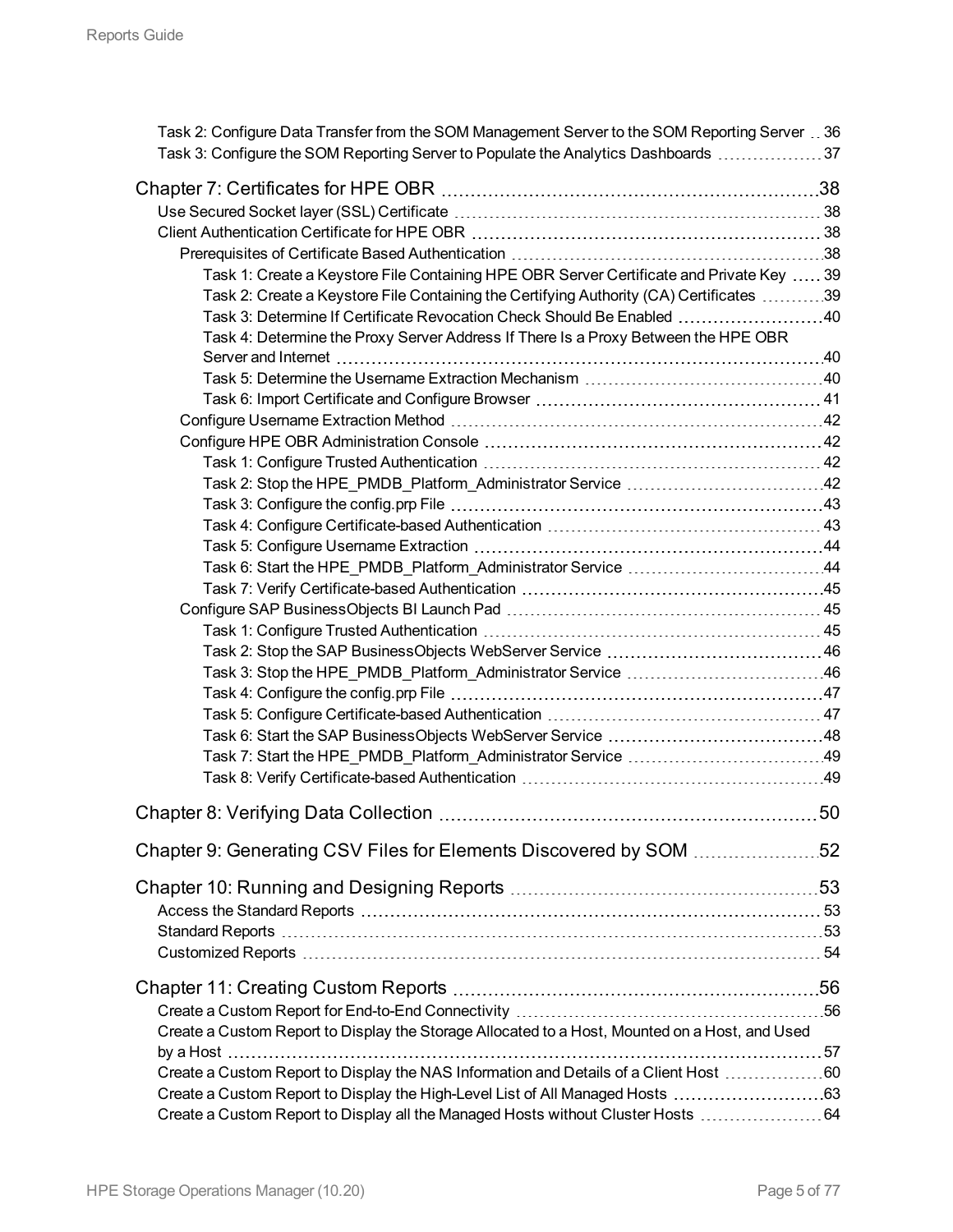| Create a Custom Report to Display the Connected Hosts and the External Storage Capacity 66<br>Create a Custom Report to Display the Performance for the Top HPE EVA Arrays  67<br>Create a Custom Report to Display the Storage Tier Information, Hosts, and Storage Volumes  70 |  |
|----------------------------------------------------------------------------------------------------------------------------------------------------------------------------------------------------------------------------------------------------------------------------------|--|
| Chapter 12: Remove a Configured SOM Reporting Server from the SOM                                                                                                                                                                                                                |  |
|                                                                                                                                                                                                                                                                                  |  |
|                                                                                                                                                                                                                                                                                  |  |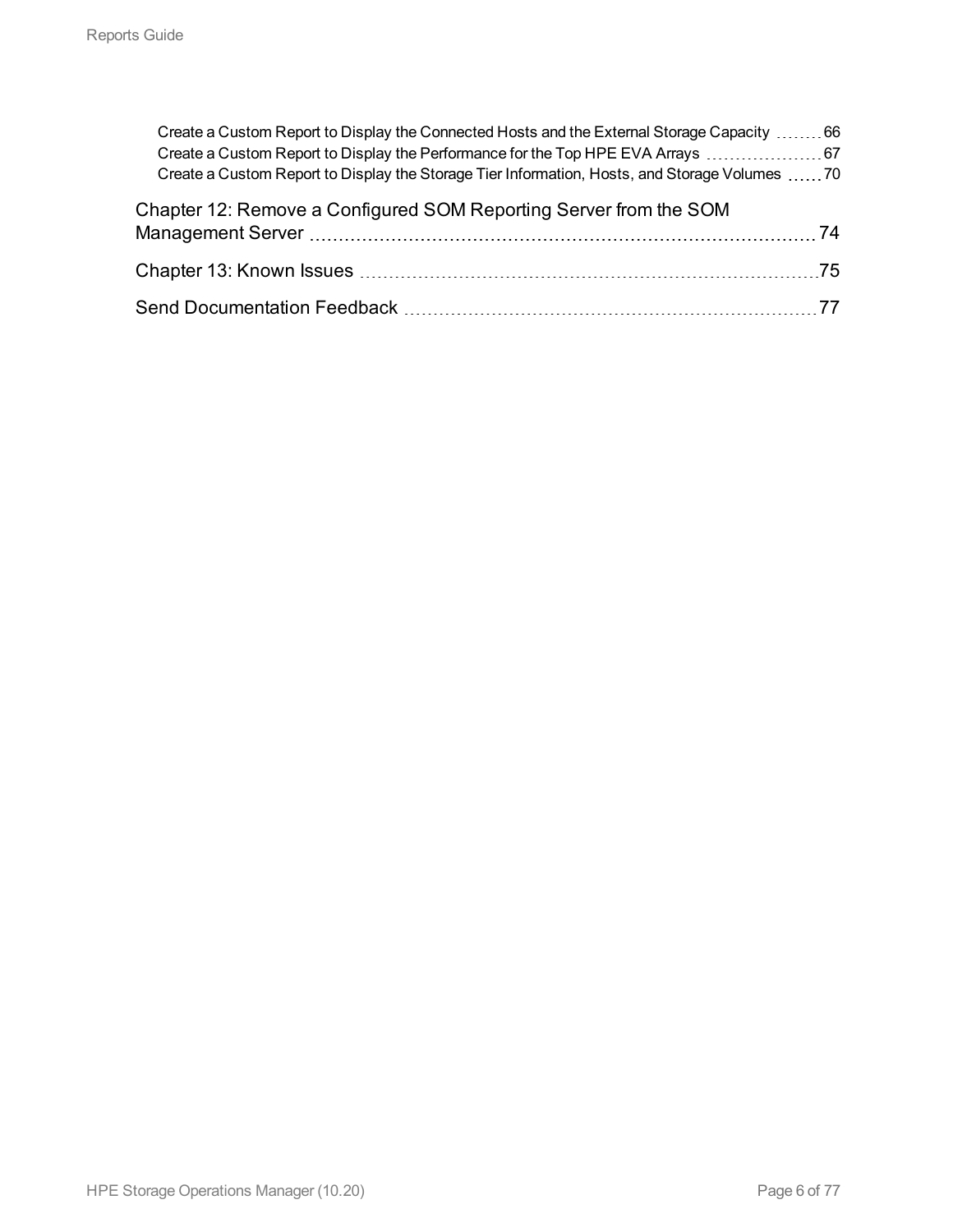# <span id="page-6-0"></span>Chapter 1: Introduction

The HPE Storage Operations Manager (SOM) content packs for HPE Operations Bridge Reporter (OBR) provide detailed reports of current and historical information about hosts, storage systems, switches, and connectivity in the storage network. SOM also provides content packs for reporting the performance of various storage devices.

The SOM content packs determine what metrics to process, how to process those metrics, and display the processed data on the reports. A typical content pack defines the statistics and inventory associated with the particular domain content.

## <span id="page-6-1"></span>HPE Storage Operations Manager Content Packs

HPE Storage Operations Manager provides the following content packs:

- "HPE Storage [Operations](#page-7-0) Manager Common Content Pack" on the next page
- "HPE Storage Operations Manager Content Pack for End-to-End [Connectivity"](#page-7-1) on the next page
- "HPE Storage [Operations](#page-7-2) Manager Content Pack for Switches" on the next page
- "HPE Storage [Operations](#page-8-0) Manager Content Pack for Hosts" on page 9
- "HPE Storage [Operations](#page-8-1) Manager Content Pack for Storage Systems" on page 9
- "HPE Storage Operations Manager Content Pack for HPE 3PAR [Performance](#page-9-0) Statistics" on page 10
- "HPE Storage Operations Manager Content Pack for HP EVA [Performance](#page-9-1) Statistics" on page 10
- "HPE Storage Operations Manager Content Pack for EMC CLARiiON and VNX [Performance](#page-10-0) Statistics" on [page](#page-10-0) 11
- "HPE Storage Operations Manager Content Pack for EMC DMX [Performance](#page-10-1) Statistics" on page 11
- "HPE Storage Operations Manager Content Pack for EMC VMAX [Performance](#page-11-0) Statistics" on page 12
- "HPE Storage Operations Manager Content Pack for NetApp C-Mode [Performance](#page-11-1) Statistics" on page 12
- "HPE Storage Operations Manager Content Pack for NetApp 7-Mode [Performance](#page-11-2) Statistics" on page 12
- "HPE Storage Operations Manager Content Pack for HPE XP and HDS [Performance](#page-12-0) Statistics" on page [13](#page-12-0)
- "HPE Storage Operations Manager Content Pack for IBM SVC [Performance](#page-12-1) Statistics" on page 13

Each content pack includes standard reports for immediate access to the relevant storage management content. For information about the standard reports, see the help for each report in *HPE Operations Bridge Reporter Online Help for Users*.

Additionally, you can customize reports by selecting from the list of objects in the classes of the Business Objects Universe provided with all installed content packs.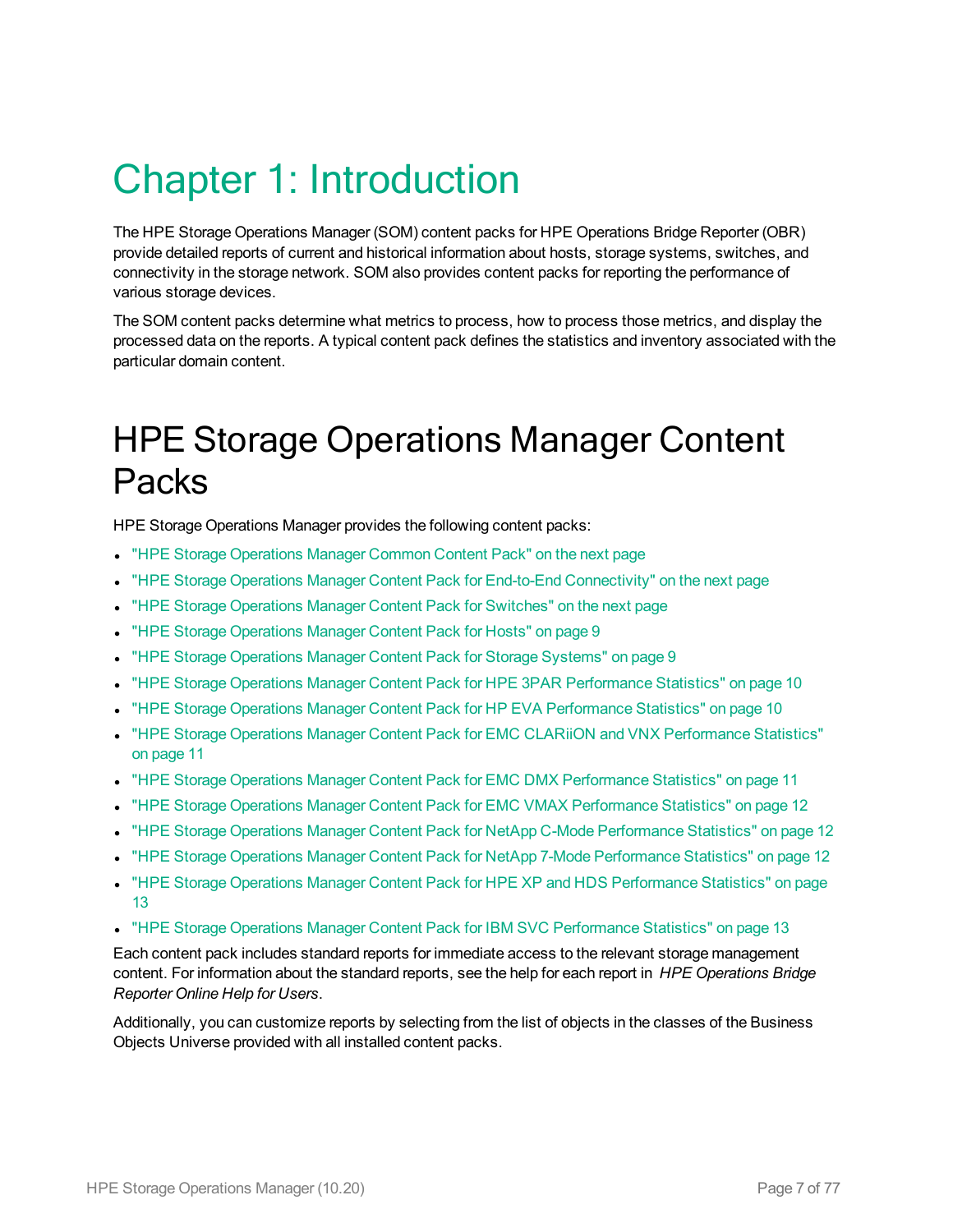## <span id="page-7-0"></span>HPE Storage Operations Manager Common Content Pack

The HPE Storage Operations Manager Common Content Pack contains common list of objects used across SOM content packs. It provides information about assets and node groups.

The list of objects in the common reporting universe are as follows:

- Assets
- Node groups

<span id="page-7-1"></span>For more information, see the *HPE Storage Operations Manager Universe Reference for the Common Content Pack* document.

## HPE Storage Operations Manager Content Pack for End-to-End Connectivity

The HPE Storage Operations Manager Content Pack for End-to-End Connectivity provides information that can be used to view and analyze the connectivity information for hosts, switches, and storage systems.

The list of classes in the connectivity reporting universe are as follows:

- Host Switch Connectivity
- Storage Switch Connectivity
- Host Path Connectivity
- Presented Storage Connectivity
- Switch ISL Connectivity
- NAS Client Connectivity

<span id="page-7-2"></span>For more information, see the *HPE Storage Operations Manager Universe Reference for the End-to-End Connectivity Content Pack* document.

### HPE Storage Operations Manager Content Pack for **Switches**

The HPE Storage Operations Manager Content Pack for Switches provides detailed standard reports that display the utilization summary as well as the input and output performance data of switch ports.

The list of classes in the switches reporting universe are as follows:

- Switch Fabric
- Switch Capacity Statistics
- Switch Port Performance Statistics

For more information, see the *HPE Storage Operations Manager Universe Reference for the Switches Content Pack* document.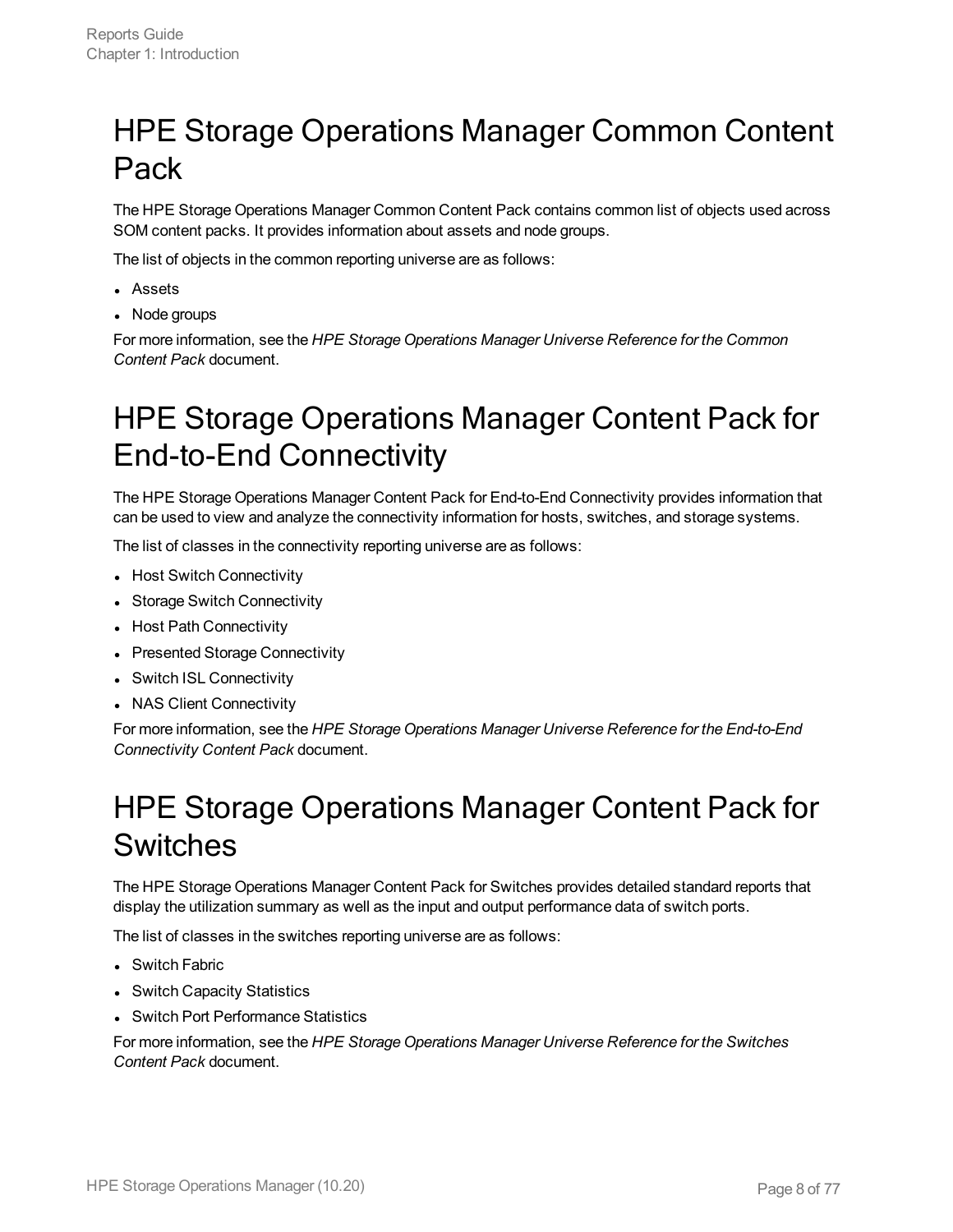## <span id="page-8-0"></span>HPE Storage Operations Manager Content Pack for Hosts

The HPE Storage Operations Manager Content Pack for Hosts provides detailed standard reports that display information about the host capacity utilization.

The list of classes in the host reporting universe are as follows:

- Host Disk Partitions
- Host Multipathing
- Host Volume Management
- HBA Target Port
- Host Processor
- HBA Port Performance Statistics
- Host CPU Utilization Statistics
- Host Disk Drive Performance Statistics
- Host Logical Volume Capacity Statistics
- Host Memory Utilization Statistics
- Host Unused Volume Group Capacity Statistics
- Host Unused Storage Statistics

<span id="page-8-1"></span>For more information, see the *HPE Storage Operations Manager Universe Reference for the Hosts Content Pack* document.

### HPE Storage Operations Manager Content Pack for Storage Systems

The HPE Storage Operations Manager Content Pack for Storage Systems provides detailed standard reports that display information about the storage systems.

The list of classes in the storage systems reporting universe are as follows:

- Storage System Disks
- Block System Extents Associated with Disks
- Block System Extents
- Block Backend Storage System
- Block System Volumes
- Block System SCSI Controllers
- Block System Processors
- Block System Fiber Channel Ports
- Block System Replication
- File System Extents Associated with Disks
- File System Extents
- File Network Interface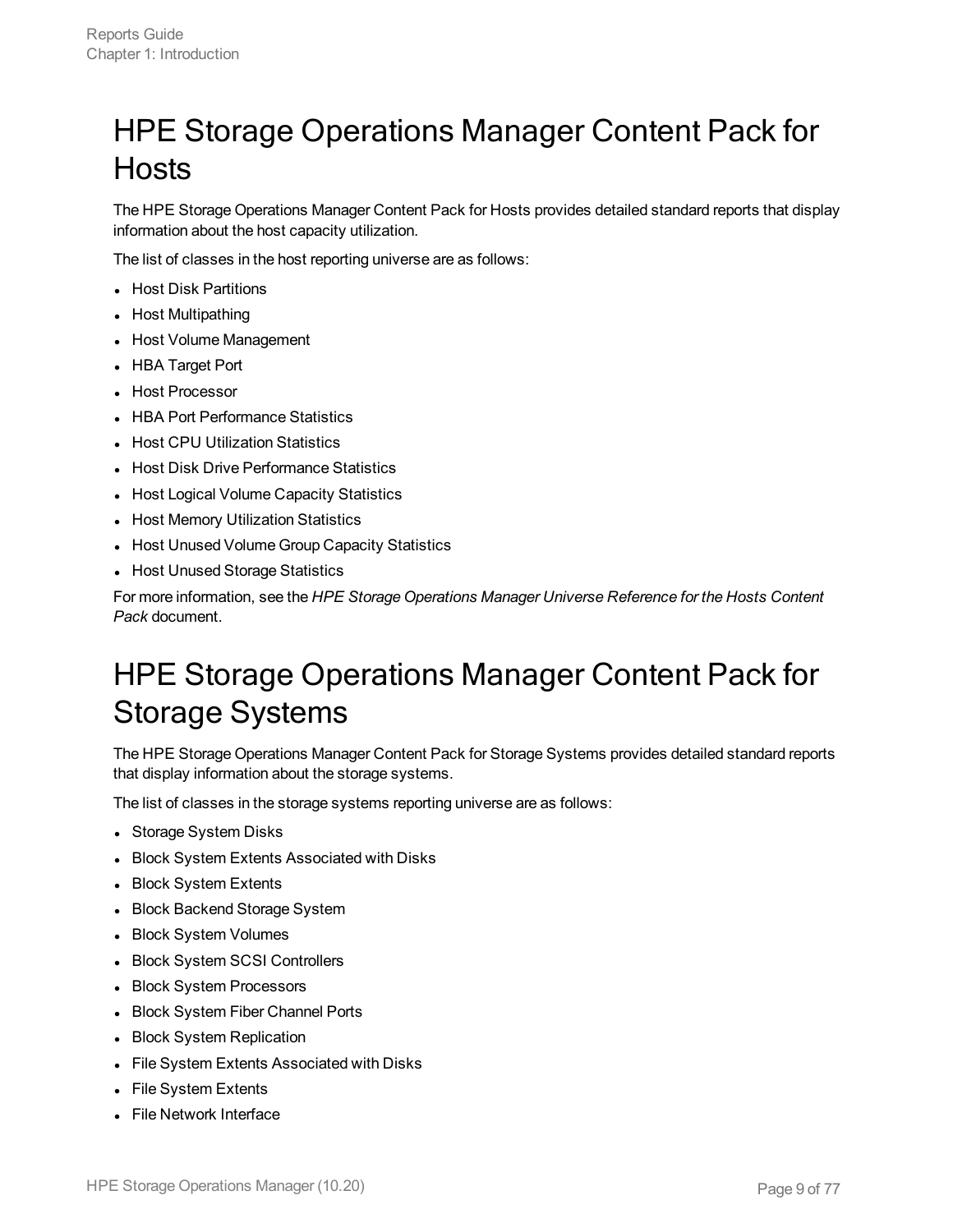- File System Volumes
- File QTree
- File System Replication
- Storage Tiers
- File Shares
- Storage System Capacity Statistics
- Tier Element Map
- File Logical Volume Capacity Statistics
- Block Pool Capacity Statistics
- File Quota Capacity Statistics
- File System Node Capacity Statistics
- File Snapshot Capacity Statistics
- File Extent Capacity Statistics

<span id="page-9-0"></span>For more information, see the *HPE Storage Operations Manager Universe Reference for the Storage Systems Content Pack* document.

## HPE Storage Operations Manager Content Pack for HPE 3PAR Performance Statistics

The HPE Storage Operations Manager Content Pack for HPE 3PAR Performance Statistics provides information that can be used to view and analyze various performance metrics of HPE 3PAR devices.

The list of classes in the HPE 3PAR performance reporting universe are as follows:

- HPE 3PAR Storage System Performance Statistics
- HPE 3PAR Storage Volume Performance Statistics
- HPE 3PAR Controller Performance Statistics
- HPE 3PAR Disk Performance Statistics
- HPE 3PAR FC Port Performance Statistics
- HPE 3PAR AVG Storage System Volume Performance Statistics
- HPE 3PAR AVG Storage Pool Volume Performance Statistics

<span id="page-9-1"></span>For more information, see the *HPE Storage Operations Manager Universe Reference for the HPE 3PAR Performance Statistics Content Pack* document.

## HPE Storage Operations Manager Content Pack for HP EVA Performance Statistics

The HPE Storage Operations Manager Content Pack for HP EVA Performance Statistics provides information that can be used to view and analyze various performance metrics of HP StorageWorks Enterprise Virtual Arrays (EVA) devices.

The list of classes in the HPE Storage Operations Manager Content Pack for HP EVA Performance Statistics performance reporting universe are as follows: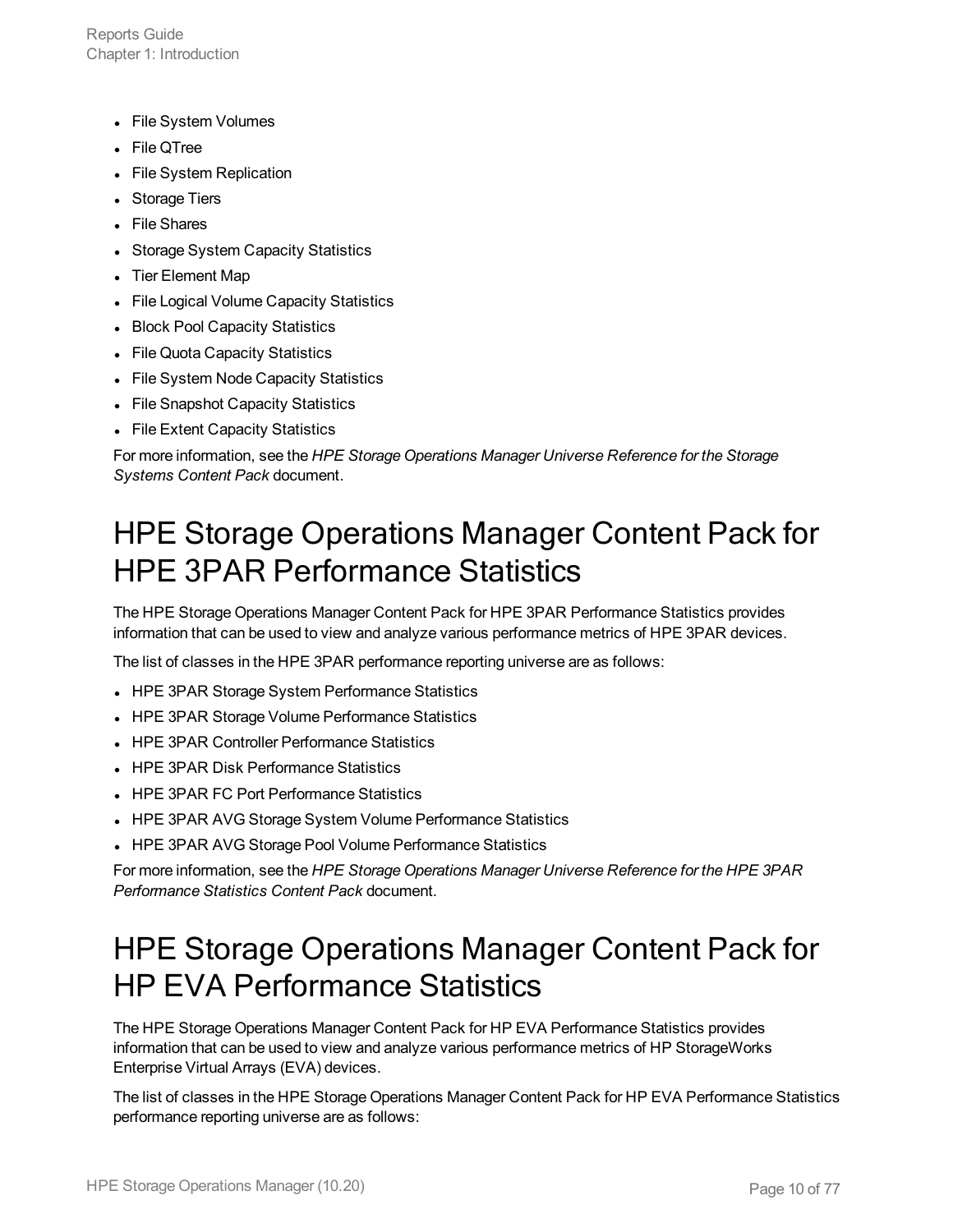- EVA Storage System Performance Statistics
- EVA Storage System AVG Performance Statistics
- EVA Storage Volume Performance Statistics
- EVA Storage Controller Performance Statistics
- EVA Pool AVG Performance Statistics
- EVA FC Port Performance Statistics
- EVA Disk Drive Statistics

<span id="page-10-0"></span>For more information, see the *HPE Storage Operations Manager Universe Reference for the HP EVA Performance Statistics Content Pack* document.

## HPE Storage Operations Manager Content Pack for EMC CLARiiON and VNX Performance Statistics

The HPE Storage Operations Manager Content Pack for EMC CLARiiON and VNX Performance Statistics provides information that can be used to view and analyze various performance metrics of EMC CLARiiON and VNX devices.

The list of classes in the HPE Storage Operations Manager Content Pack for EMC CLARiiON and VNX Performance Statistics reporting universe are as follows:

- EMC CLARiiON\_VNX Storage System Performance Statistics
- EMC CLARiiON\_VNX Storage Volume Performance Statistics
- EMC CLARiiON\_VNX Storage Controller Performance Statistics
- EMC CLARiiON\_VNX Port Performance Statistics
- EMC CLARiiON\_VNX Disk Drive Performance Statistics

<span id="page-10-1"></span>For more information, see the *HPE Storage Operations Manager Universe Reference for the EMC CLARiiON and VNX Performance Statistics Content Pack* document.

### HPE Storage Operations Manager Content Pack for EMC DMX Performance Statistics

The HPE Storage Operations Manager Content Pack for EMC DMX Performance Statistics provides information that can be used to view and analyze various performance metrics of EMC DMX devices.

The list of classes in the HPE Storage Operations Manager Content Pack for EMC DMX Performance Statistics performance reporting universe are as follows:

- EMC DMX Storage System Performance Statistics
- EMC DMX Storage Volume Performance Statistics
- EMC DMX Storage Front-end Controller Performance Statistics
- EMC DMX Front-end Port Performance Statistics

For more information, see the *HPE Storage Operations Manager Universe Reference for the EMC DMX Performance Statistics Content Pack* document.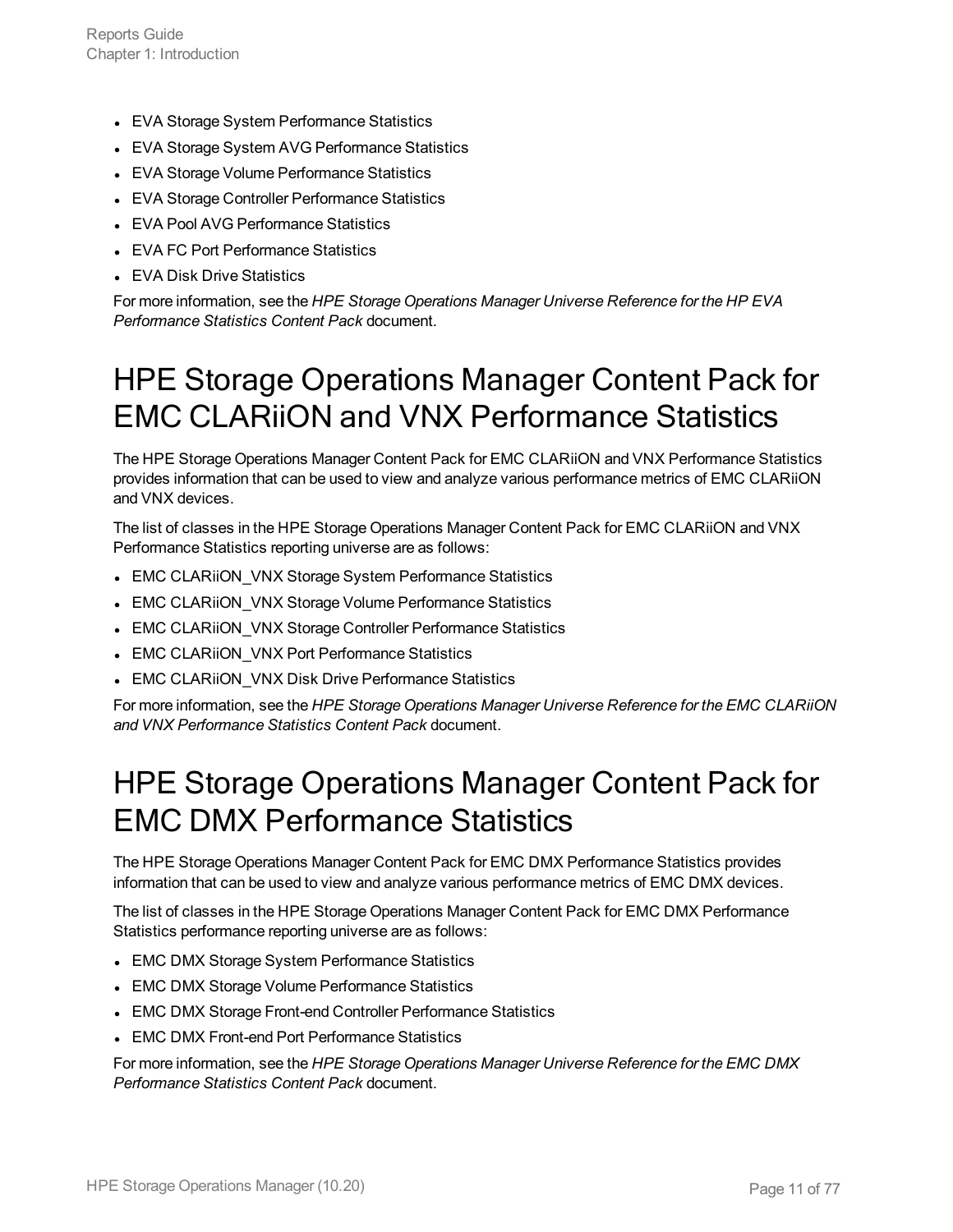## <span id="page-11-0"></span>HPE Storage Operations Manager Content Pack for EMC VMAX Performance Statistics

The HPE Storage Operations Manager Content Pack for EMC VMAX Performance Statistics provides information that can be used to view and analyze various performance metrics of EMC VMAX devices.

The list of classes in the HPE Storage Operations Manager Content Pack for EMC VMAX Performance Statistics performance reporting universe are follows:

- EMC VMAX Storage System Performance Statistics
- EMC VMAX Storage Volume Performance Statistics
- EMC VMAX Storage Front-end Controller Performance Statistics
- EMC VMAX Front-end Port Performance Statistics

<span id="page-11-1"></span>For more information, see the *HPE Storage Operations Manager Universe Reference for the EMC VMAX Performance Statistics Content Pack* document.

## HPE Storage Operations Manager Content Pack for NetApp C-Mode Performance Statistics

The HPE Storage Operations Manager Content Pack for NetApp C-Mode Performance Statistics provides information that can be used to view and analyze various performance metrics of NetApp C-mode devices.

The list of classes in the HPE Storage Operations Manager Content Pack for NetApp C-Mode Performance Statistics performance reporting universe are as follows:

- NetAppC Storage System Performance Statistics
- NetAppC LUN Performance Statistics
- NetAppC Disk Drive Performance Statistics
- NetAppC File System Performance Statistics
- NetAppC Aggregate Performance Statistics
- NetAppC vServer Performance Statistics

<span id="page-11-2"></span>For more information, see the *HPE Storage Operations Manager Universe Reference for the NetApp C-Mode Performance Statistics Content Pack* document.

## HPE Storage Operations Manager Content Pack for NetApp 7-Mode Performance Statistics

The HPE Storage Operations Manager Content Pack for NetApp 7-Mode Performance Statistics provides information that can be used to view and analyze various performance metrics of NetApp 7-mode devices.

The list of classes in the HPE Storage Operations Manager Content Pack for NetApp 7-Mode Performance Statistics performance reporting universe are as follows:

- NetApp7 Storage System Performance Statistics
- NetApp7 LUN Performance Statistics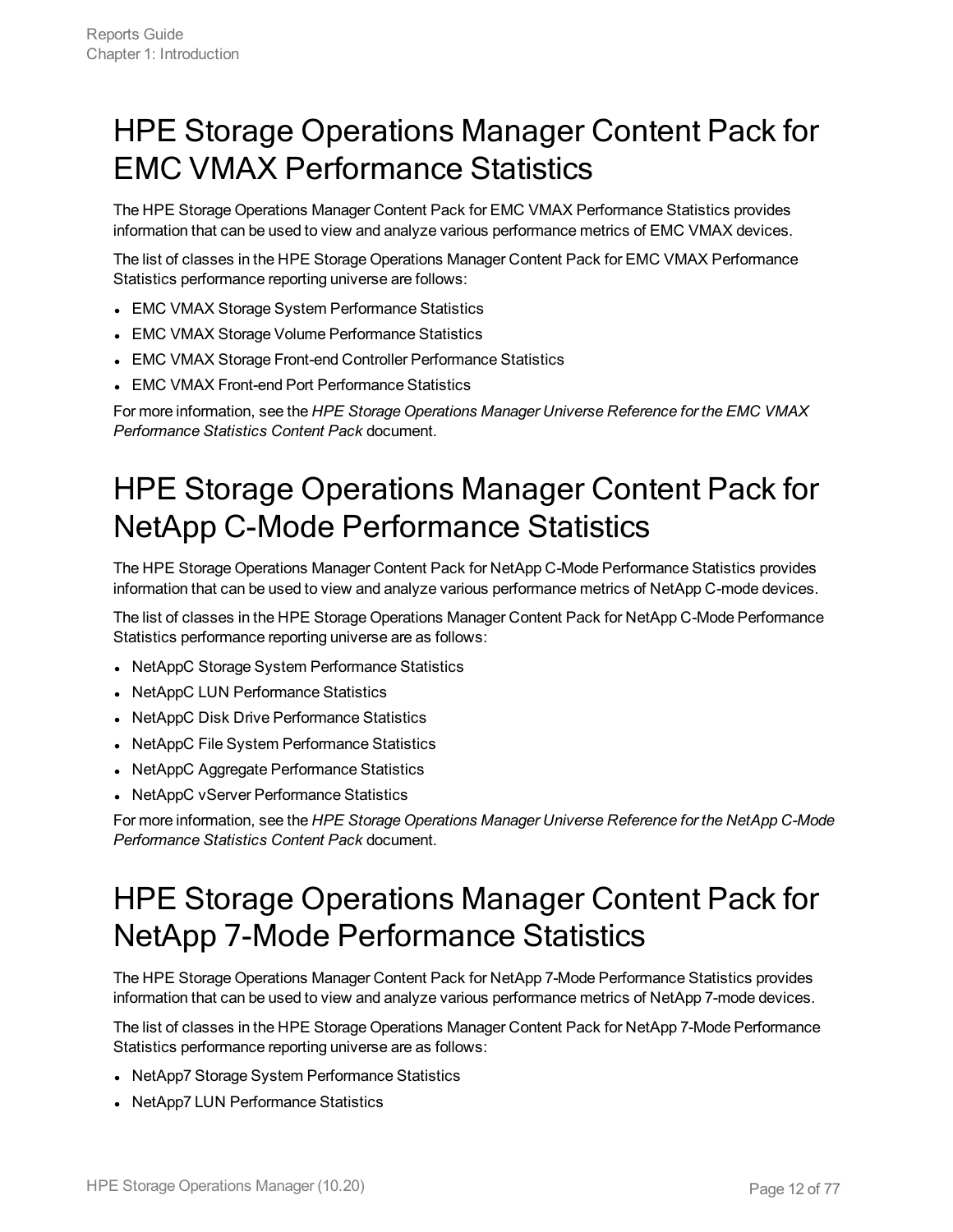- NetApp7 Disk Drive Performance Statistics
- NetApp7 File System Performance Statistics
- NetApp7 Aggregate Performance Statistics
- NetApp7 IPPort Performance Statistics
- NetApp7 Q Tree Performance Statistics

<span id="page-12-0"></span>For more information, see the *HPE Storage Operations Manager Universe Reference for the NetApp 7-Mode Performance Statistics Content Pack* document.

## HPE Storage Operations Manager Content Pack for HPE XP and HDS Performance Statistics

The HPE Storage Operations Manager Content Pack for HPE XP and HDS Performance Statistics provides information that can be used to view and analyze various performance metrics of HPE XP and HDS devices.

The list of classes in the HPE Storage Operations Manager Content Pack for HPE XP and HDS Performance Statistics performance reporting universe are as follows:

- HDS-XP Array Group Statistics
- HDS-XP Back-end Controller Statistics
- HDS-XP FC Port Performance Statistics
- HDS-XP Front-end Controller Statistics
- HDS-XP Storage Volume Statistics
- HDS-XP Storage System Statistics
- HDS-XP MPB Controller Statistics

<span id="page-12-1"></span>For more information, see the *HPE Storage Operations Manager Universe Reference for the HPE XP and HDS Performance Statistics Content Pack* document.

### HPE Storage Operations Manager Content Pack for IBM SVC Performance Statistics

The HPE Storage Operations Manager Content Pack for IBM SVC Performance Statistics provides information that can be used to view and analyze various performance metrics of IBM SVC cluster devices.

The list of classes in the HPE Storage Operations Manager Content Pack for IBM SVC Performance Statistics performance reporting universe are as follows:

- IBM SVC Cluster Performance Statistics
- IBM SVC Controller Performance Statistics
- IBM SVC Storage Disk Performance Statistics
- IBM SVC Storage Extent Performance Statistics
- IBM SVC Storage Pool Performance Statistics
- IBM SVC Storage Volume Performance Statistics

For more information, see the *HPE Storage Operations Manager Universe Reference for the IBM SVC Performance Statistics Content Pack* document.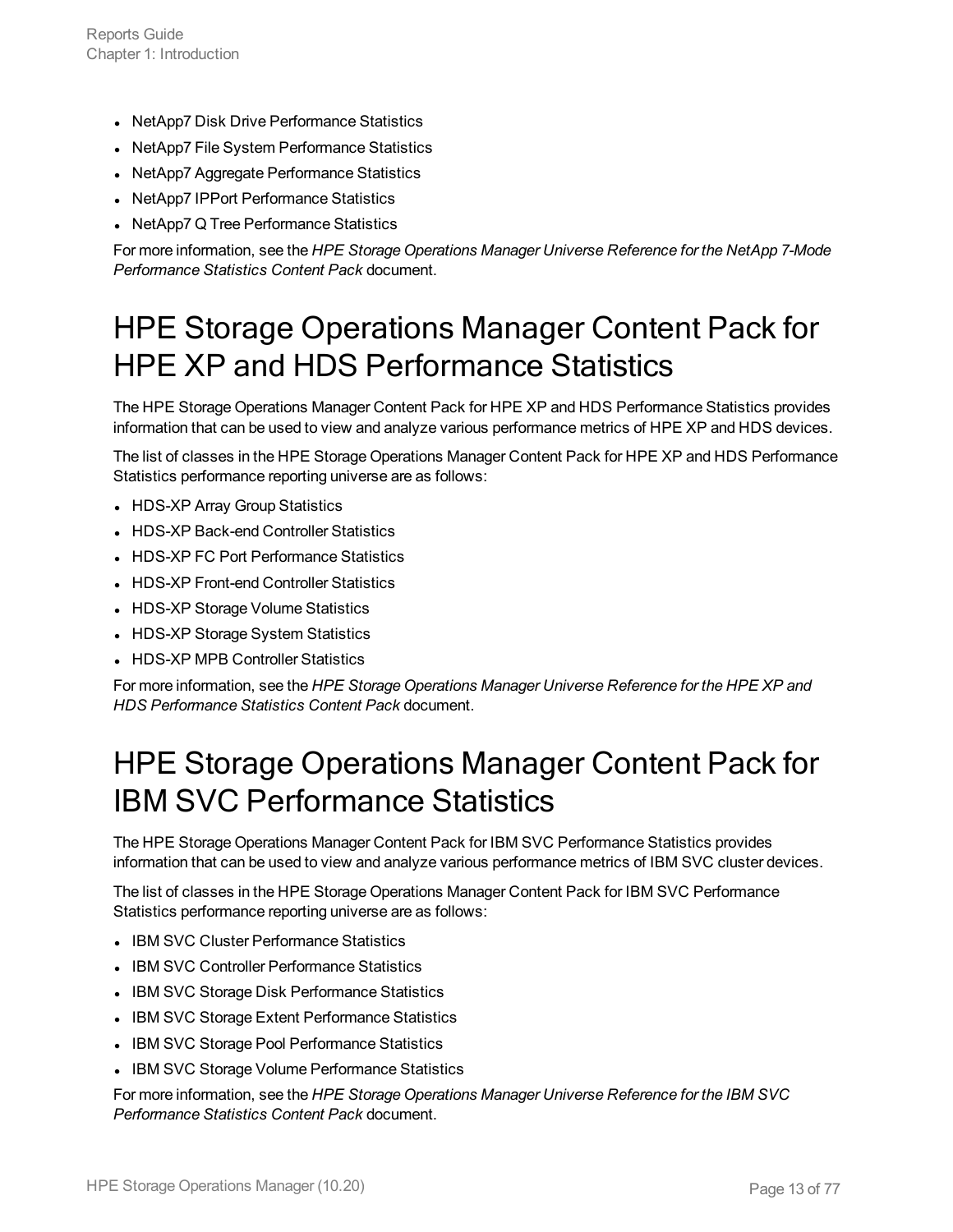## <span id="page-13-0"></span>Prerequisites to use the HPE Storage Operations Manager Content Packs

Before you install an SOM content pack, HPE Operations Bridge Reporter (OBR) must be installed and configured. For the supported OBR version, see the *SOM Support Matrix*.

OBR must be installed on a separate server from the SOM management server. Before you install an SOM content pack, do the following:

1. Install OBR using the instructions in the *HPE Operations Bridge Reporter Interactive Installation Guide*. The Installation Guide is available as a compressed file, OBR Interactive Installation.zip, in the Documentation/en\_US directory, after you extract the OBR.tar installer file.

To view the Installation Guide, open the OBR Interactive Installation.htm file after extracting the OBR Interactive Installation.zip file.

2. Post installation, configure OBR for SOM. For more information, se[e"Post-Installation](#page-14-0) Configuration of HPE [Operations](#page-14-0) Bridge Reporter (OBR)" on page 15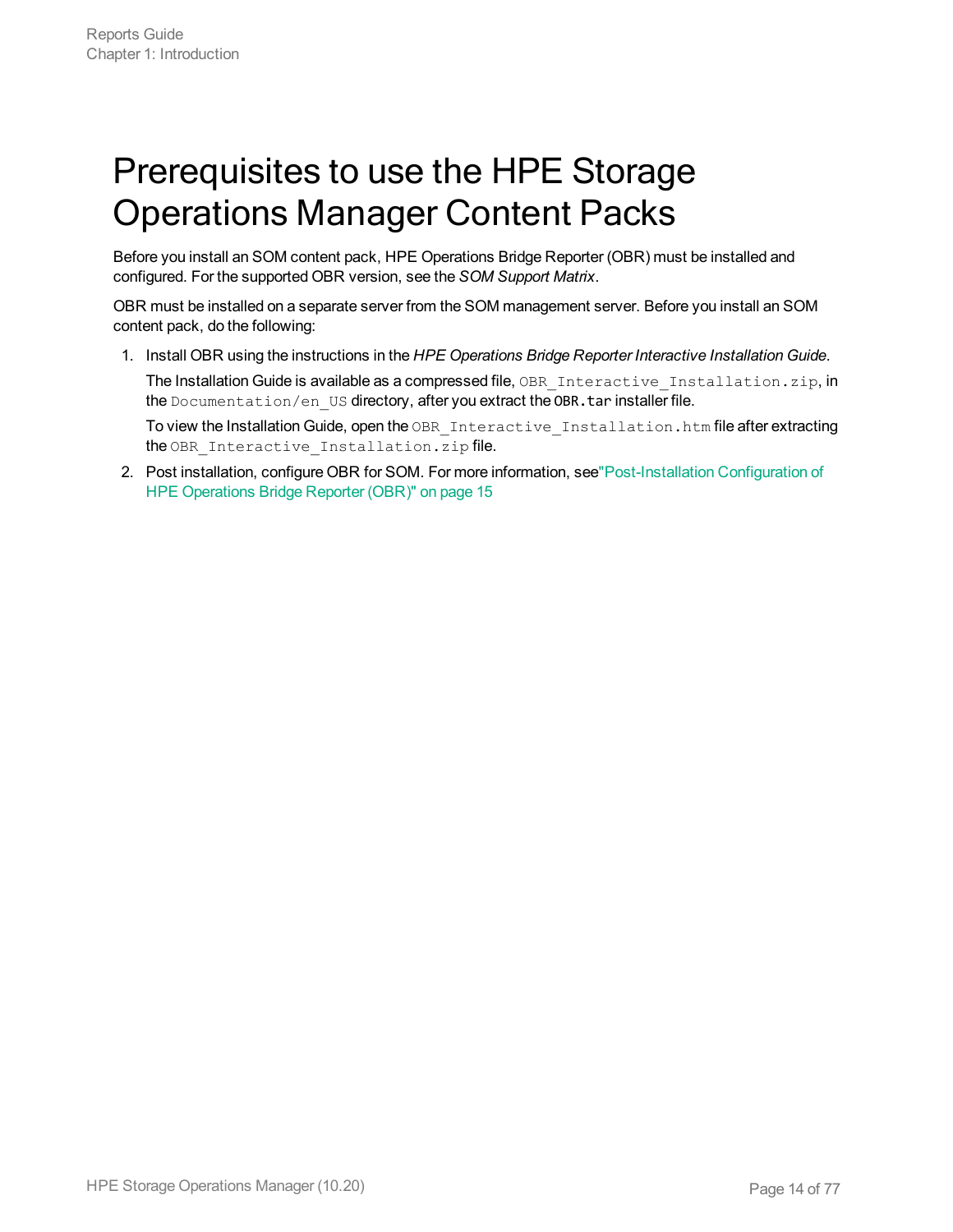## <span id="page-14-0"></span>Chapter 2: Post-Installation Configuration of HPE Operations Bridge Reporter (OBR)

You must perform all the post-installation configuration tasks described in this chapter immediately after installing HPE Operations Bridge Reporter (OBR) 10.00 and before installing the SOM content packs through the Deployment Manager.

**Note:** Skip this chapter if OBR is already installed along with different Content Packs other than SOM.

The following flowchart gives you an overview of the post-install tasks for OBR with embedded Vertica database:

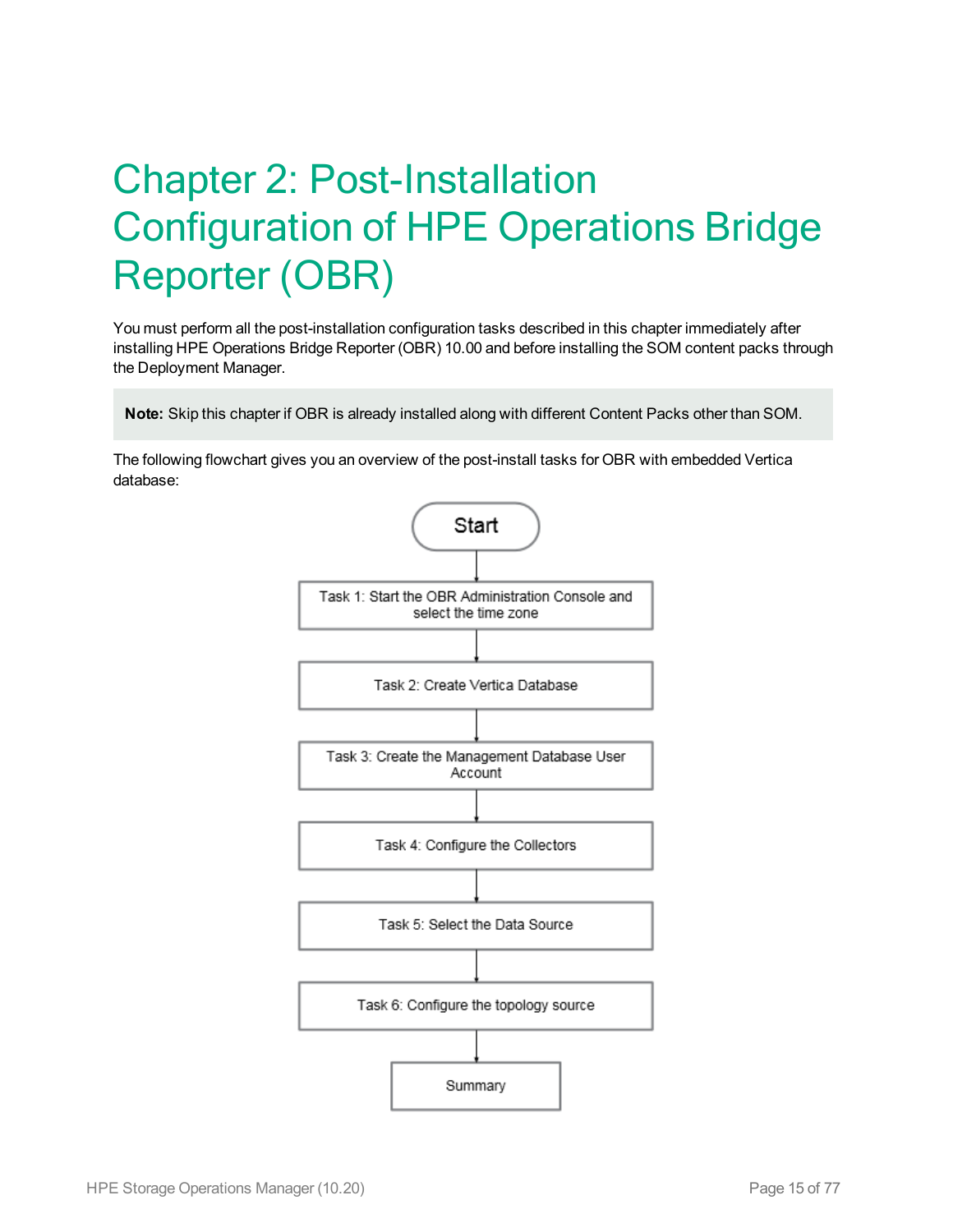## <span id="page-15-0"></span>Task 1: Launching the Administration Console

To launch the Administration Console, follow these steps:

1. Launch the Administration Console in a web browser using the following URL:

<span id="page-15-1"></span>https://*<OBR\_Server\_FQDN>*:21412

- 2. Type **administrator** in the Login Name field and **1ShrAdmin** in the Password field , and then click **Log In** to continue. The Change Password page appears and it is mandatory to change the password when you log in for the first time.
	- a. Enter **1ShrAdmin** in the **Old Password** field.
	- b. Enter new password in the **New Password** field
	- c. Re-enter the new password in the **Confirm Password** field and then click **Log In**. The Home page appears.

**Note:** If you use any other user account to access the Administration Console, make sure that the user account has administrator privileges.

The following OBR Configuration Wizard appears only if you did not complete the post-install configuration tasks. The wizard supports session-state-persistence, which enables you to resume and continue a previously-interrupted configuration session.

| <b>Configuration Wizard</b>   |                                                              |
|-------------------------------|--------------------------------------------------------------|
| Configure Parameter/s         | Step 1: In this step, you can configure parameter/s.         |
| Create Vertica Database       | r Select Time Zone -<br>$\boxed{\odot}$ Local<br>$\circ$ gmt |
| Create Management<br>Database |                                                              |
| Configure Collectors          |                                                              |
| Data Source Selection         |                                                              |
| Configure Topology Source     |                                                              |
| Summary                       |                                                              |
|                               |                                                              |

3. On the Configure Parameter/s page, select the time zone, that is, GMT or Local, under which you want OBR to operate.

Under Select HPE Operations Bridge Reporter Time Zone, select one of the following: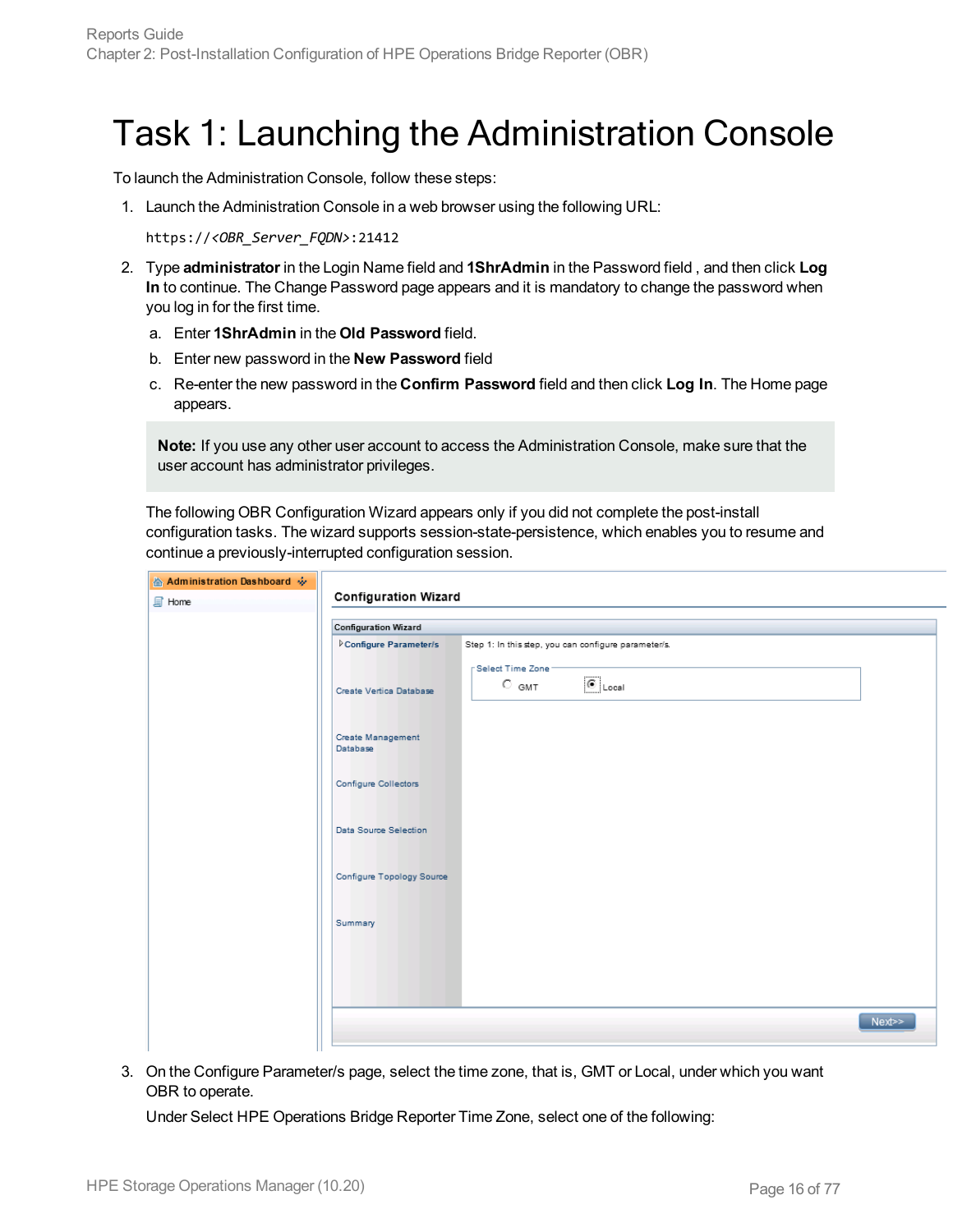- **GMT** if you want OBR to follow the GMT timezone.
- Local if you want OBR to follow the local system timezone.

**Note:** The time zone that you select here applies to the OBR system and reports. However, the run-time information for processes such as collection and work flow streams is always based on local timezone irrespective of selection.

<span id="page-16-0"></span>4. Click **Next**. The Create Vertica Database page opens.

## Task 2: Creating the Vertica Database

To create the database schema for Vertica database embedded with OBR, follow these:

1. On the Create Vertica Database page, type the required information. The following table describes the fields that appear under this section:

| Field                      | <b>Description</b>                                                                              |  |
|----------------------------|-------------------------------------------------------------------------------------------------|--|
| Host name                  | Name or IP address of the host where the Vertica database server is<br>running.                 |  |
| Port                       | Port number to query the database server. The default port is 5433.                             |  |
| Vertica Database User name | Name of the Vertica database user. The user must have DBA<br>privileges.                        |  |
| Vertica Database Password  | Password of the Vertica Database user.                                                          |  |
| Confirm Password           | Password confirmation of the Vertica Database user. Re-type the<br>same password to confirm it. |  |

**Note:** By default, the administrator console credentials are displayed in the vertica database username and password fields. Clear these credentials, and then enter the vertica database credentials.

- 2. In the **Database File Location** field, do the following:
	- a. Type the location to store the database files.

Example: /opt/myVerticadb.

**Caution:** Ensure that you have sufficient system resources to support the OBR data collection volume that you select. For information about the resource requirements for the selected volume, see the *HPE Operations Bridge Reporter Support Matrix*.

- 3. In the **Catalog File Location** field, do the following:
	- a. Type the location to store the catalog files.
		- Example: /opt/mycatalog.
	- b. Click **Next**. A confirmation dialog box opens.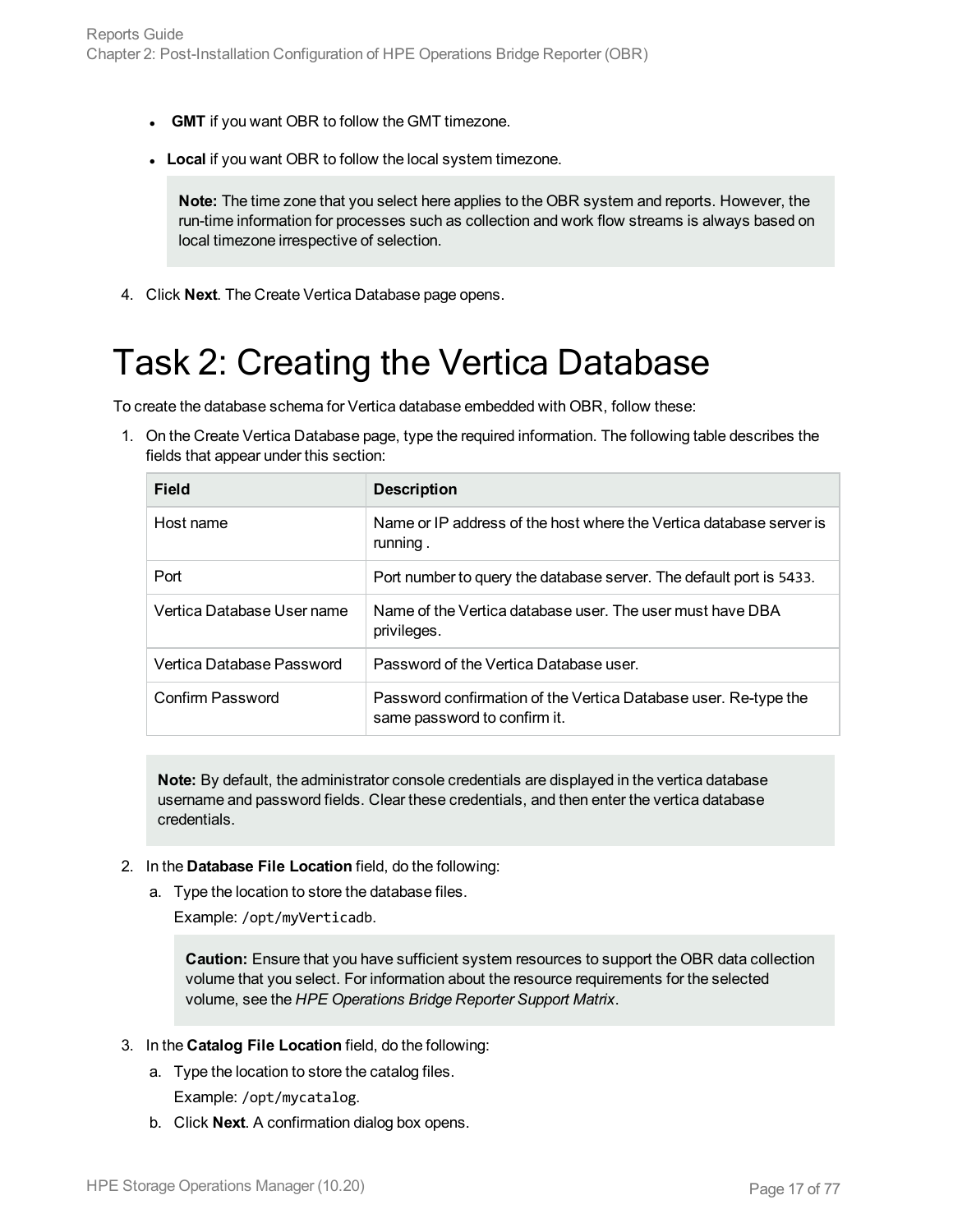| continue? | You are about to create the database schema. Do you want to |
|-----------|-------------------------------------------------------------|
|           | Yes<br><b>No</b>                                            |

c. Click **Yes**. If the database connection and schema creation is successful, a confirmation page opens with the schema creation status.

| Configure Parameter/s<br>Create Vertica Database<br>Create Management | The status of database schema creation is displayed below. |
|-----------------------------------------------------------------------|------------------------------------------------------------|
|                                                                       |                                                            |
|                                                                       |                                                            |
| Database                                                              | Schema Creation Status-<br>Database schema creation        |
| Configure Collectors                                                  | Create/update database config file.                        |
| Data Source Selection                                                 |                                                            |
| Configure Topology Source                                             |                                                            |
| Summary                                                               |                                                            |
|                                                                       |                                                            |
|                                                                       |                                                            |

d. Click **Next** to continue.

Г

e. If the database connection and schema creation fails, click the **Previous** button to check the values provided.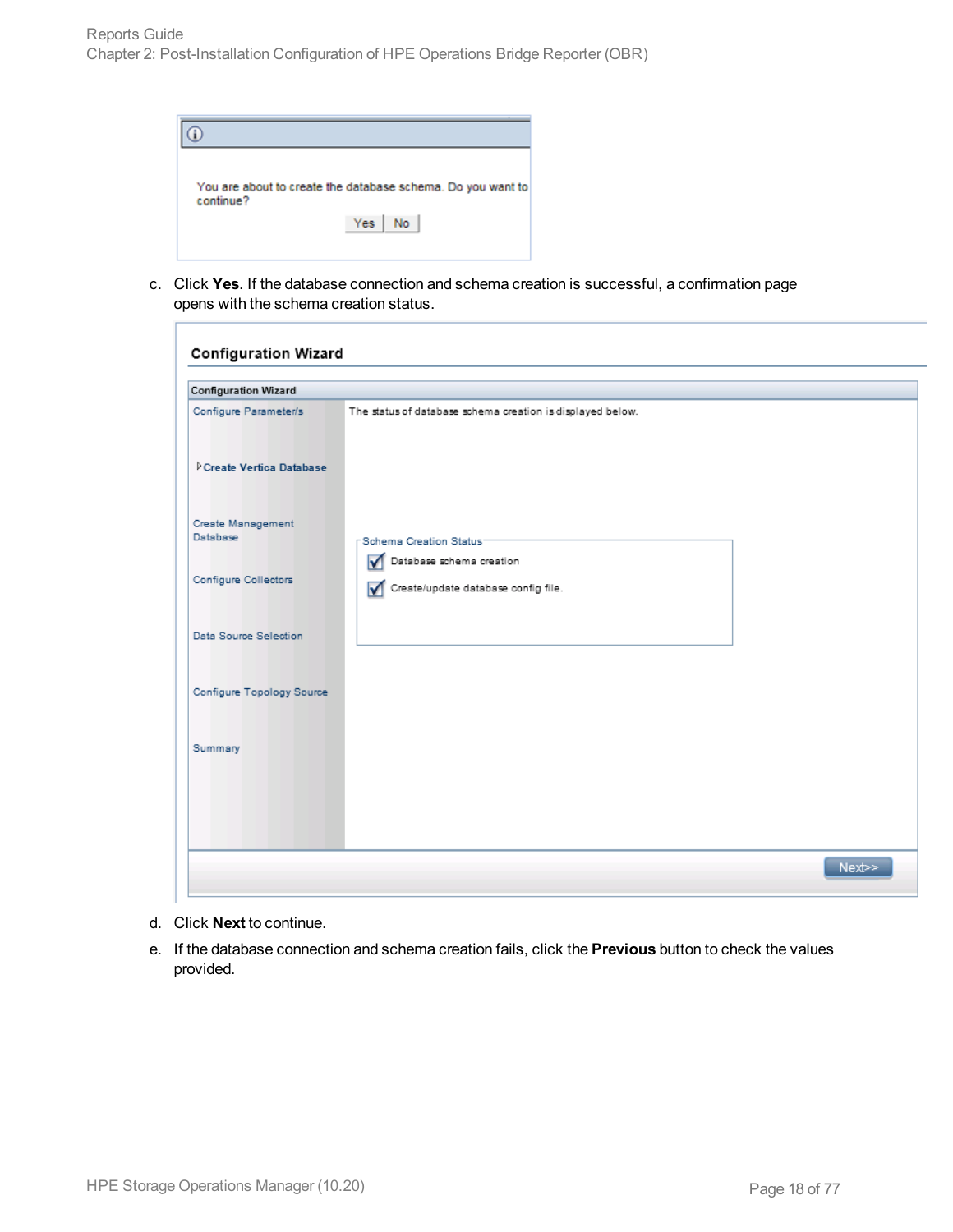## <span id="page-18-0"></span>Task 3: Creating the Management Database User Account

The management database refers to the Online Transaction Processing (OLTP) store used by OBR to store its run-time data such as data process job stream status, changed tables status, and datasource information.

On the Create Management Database page, provide the user details for the management database.

To create the management database user account, follow these steps:

1. Under **Enter Management Database User (DBA Privilege) and Password**, type the required information. The following table describes the fields that appear under this section:

| <b>Field</b>             | <b>Description</b>                                                                  |
|--------------------------|-------------------------------------------------------------------------------------|
| User name                | Name of the Postgres database administrator. The default value is<br>postgres.      |
| New DBA Password         | Password of the Postgres database administrator. The default is<br>PMDB92 admin@hp. |
| Confirm New DBA Password | Retype the same password to confirm it.                                             |

2. Under **Enter Management Database User Information**, type the required values if you want to change the password of the management database user. The following table describes the fields that appear under this section:

| <b>Field</b> | <b>Description</b>                                                     |  |  |
|--------------|------------------------------------------------------------------------|--|--|
| User name    | Name of the management database user. The default value is pmdb admin. |  |  |
| New Password | Password of the management database user.                              |  |  |
|              | Confirm New Password   Retype the same password to confirm it.         |  |  |

- 3. Click **Next**. The Management Database Creation Status page appears.
- 4. Review the tasks completed as part of database connection and management database details and then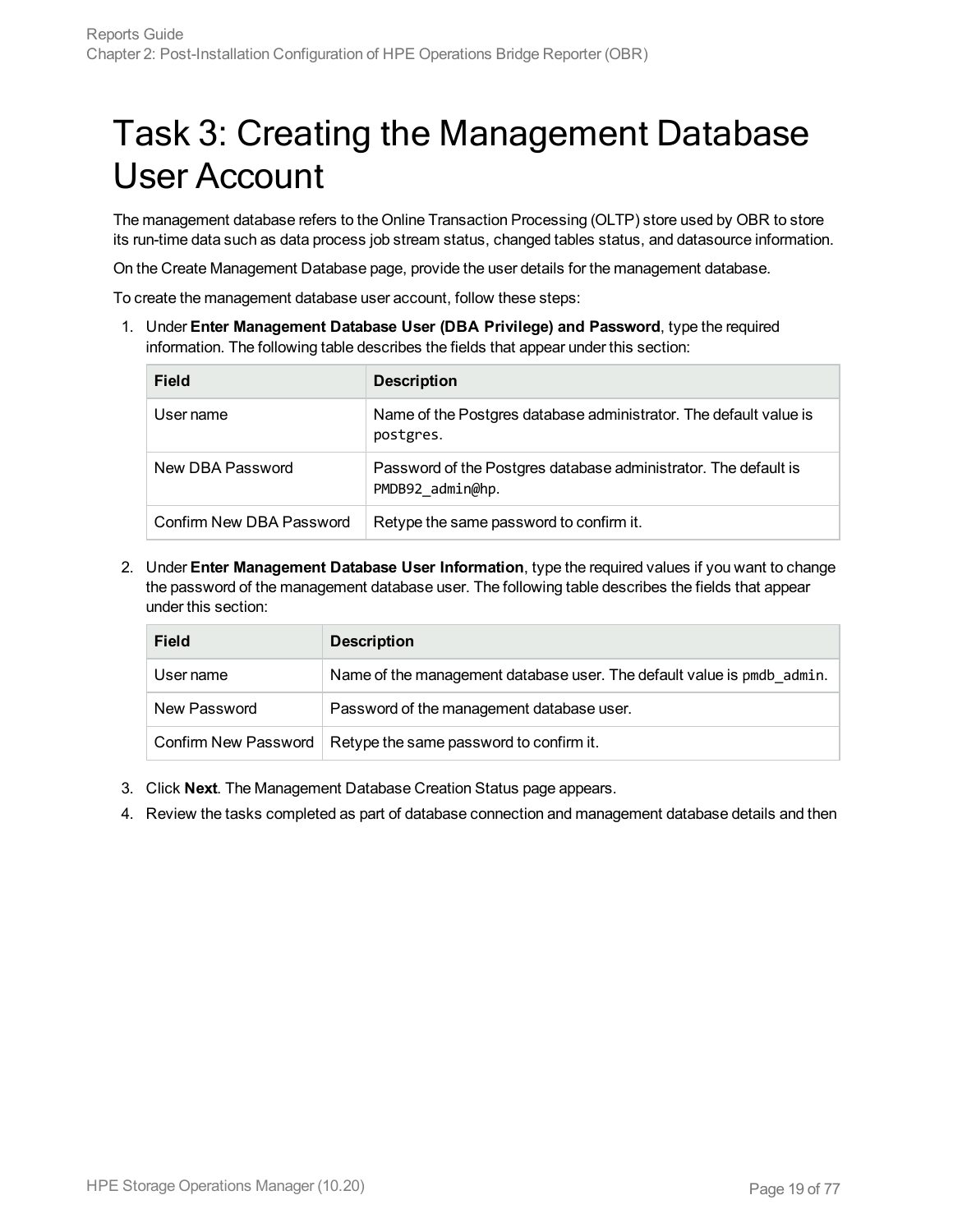|  | click Next. The Configure Collectors page opens. |  |  |
|--|--------------------------------------------------|--|--|
|--|--------------------------------------------------|--|--|

| <b>Configuration Wizard</b>          |                                                                                              |  |
|--------------------------------------|----------------------------------------------------------------------------------------------|--|
| Configure Parameter/s                | The status of database schema creation is displayed below.                                   |  |
| Create Vertica Database              |                                                                                              |  |
| Create Management<br><b>Database</b> | Management Database Creation Status-<br>Management Database Created SuccessFully<br>☑        |  |
| Configure Collectors                 | Restart Services                                                                             |  |
| Data Source Selection                | Management database configured successfully.<br>Platform streams imported successfully.<br>☑ |  |
| Configure Topology Source            |                                                                                              |  |
| Summary                              |                                                                                              |  |
|                                      |                                                                                              |  |
|                                      |                                                                                              |  |
|                                      | Next>>                                                                                       |  |

## <span id="page-19-0"></span>Task 4: Configuring the Collectors

On the Configure Collector page, skip taking any actions and click **Next**. The Data Source Selection page opens.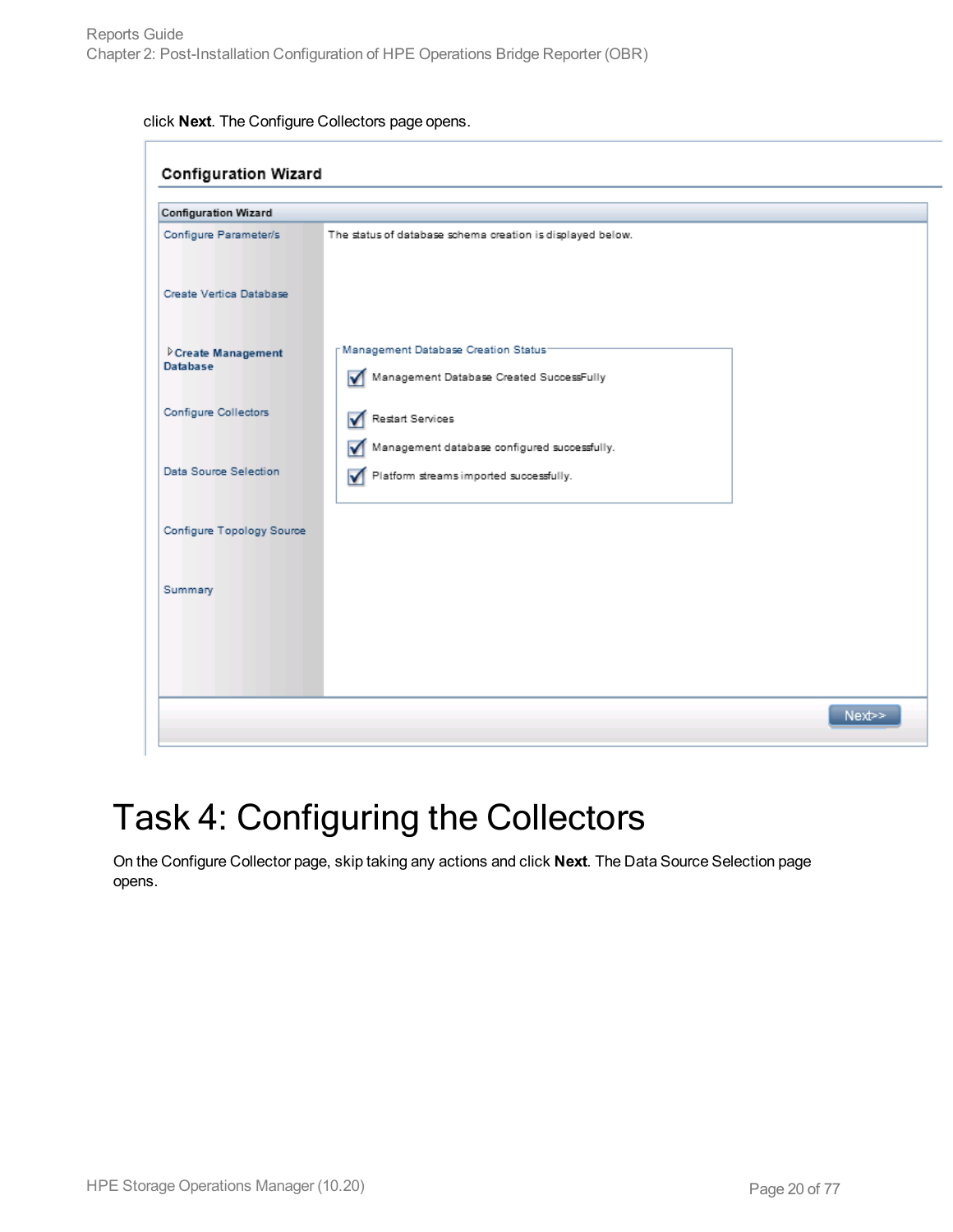

## <span id="page-20-0"></span>Task 5: Selecting the Data Source

On the Data Source Selection page, do not select any deployment scenario. Click **Next**, the Configure Topology Source page opens.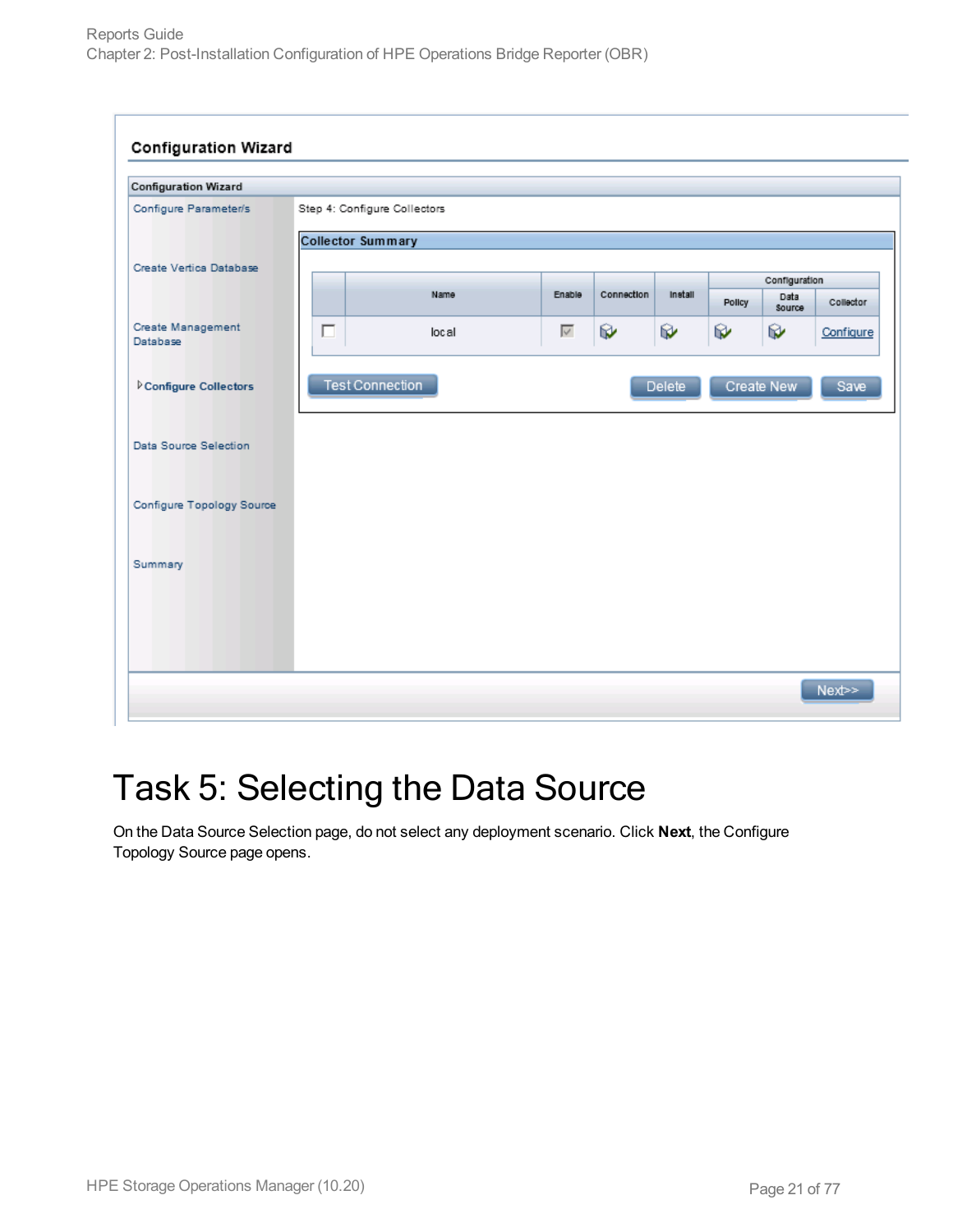| <b>Configuration Wizard</b>      |                                                                                                                                                         |
|----------------------------------|---------------------------------------------------------------------------------------------------------------------------------------------------------|
| Configure<br>Parameter/s         | Step 5:Data Source Selection                                                                                                                            |
| Create Vertica<br>Database       | Deployment Scenario<br>$\overline{\text{C}}$ HP OM $\overline{\text{C}}$ BSM/OMi $\overline{\text{C}}$ VMware vCenter only $\overline{\text{C}}$ Others |
| Create<br>Management<br>Database |                                                                                                                                                         |
| Configure<br>Collectors          |                                                                                                                                                         |
| Data Source<br><b>Selection</b>  |                                                                                                                                                         |
| Configure<br>Topology<br>Source  |                                                                                                                                                         |
| Summary                          |                                                                                                                                                         |
|                                  |                                                                                                                                                         |

## <span id="page-21-0"></span>Task 6: Configuring the Topology Source

On the Configure Topology Source page, skip taking any actions and click **Next** to continue. The Summary page opens.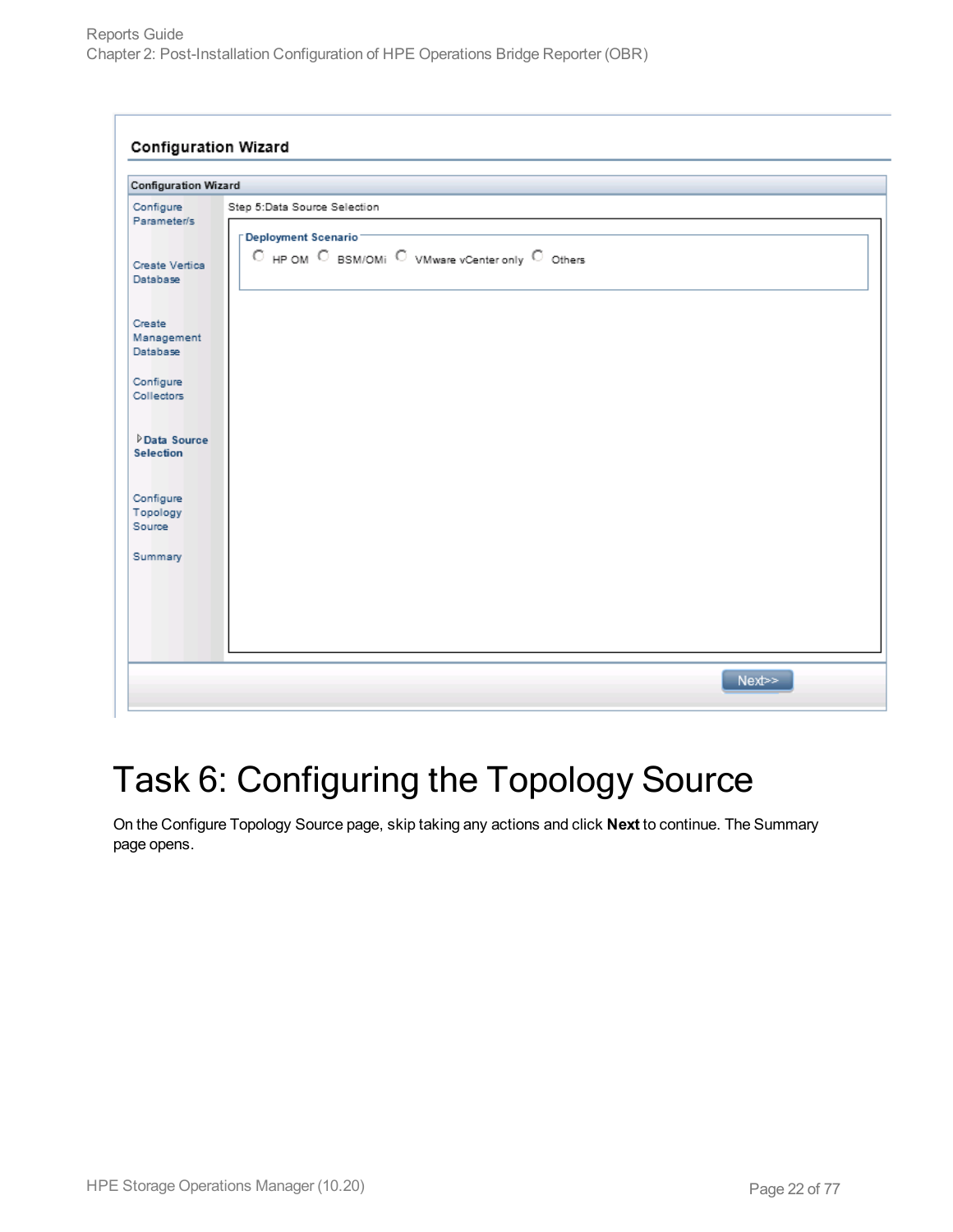| Configure Parameter/s<br>Step 6: Configure the Topology Source(Note:The Topology Source once selected cannot be changed.)<br>Topology Source -<br><b>E</b> RTSM C HP OM C VMware vCenter<br>Create Vertica Database<br><b>Connection Status</b><br>Configuration<br>Host name<br>Create Management<br>Topology source not configured.<br>Database<br>Create New<br><b>Test Connection</b><br>Configure Collectors<br>Data Source Selection<br>Configure Topology Source<br>Summary | <b>Configuration Wizard</b> |  |      |
|------------------------------------------------------------------------------------------------------------------------------------------------------------------------------------------------------------------------------------------------------------------------------------------------------------------------------------------------------------------------------------------------------------------------------------------------------------------------------------|-----------------------------|--|------|
|                                                                                                                                                                                                                                                                                                                                                                                                                                                                                    |                             |  |      |
|                                                                                                                                                                                                                                                                                                                                                                                                                                                                                    |                             |  |      |
|                                                                                                                                                                                                                                                                                                                                                                                                                                                                                    |                             |  |      |
|                                                                                                                                                                                                                                                                                                                                                                                                                                                                                    |                             |  |      |
|                                                                                                                                                                                                                                                                                                                                                                                                                                                                                    |                             |  | Save |
|                                                                                                                                                                                                                                                                                                                                                                                                                                                                                    |                             |  |      |
|                                                                                                                                                                                                                                                                                                                                                                                                                                                                                    |                             |  |      |
|                                                                                                                                                                                                                                                                                                                                                                                                                                                                                    |                             |  |      |
|                                                                                                                                                                                                                                                                                                                                                                                                                                                                                    |                             |  |      |

## <span id="page-22-0"></span>Task 7: Summary

On the Summary page, click **Finish** to complete the post-install configuration tasks.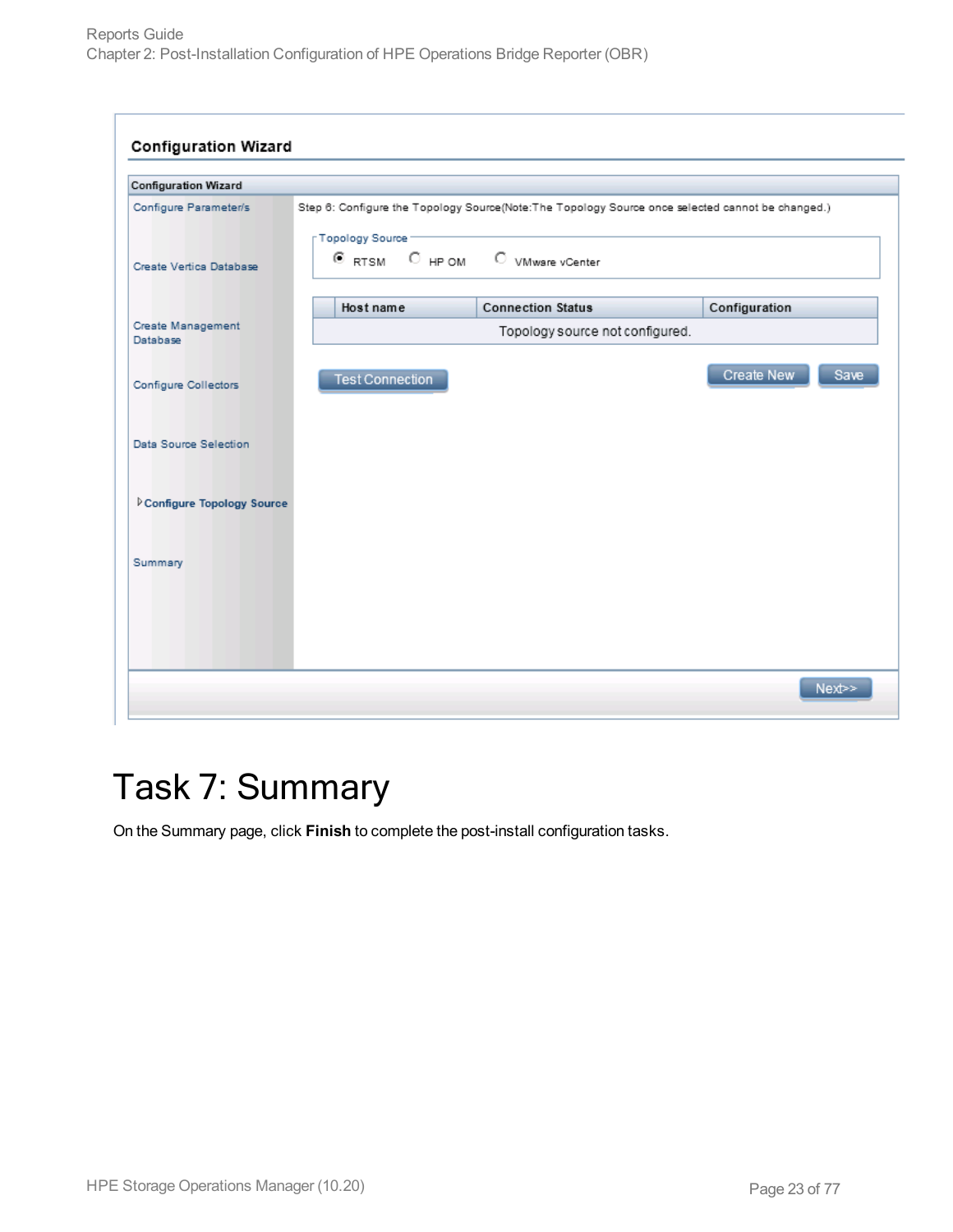| <b>Configuration Wizard</b>   |                                                                       |  |
|-------------------------------|-----------------------------------------------------------------------|--|
| Configure Parameter/s         | Step 7: Summary Page                                                  |  |
| Create Vertica Database       | Database Connection<br>Host name: corona.ind.hp.com<br>Port:<br>5433  |  |
| Create Management<br>Database |                                                                       |  |
| Configure Collectors          | Management Database<br>Host name: corona.ind.hp.com<br>Port:<br>21425 |  |
| Data Source Selection         |                                                                       |  |
| Configure Topology Source     | Topology Source<br>No Topology Source Configured.                     |  |
| <b>D</b> Summary              |                                                                       |  |
|                               |                                                                       |  |
|                               |                                                                       |  |
|                               |                                                                       |  |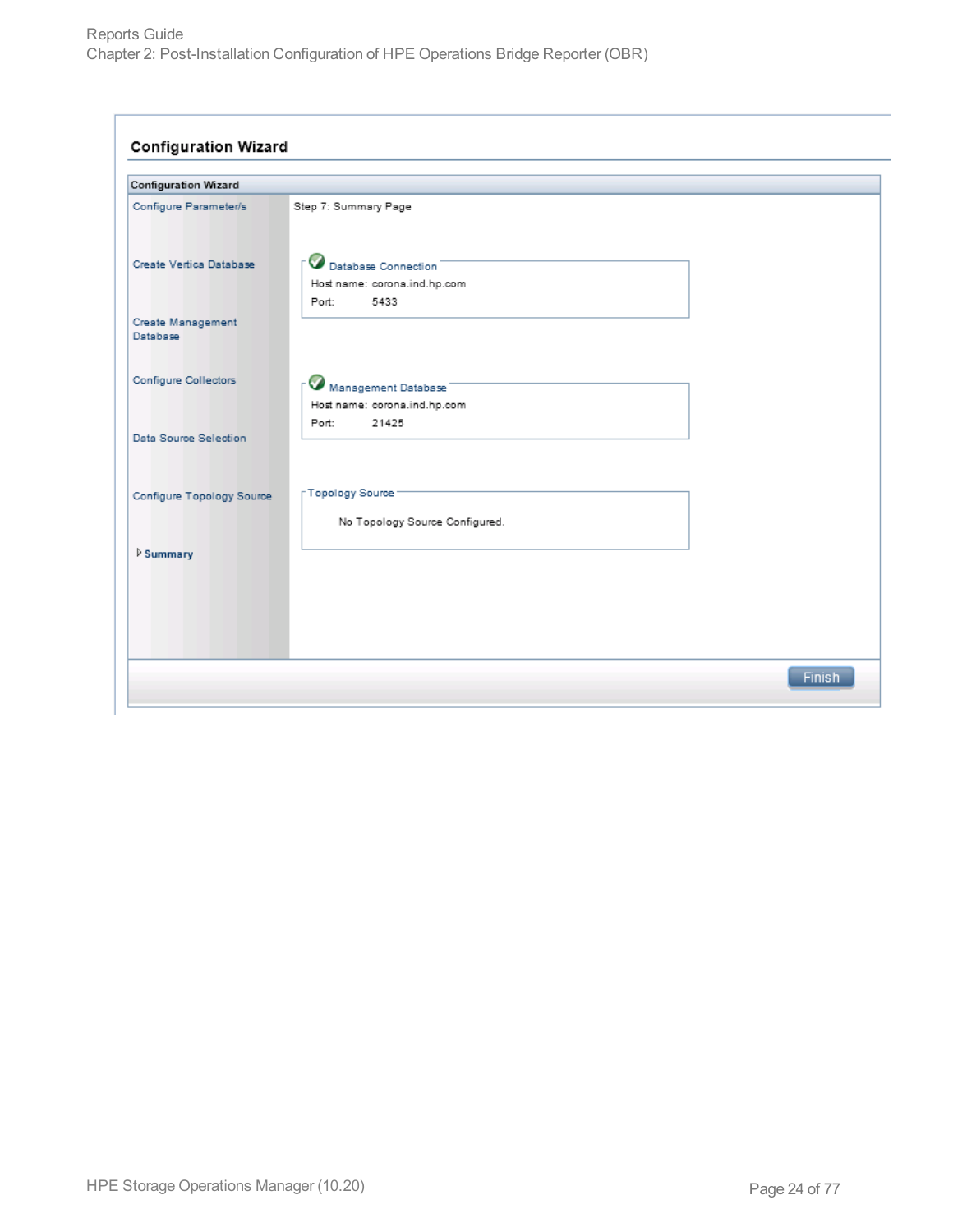# <span id="page-24-0"></span>Chapter 3: Installing SOM Content Packs

<span id="page-24-1"></span>This section provides information about installing and uninstalling the SOM content packs on a SOM reporting server.

## Installation Package

The content packs are available in the folder, <contentpack> after you extract the SOM package to the local host server.

The following are the .rpm installer files for the SOM content packs:

| <b>SOM Content Packs</b>                 | <b>Installer File Names</b>                                       |  |
|------------------------------------------|-------------------------------------------------------------------|--|
| <b>Common Content Pack</b>               | HPSOMOBR- <version number="">-Linux2.6 64.rpm</version>           |  |
| Content Pack for End-to-End Connectivity | For example, the installer file for HPE Storage Operations        |  |
| <b>Content Pack for Switches</b>         | Manager 10.20 is as follows:                                      |  |
| <b>Content Pack for Hosts</b>            | HPSOMOBR-10.20.001-Linux2.6_64.rpm                                |  |
| <b>Content Pack for Storage Systems</b>  |                                                                   |  |
| Content Pack for HPE 3PAR Performance    | HPSOMOBR HP3PARPerf- <version number="">-Linux2.6</version>       |  |
| <b>Statistics</b>                        | 64.rpm                                                            |  |
| Content Pack for HP EVA Performance      | HPSOMOBR EVAPerf- <version number="">-Linux2.6</version>          |  |
| <b>Statistics</b>                        | 64.rpm                                                            |  |
| Content Pack for HPE XP and HDS          | HPSOMOBR HDS-XPPerf- <version number="">-Linux2.6</version>       |  |
| <b>Performance Statistics</b>            | 64.rpm                                                            |  |
| Content Pack for EMC CLARIION and        | HPSOMOBR_VNXPerf- <version_number>-Linux2.6_</version_number>     |  |
| <b>VNX Performance Statistics</b>        | 64.rpm                                                            |  |
| Content Pack for EMC DMX Performance     | HPSOMOBR_EMCDMXPerf- <version_number>-Linux2.6_</version_number>  |  |
| <b>Statistics</b>                        | 64.rpm                                                            |  |
| Content Pack for EMC VMAX Performance    | HPSOMOBR_EMCVMAXPerf- <version_number>-Linux2.6_</version_number> |  |
| <b>Statistics</b>                        | 64.rpm                                                            |  |
| Content Pack for NetApp-C Mode           | HPSOMOBR_NetAppCPerf- <version_number>-Linux2.6_</version_number> |  |
| <b>Performance Statistics</b>            | 64.rpm                                                            |  |
| Content Pack for NetApp-7 Mode           | HPSOMOBR_NetApp7Perf- <version_number>-Linux2.6_</version_number> |  |
| <b>Performance Statistics</b>            | 64.rpm                                                            |  |
| Content Pack for IBM SVC Performance     | HPSOMOBR_IBMSVCPerf- <version_number>-Linux2.6_</version_number>  |  |
| <b>Statistics</b>                        | 64.rpm                                                            |  |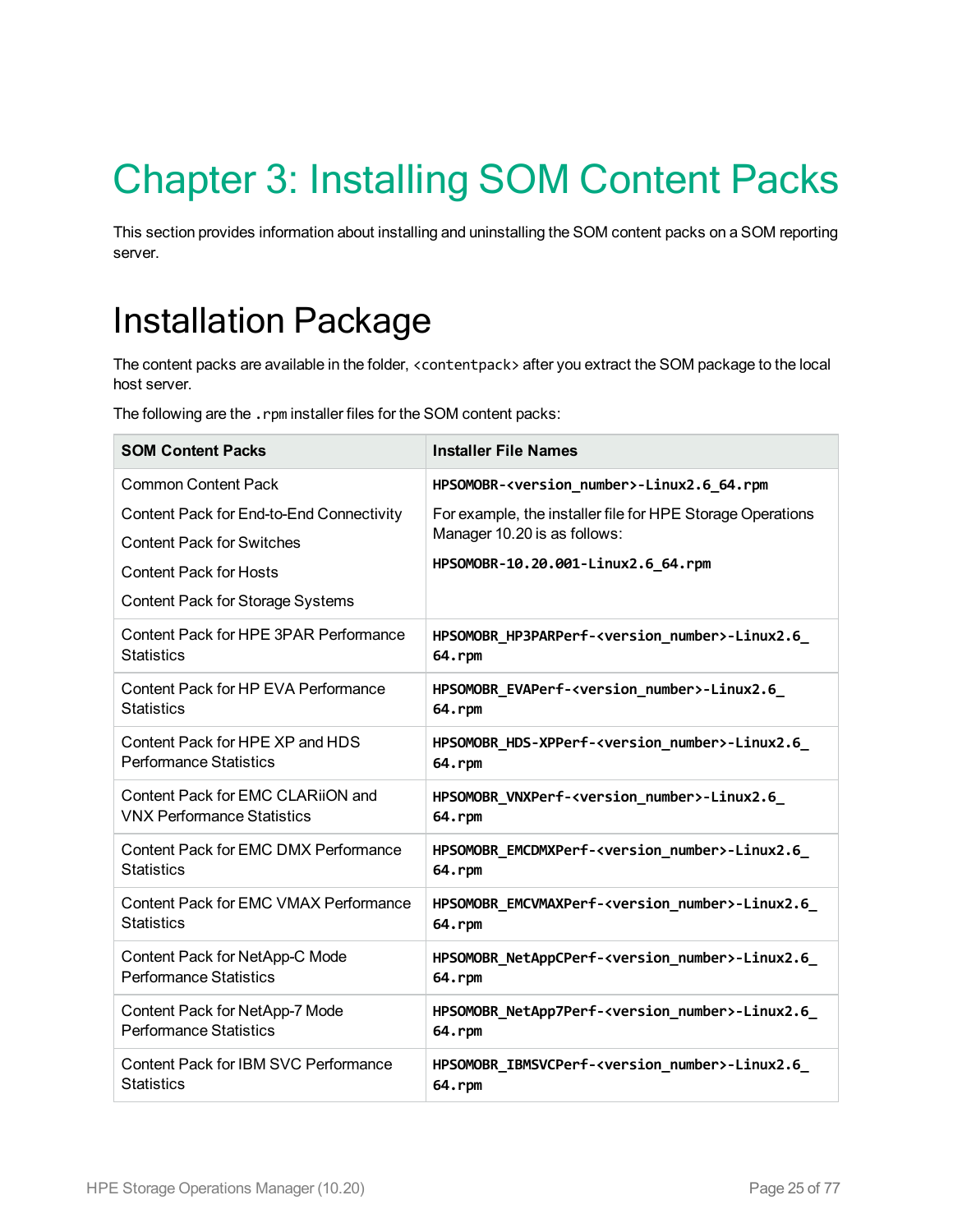The installer file for a SOM content pack comprises the following components that must be deployed on the SOM reporting server after installation:

- Domain
- Extraction, Transformation, Loading (ETL)
- <span id="page-25-0"></span> $\bullet$  Reporting

## Installing SOM Content Packs

To install a SOM content pack on the SOM reporting server, follow these steps:

- 1. Identify the .rpm installer file listed in the table above and copy it to a temporary directory.
- 2. Run the following command:

```
rpm -ivh <installer_file_name> --replacefiles
```
#### **For example,**

To install the HPE Storage Operations Manager 10.20 content pack for Common, End-to-End Connectivity, Switches, Hosts, and Storage Systems, run the following command:

```
rpm -ivh -HPSOMOBR-10.20.001-Linux2.6_64.rpm --replacefiles
```
To install the HPE Storage Operations Manager 10.20 content pack for HP 3PAR performance statistics, run the following command:

```
rpm -ivh HPSOMOBR_HP3PARPerf-10.20.001-Linux2.6_64.rpm --replacefiles
```
<span id="page-25-1"></span>3. Deploy the individual components of the content pack as described in "Deploying the [Components](#page-26-0) of the SOM [Content](#page-26-0) Packs" on page 27

## Uninstalling SOM Content Packs

To uninstall a SOM content pack from the SOM reporting server, run the following command:

```
rpm -e <content_pack_name>-<version_number>-Linux2.6_64.rpm
```
### **For example,**

To uninstall the HPE Storage Operations Manager 10.20 content pack for Common, End-to-End Connectivity, Switches, Hosts, and Storage Systems, run the following command:

**rpm -e HPSOMOBR-10.20.001-Linux2.6\_64.rpm**

To uninstall the HPE Storage Operations Manager 10.20 content pack for HP 3PAR performance statistics, run the following command:

**rpm -e HPSOMOBR\_HP3PARPerf-10.20.001-Linux2.6\_64.rpm**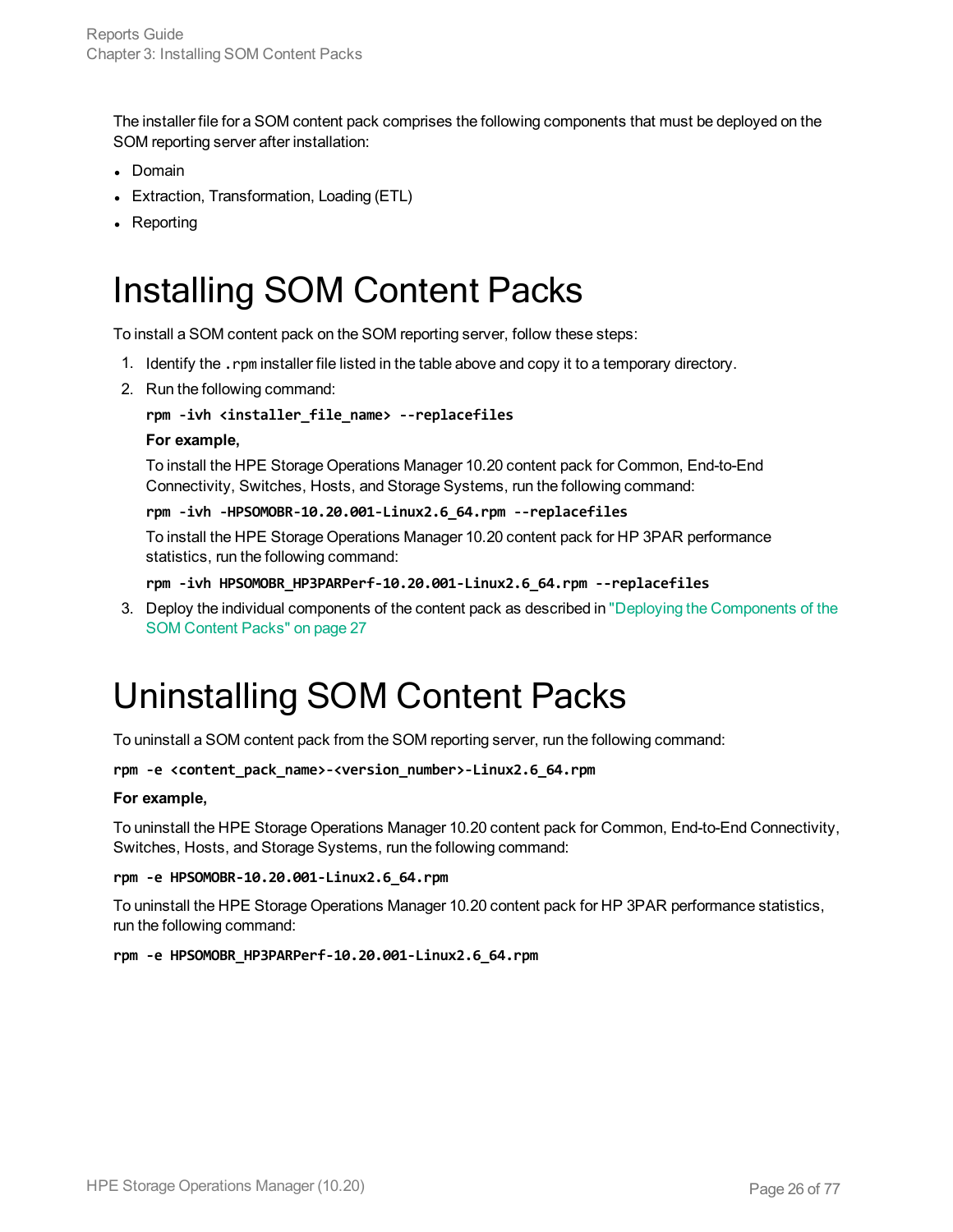## <span id="page-26-0"></span>Chapter 4: Deploying the Components of the SOM Content Packs

The Deployment Manager utility in the Administration console can be used to deploy the SOM Content Pack components such as Domain, ETL, and Reporting.

To deploy the components, follow these steps:

- 1. Launch the OBR Administration Console using the following URL: https://<*OBR\_Server\_FQDN*>:21412/BSMRApp
- 2. Log on as an administrator.
	- <sup>l</sup> Type **administrator** in the **Login Name** field.
	- Enter the password created in the Launching the [Administrator](#page-15-1) Console task in *Chapter* 2: Post-*Installation Configuration of HPE Operations Bridge Reporter (OBR)*
	- <sup>l</sup> Click **Log in** to continue.
- 3. The Home page opens, in the left pane click **Administration** and select **Deployment Manager**. The Deployment Manager page displays the entire list of components that can be installed for SOM.
- 4. From the **Content Pack Component Name** column, select the check boxes of the Domain, the ETL, and the Reporting components for the specific Content Pack that you want to deploy.

For example, to deploy HPE Storage Operations Manager Content Pack for HP EVA Performance Statistics, select the SOM\_EVAPerfDomain, the SOM\_EVAPerfETL, and the SOM\_EVAPerfReporting components. The following screenshot illustrates the selection of the HPE Storage Operations Manager Content Pack for HP EVA Performance Statistics components:

|                            |                                | SOM_EMCVMAXPerfReporting |
|----------------------------|--------------------------------|--------------------------|
| Storage Operations Manager | HPE Storage Operations Manager | SOM EVAPerfDomain        |
|                            |                                | SOM EVAPerfETL           |
|                            |                                | SOM_EVAPerfReporting     |
|                            |                                | SOM_HostDomain<br>o a    |
|                            |                                | 91<br>SOM_HostETL        |
|                            |                                | SOM_HostReporting        |

#### **Note:**

• When you select the components from the SOM Content Pack Component Name column, **Storage Operations Manager** and **HP Storage Operations Manager** are automatically selected from the Data Source Application and Content columns respectively.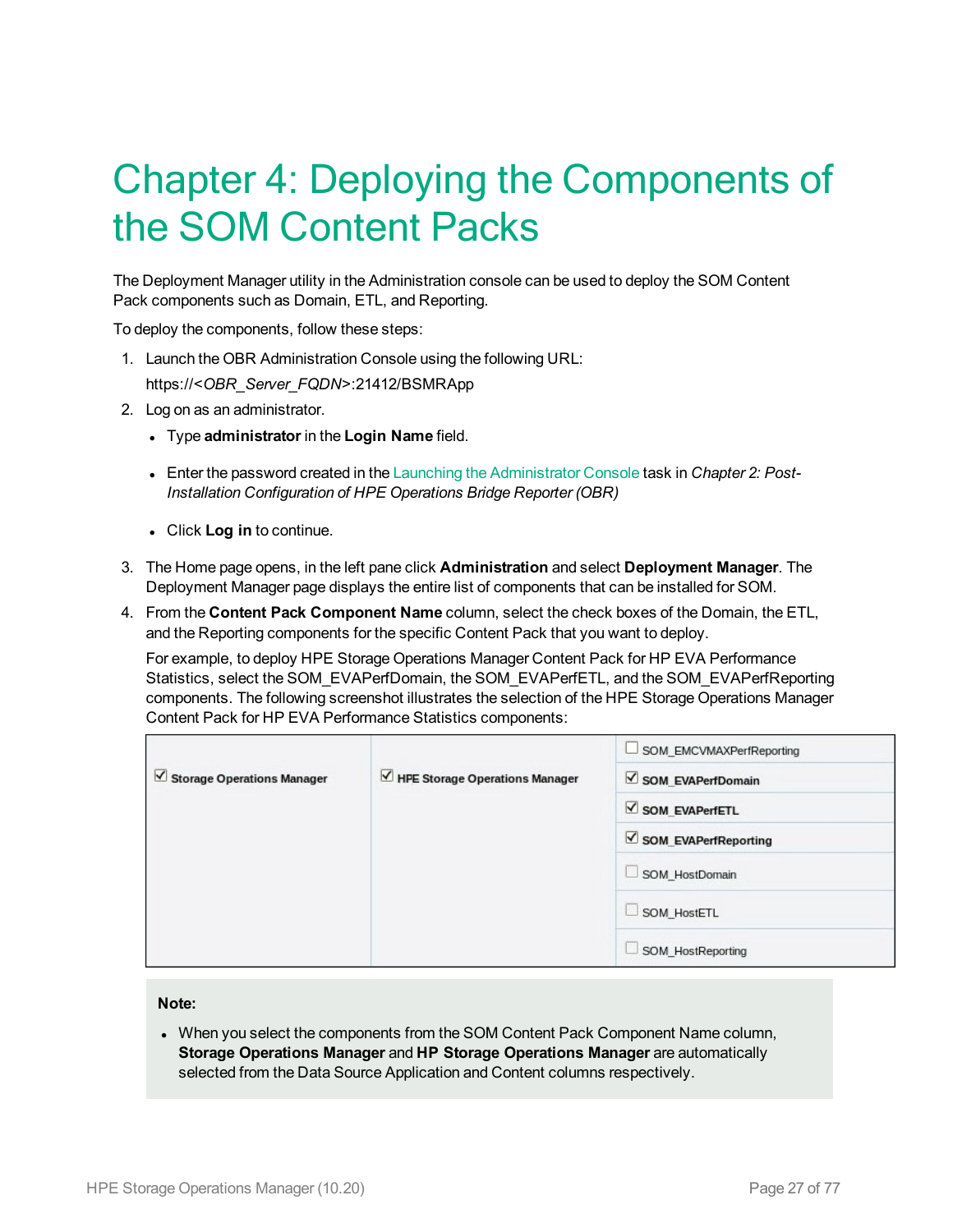- The Default Core Domain Content Pack is automatically selected and deployed the first time you deploy a SOM Content Pack.
- 5. Click the **Install/Upgrade** button to install the components. The **Status** column displays the progress of the installation. The Deployment Manager page refreshes automatically to display the updated status.

After the installation completes, the **Status** column displays the status as **Installation Successful** for each selected component of the SOM Content Pack.

The following figure illustrates the deployment dependencies of the HPE Storage Operations Manager content packs:



## <span id="page-27-0"></span>Removing the Components of the SOM Content Packs

To remove the components of the SOM Content Packs, follow this step:

• On the Deployment Manager page, click the **in** icon in the **Remove** column beside each component.

The **Status** column displays the progress of the uninstallation. The Deployment Manager page refreshes automatically to display the updated status.

After the uninstallation completes, the **Status** column displays the status as **Uninstallation Successful** for each component of the Content Pack.

**Note:** Uninstalling the Storage System Content Pack removes the Connectivity Reporting Content Pack.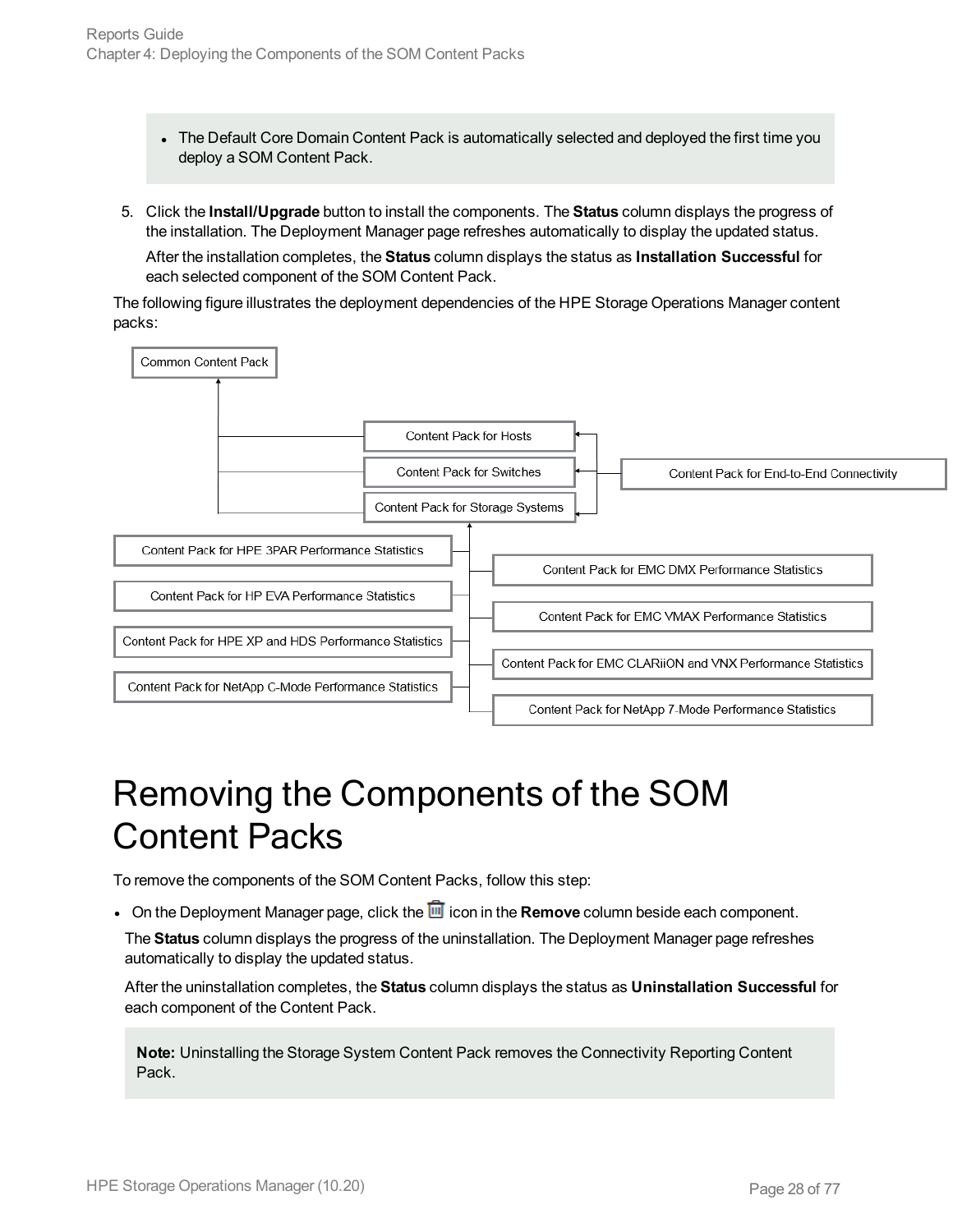**Note:** Do not remove the SOM content pack RPMs without uninstalling the content pack.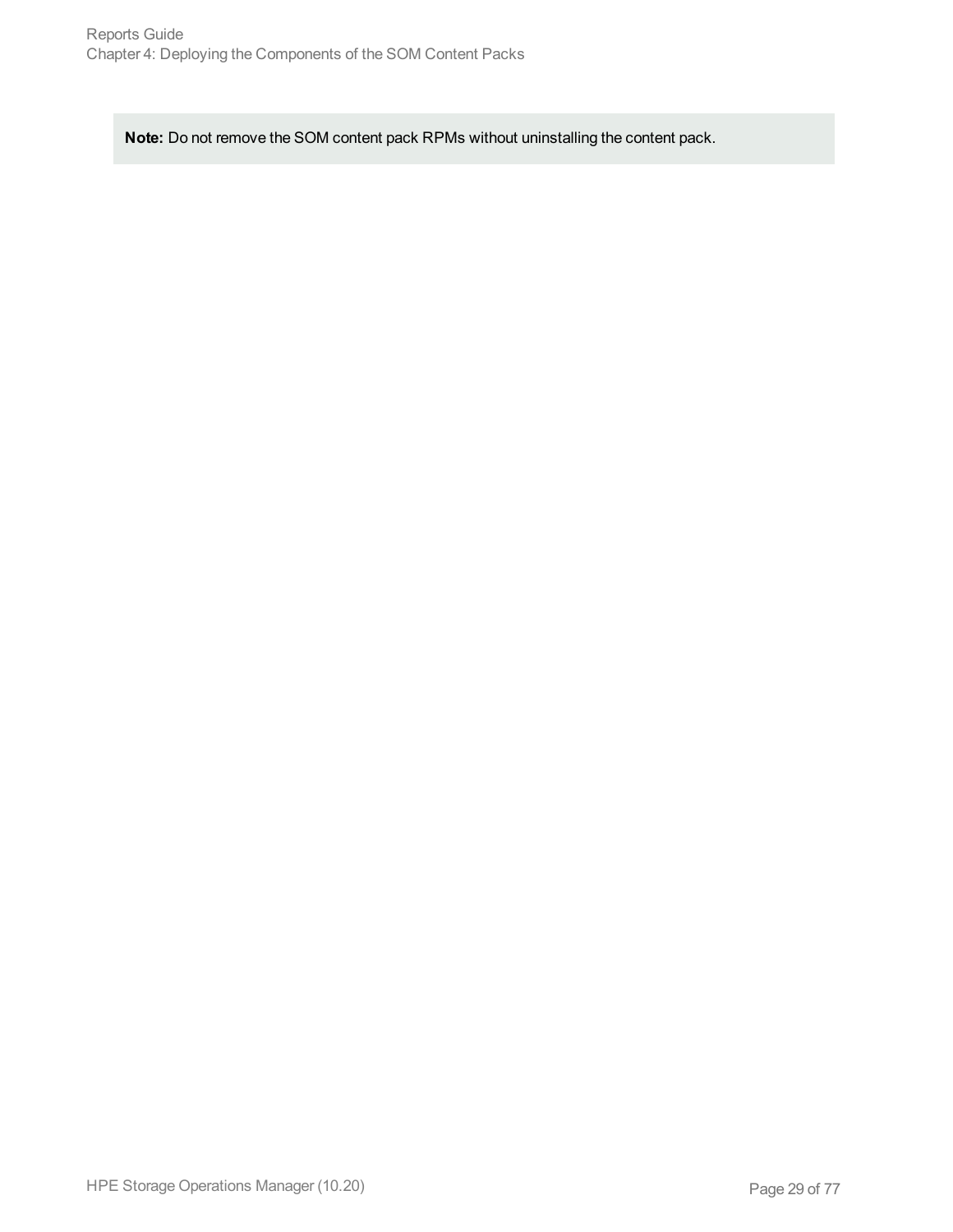## <span id="page-29-0"></span>Chapter 5: Connecting the SOM Management Server and the SOM Reporting Server

The content in this chapter applies to the following architecture with the SOM reporting server as the certificate authority:



**SOM Management Server SOM Reporting Server** 

**Note:** If the Operations agent is or will be installed on the SOM management server, see ["Connect](#page-32-0) the SOM [Management](#page-32-0) Server, the SOM Reporting Server, and the HPE OMi Server" on page 33.

To connect an SOM management server with an SOM reporting server, complete all of the following tasks:

"Task 1: Connect the SOM [Management](#page-29-1) Server to the SOM Reporting Server" below

"Task 2: Configure Data Transfer from the SOM [Management](#page-30-0) Server to the SOM Reporting Server" on the next [page](#page-30-0)

<span id="page-29-1"></span>"Task 3: Configure the SOM Reporting Server to Populate the Analytics [Dashboards"](#page-31-0) on page 32

## Task 1: Connect the SOM Management Server to the SOM Reporting Server

To configure the SOM management server to use the SOM reporting server as its certificate authority, follow these steps:

- 1. On the SOM management server, start the OVC service by running the following command:
	- <sup>l</sup> *Windows*: **%OvInstallDir%\bin\win64\ovc -start**
	- <sup>l</sup> *Linux*: **/opt/OV/bin/ovc -start**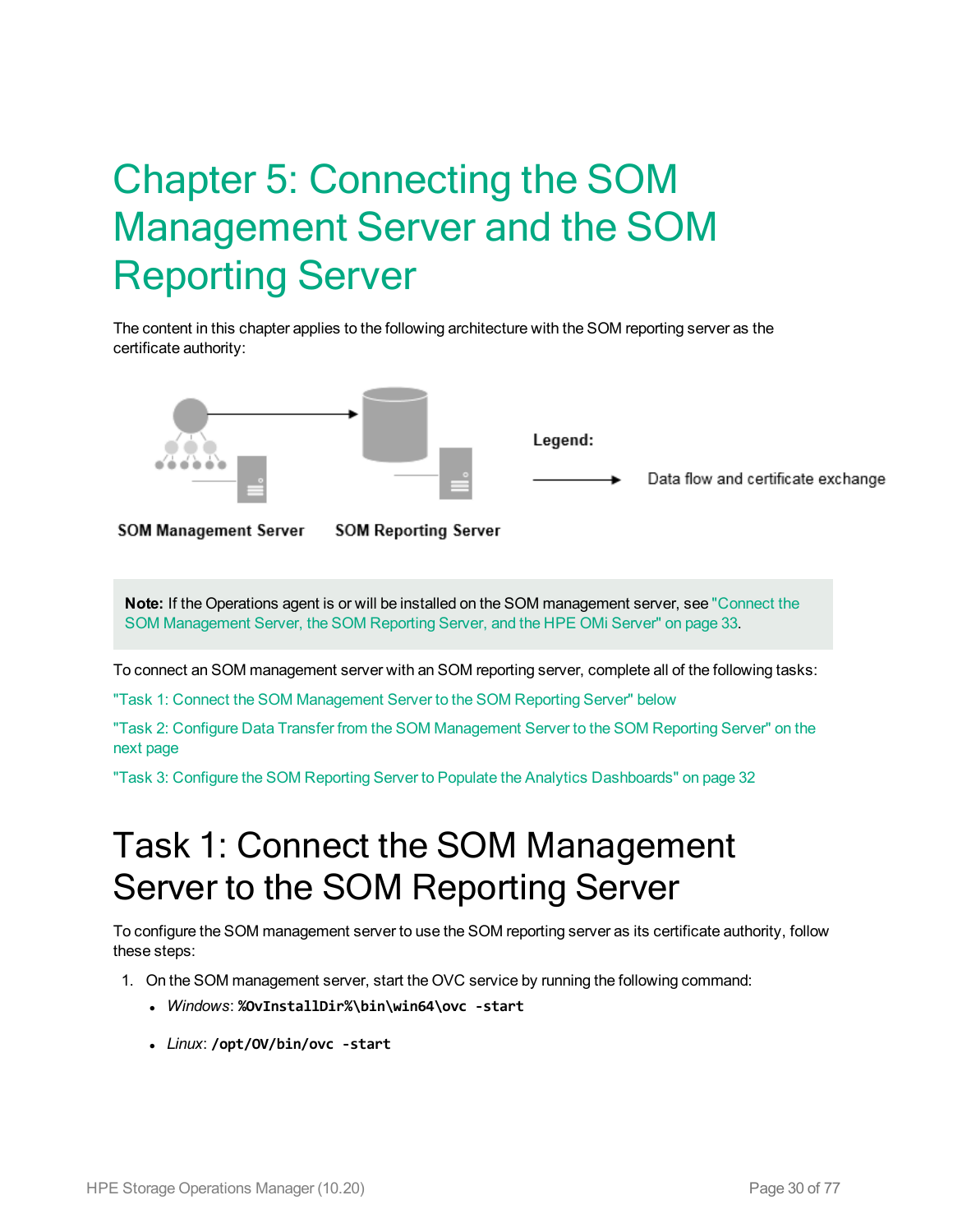2. On the SOM management server, delete any existing certificates and request a new certificate from the SOM reporting server by running the following command:

### **somdatatransfercertconfig.ovpl -certserver <***OBR\_server***>**

Replace <*OBR\_server*> with the IP address or fully qualified domain name of the SOM reporting server.

- 3. On the SOM management server, copy the somobrgrantcertrequest.ovpl command from the following location to a known location on the SOM reporting server:
	- <sup>l</sup> *Windows*: %OvInstallDir%\bin
	- Linux: /opt/OV/bin
- 4. On the SOM reporting server, set the execute permission for the copied files by running the following command:

### **chmod +x somobrgrantcertrequest.ovpl**

5. From the known location on the SOM reporting server, grant a signed certificate to the requesting SOM management server by running the following command:

#### **somobrgrantcertrequest.ovpl -reqserver <***SOM\_server***>**

Replace <*SOM* server> with the IP address or fully qualified domain name of the SOM management server.

**Note:** Perl script runs by default.

## <span id="page-30-0"></span>Task 2: Configure Data Transfer from the SOM Management Server to the SOM Reporting Server

To configure data transfer from the SOM management server to the SOM reporting server, follow these steps:

1. On the SOM management server, configure data transfer from the SOM management server to the SOM reporting server by running the following command:

**somdatatransfercertconfig.ovpl –remoteserver <***OBR\_server***> -remotefolder /opt/HP/BSM/PMDB/extract**

Replace <*OBR\_server*> with the IP address or fully qualified domain name of the local SOM reporting server.

/opt/HP/BSM/PMDB/extract is the location on the SOM reporting server that will receive the SOM data. This location is not configurable.

2. On the SOM reporting server, configure the SOM reporting server to use the SOM management server as a data source by running the following command (copied to the SOM reporting server in Task 1):

### **somobrgrantcertrequest.ovpl -datasource <***SOM\_server***>**

Replace <*SOM* server> with the IP address or fully qualified domain name of the SOM management server.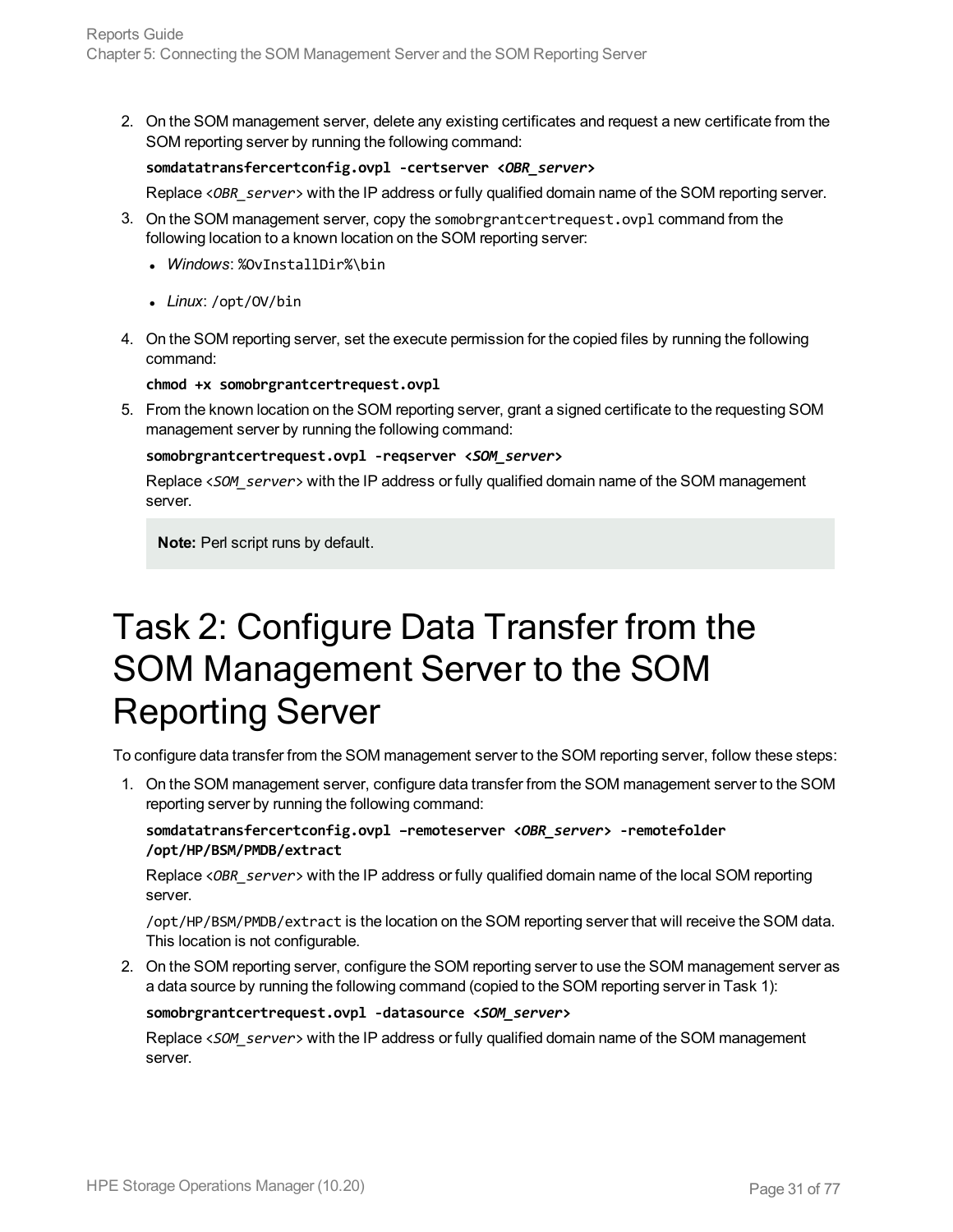**Note:** To send data from multiple SOM management servers to the reporting server, replace <*SOM\_ server*> with a whitespace separated list of SOM management servers. For example: somobrgrantcertrequest.ovpl -datasource 10.226.151.10 10.226.153.10 10.226.153.25

The value of the -datasource parameter overwrites the current OBR configuration. Always specify *all* SOM management servers that connect to this reporting server when running this command.

- 3. Verify data transfer from the SOM management server to the SOM reporting server.
	- a. On the SOM management server, send a test data file to all configured reporting servers by running the following command:

### **somdatatransfercertconfig.ovpl –testtransfer**

b. On the SOM reporting server, change to the /opt/HP/BSM/PMDB/extract directory, and then verify that the test transfer from <SOM server>.txt file is present in the directory.

## <span id="page-31-0"></span>Task 3: Configure the SOM Reporting Server to Populate the Analytics Dashboards

SOM analytics dashboards display information obtained from the SOM reporting server database.

To support the data gathering from OBR for the analytics dashboards:

- Port 5433 must be open on the SOM reporting server.
- SOM must be connected to the SOM reporting server database that processes the capacity utilization data exported from the SOM management server.

To configure the SOM Reporting Server to pull data for the analytics dashboard, run the following command:

### **somdatatransfercertconfig.ovpl -shrdbconfig** *<OBR\_database\_hostname> <OBR\_database\_port number> <OBR\_database\_username> <OBR\_database\_password>*

Replace <OBR\_database\_hostname> with the IP address or fully qualified domain name of the database server used by the SOM reporting server.

Replace *<OBR\_database\_port number>* with the port for connecting to the database used by the SOM reporting server. The default port number is 5433.

Replace <OBR\_database\_username> with the user name for accessing the database used by the SOMreporting server.

Replace <OBR\_database\_password> with the password for the specified user name as configured post installation of the SOM reporting server.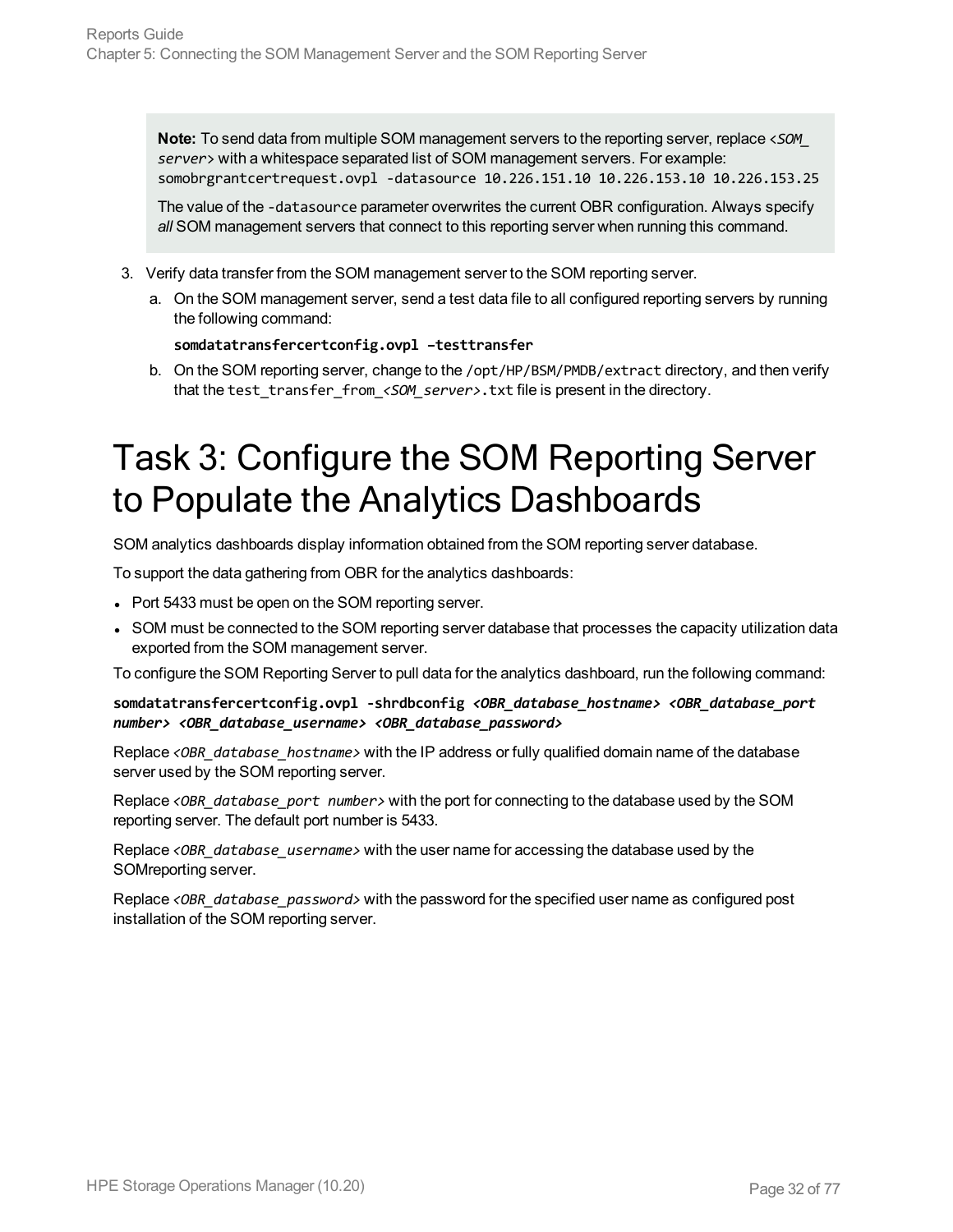## <span id="page-32-0"></span>Chapter 6: Connect the SOM Management Server, the SOM Reporting Server, and the HPE OMi Server

The content in this chapter applies to the following architecture with HPE OMi as the certificate authority:



**Note:** Make sure to install the HPE Operations agent on the SOM management server and SOM reporting server.

HPE Operations Bridge Reporter (OBR) and HPE Operations Manager (HPE OMi) can each act as a certificate authority for SOM and the Operations agent. This section describes how to configure the OMi server to be the primary certificate authority for SOM, the Operations agent, and OBR (the SOM reporting server).

If OBR is integrated with any other server, it is recommended that you contact Support.

To connect an SOM management server with an SOM reporting server and an OMi server, complete all of the following tasks:

Task 1: Establish [Connection](#page-33-0)

Task 2: Configure Data Transfer from the SOM [Management](#page-35-0) Server to the SOM Reporting Server

Task 3: Configure the SOM Reporting Server to Populate the Analytics [Dashboards](#page-36-0)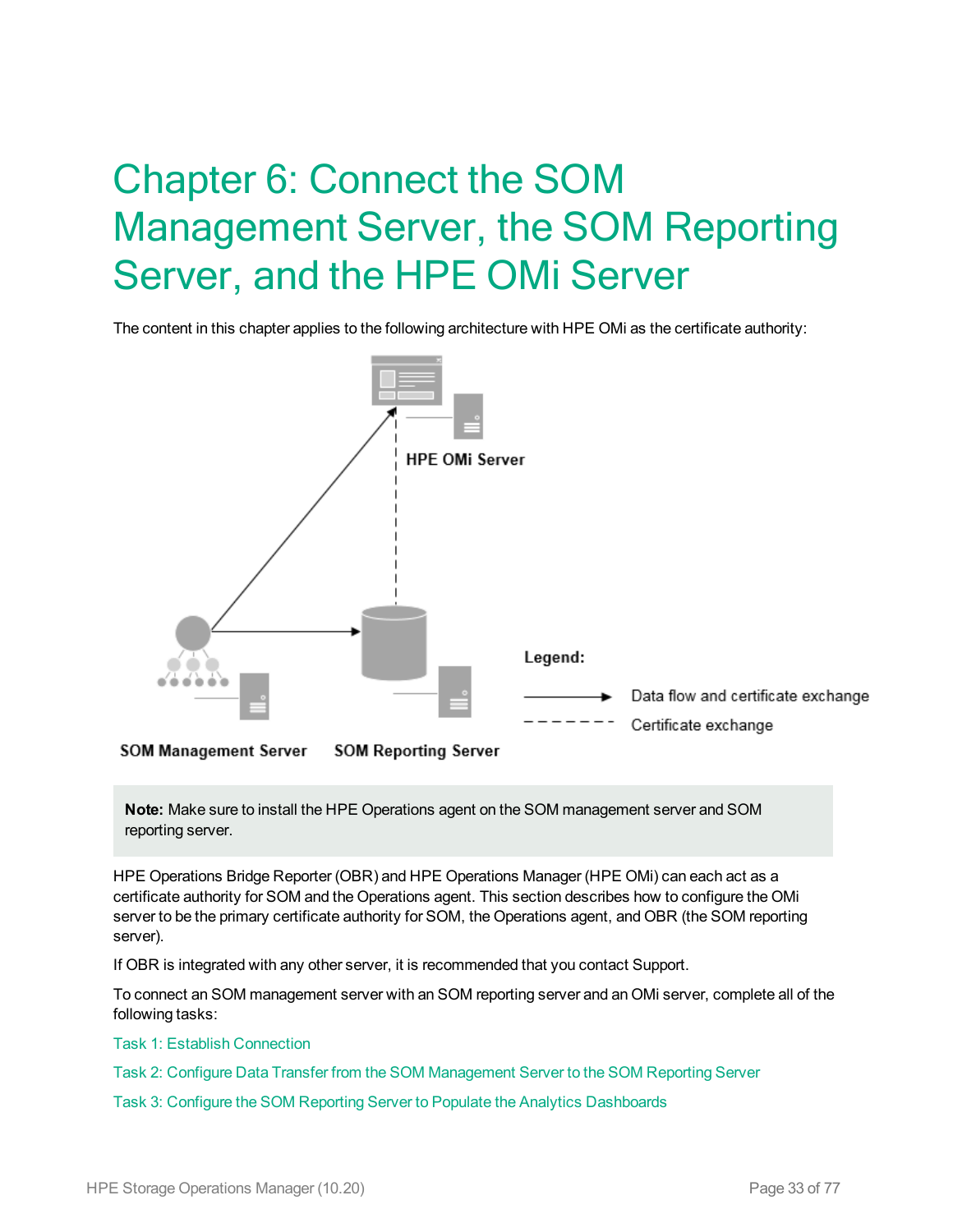## <span id="page-33-0"></span>Task 1: Establish Connections

You can follow one of the following two methods:

**Tip:** Method 1 deletes all HPE Operations agent certificates from the SOM management server and SOM reporting server. If you want to preserve all agent certificates, follow [Method](#page-34-0) 2 instead.

### **Method 1: Establish connections by using SOM scripts**

1. Connect the SOM management server to the HPE OMi server.

To configure the SOM management server to use the OMi server as its certificate authority, follow these steps:

a. On the SOM management server, delete any existing certificates configured on the SOM management server and request a new certificate by running the following command:

**somdatatransfercertconfig.ovpl -certserver** *<OMi\_server>*

Replace <*OMi\_server*> with the IP address or fully qualified domain name of the OMi server.

- b. On the OMi server, grant the certificate request.
- c. Activate the Operations agent for the OMi server.
- d. On the OMi server, add the SOM management server node, and then accept its certificate request.
- e. To verify the communication from the OMi server to the SOM management server, send a test message from the Operations agent.

For example:

### **opcmsg s=critical o=test msg\_g=OpC a=test msg\_t="test"**

2. Connect the SOM reporting server to the HPE OMi server.

To configure the SOM reporting server to use the OMi server as its certificate authority, follow these steps:

- a. On the SOM management server, copy the somobrgrantcertrequest.ovpl command from the following location to a known location:
	- <sup>o</sup> *Windows*: %OvInstallDir%\bin
	- <sup>o</sup> *Linux*: /opt/OV/bin

on the SOM reporting server.

b. From the known location on the SOM reporting server, delete any existing certificates configured on the SOM reporting server and request a new certificate by running the following command:

### **somobrgrantcertrequest.ovpl -certserver <***OMi\_server***>**

Replace <*OMi\_server*> with the IP address or fully qualified domain name of the OMi server.

- c. On the OMi server, grant the certificate request.
- d. Activate the Operations agent for the OMi server.
- e. On the OMi server, add the SOM reporting server node, and then accept its certificate request.
- f. To verify the communication from the OMi server to the SOM reporting server, send a test message from the Operations agent.

For example:

**opcmsg s=critical o=test msg\_g=OpC a=test msg\_t="test"**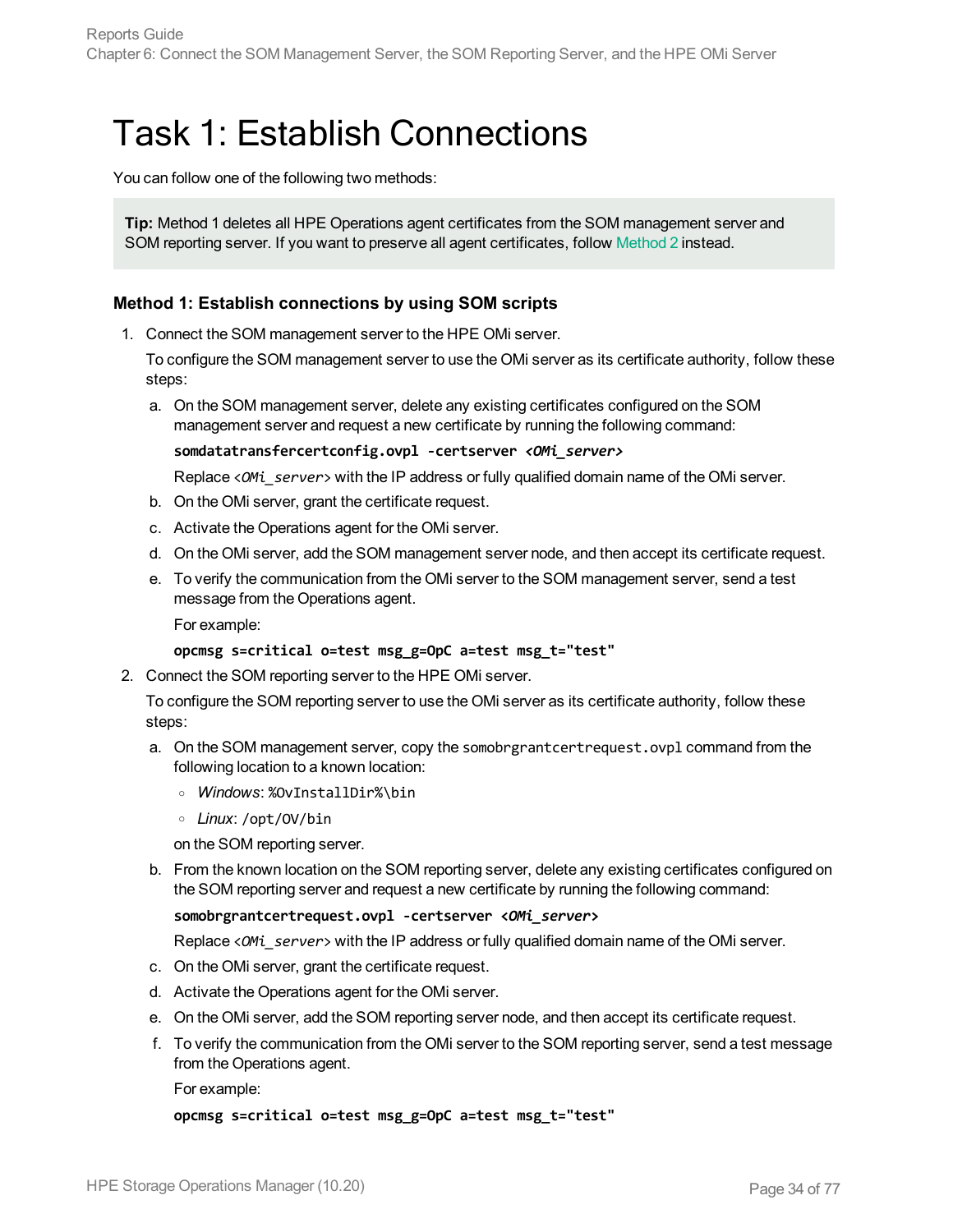### <span id="page-34-0"></span>**Method 2: Establish connections manually**

**Note:** Make sure that you have already performed the steps in the *Release Notes* under the *Installing SOM on an HPOM-Managed or OMi-Managed Node* section.

- <span id="page-34-1"></span>1. Export certificates on the OMi management server.
	- a. Log on to the OMi management server as root or administrator.
	- b. Run the following command to export all agent certificates:

### *On Windows:***%OvInstallDir%\bin\win64\ovcert -exporttrusted –file C:\temp\cert\_omi** *On Linux:***/opt/OV/bin/ovcert -exporttrusted –file /tmp/cert\_omi**

All agent certificates on the OMi management server are exported to the cert omi file.

- 2. Import the certificates to the SOM reporting server.
	- a. Transfer the exported certificate to the SOM reporting server and place the file in a temporary directory (for example, C: \temp on Windows; /tmp on Linux).
	- b. Log on to the SOM reporting server as root or administrator.
	- c. Run the following command to import the certificates that were exported from OMi in [step](#page-34-1) 1:
		- <sup>o</sup> *On Windows:*
			- <sup>l</sup> **%OvInstallDir%\bin\win64\ovcert -importtrusted –file C:\temp\cert\_omi**
			- <sup>l</sup> **%OvInstallDir%\bin\win64\ovcert -importtrusted –file C:\temp\cert\_omi -ovrg server**
		- <sup>o</sup> *On Linux:*
			- <sup>l</sup> **/opt/OV/bin/ovcert -importtrusted –file /tmp/cert\_omi**
			- <sup>l</sup> **/opt/OV/bin/ovcert -importtrusted –file /tmp/cert\_omi -ovrg server**
- 3. Export OBR certificates.

<span id="page-34-2"></span>Run the following command to export all the agent certificates for OBR:

### *On Windows:***%OvInstallDir%\bin\win64\ovcert -exporttrusted –file C:\temp\cert\_obr**

### *On Linux:***/opt/OV/bin/ovcert -exporttrusted –file /tmp/cert\_obr**

All agent certificates on the SOM reporting server are exported to the cert obr file.

- 4. Transfer the OBR certificates to the OMi management server and import.
	- a. Transfer the exported certificate (the cert obr file) to the OMi management server and place the file in a temporary directory (for example, C: \temp on Windows; /tmp on Linux).
	- b. Log on to the OMi management server as root or administrator.
	- c. Run the following command to import the certificates that were exported from OBR in [step](#page-34-2) 3:
		- <sup>o</sup> *On Windows:*
			- <sup>l</sup> **%OvInstallDir%\bin\win64\ovcert -importtrusted –file C:\temp\cert\_obr**
			- <sup>l</sup> **%OvInstallDir%\bin\win64\ovcert -importtrusted –file C:\temp\cert\_obr -ovrg server**
		- <sup>o</sup> *On Linux:*
			- <sup>l</sup> **/opt/OV/bin/ovcert -importtrusted –file /tmp/cert\_obr**
			- <sup>l</sup> **/opt/OV/bin/ovcert -importtrusted –file /tmp/cert\_obr -ovrg server**
- 5. Transfer the OBR certificates to the SOM management server and import (certificates obtained in [step](#page-34-2) 3)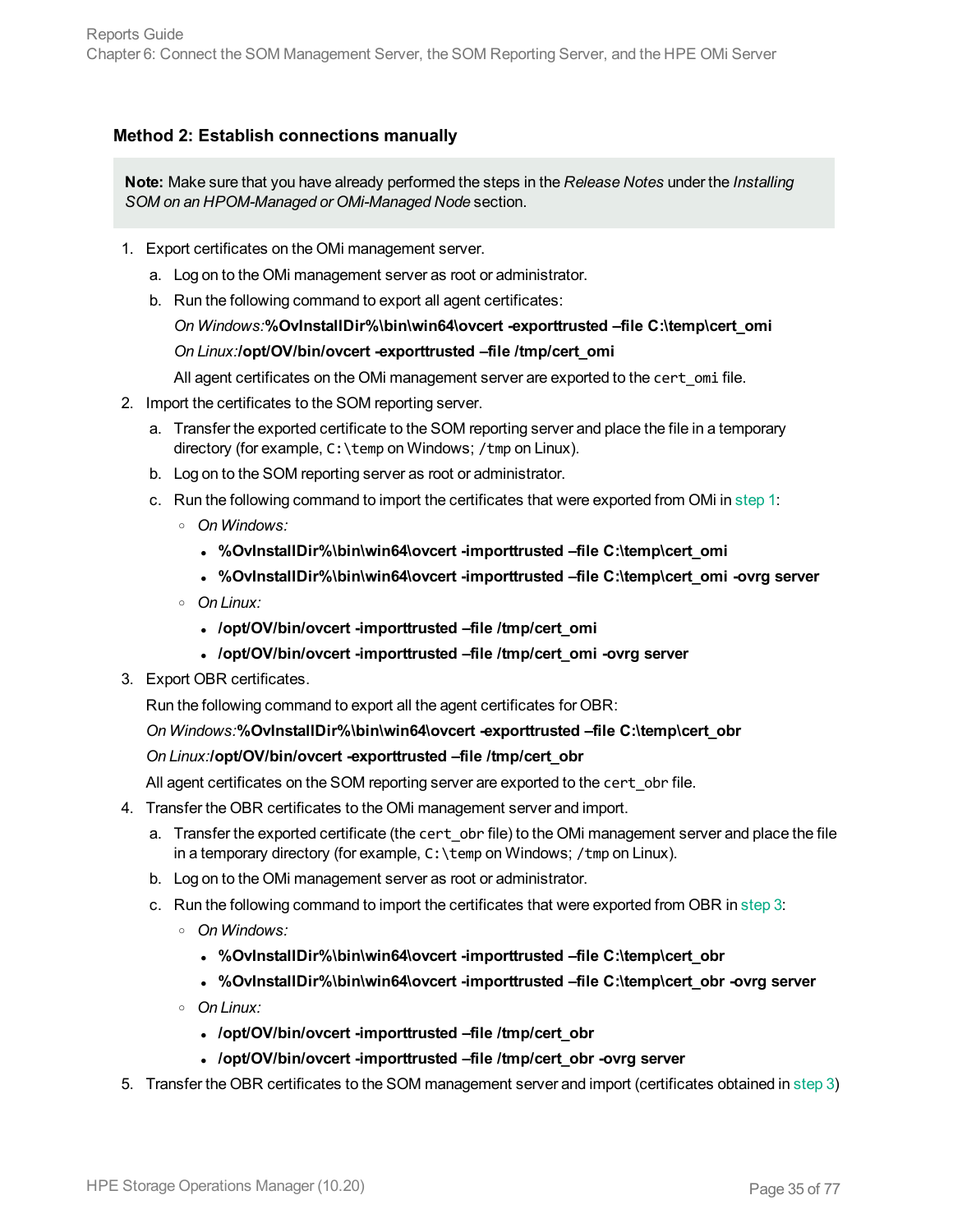- a. Transfer the exported certificate (the cert obr file) to the SOM management server and place the file in a temporary directory (for example, C: \temp on Windows; /tmp on Linux).
- b. Log on to the SOM management server as root or administrator.
- c. Run the following command to import the certificates that were exported:
	- <sup>o</sup> *On Windows:*
		- <sup>l</sup> **%OvInstallDir%\bin\win64\ovcert -importtrusted –file C:\temp\cert\_obr**
		- <sup>l</sup> **%OvInstallDir%\bin\win64\ovcert -importtrusted –file C:\temp\cert\_obr -ovrg server**
	- <sup>o</sup> *On Linux:*
		- <sup>l</sup> **/opt/OV/bin/ovcert -importtrusted –file /tmp/cert\_obr**
		- <sup>l</sup> **/opt/OV/bin/ovcert -importtrusted –file /tmp/cert\_obr -ovrg server**

## <span id="page-35-0"></span>Task 2: Configure Data Transfer from the SOM Management Server to the SOM Reporting Server

To configure data transfer from the SOM management server to the SOM reporting server, follow these steps:

- 1. On the SOM management server, start the OVC service by running the following command:
	- <sup>l</sup> *Windows*: %OvInstallDir%\bin\win64\ovc -start
	- Linux: /opt/OV/bin/ovc -start
- 2. On the SOM management server, configure data transfer from the SOM management server to the SOM reporting server by running the following command:

### **somdatatransfercertconfig.ovpl –remoteserver <***OBR\_server***> -remotefolder /opt/HP/BSM/PMDB/extract**

Replace <*OBR\_server*> with the IP address or fully qualified domain name of the local SOM reporting server.

/opt/HP/BSM/PMDB/extract is the location on the SOM reporting server that will receive the SOM data. This location is not configurable.

3. On the SOM reporting server, configure the SOM reporting server to use the SOM management server as a data source by running the following command (copied to the SOM reporting server in Task 2):

### **somobrgrantcertrequest.ovpl -datasource** *<SOM\_server>*

Replace <*SOM* server> with the IP address or fully qualified domain name of the SOM management server.

**Note:** To send data from multiple SOM management servers to the reporting server, replace <*SOM\_ server*> with a whitespace separated list of SOM management servers. For example: somobrgrantcertrequest.ovpl -datasource 10.226.151.10 10.226.153.10 10.226.153.25

The value of the -datasource parameter overwrites the current OBR configuration. Always specify *all*SOM management servers that connect to this reporting server when running this command.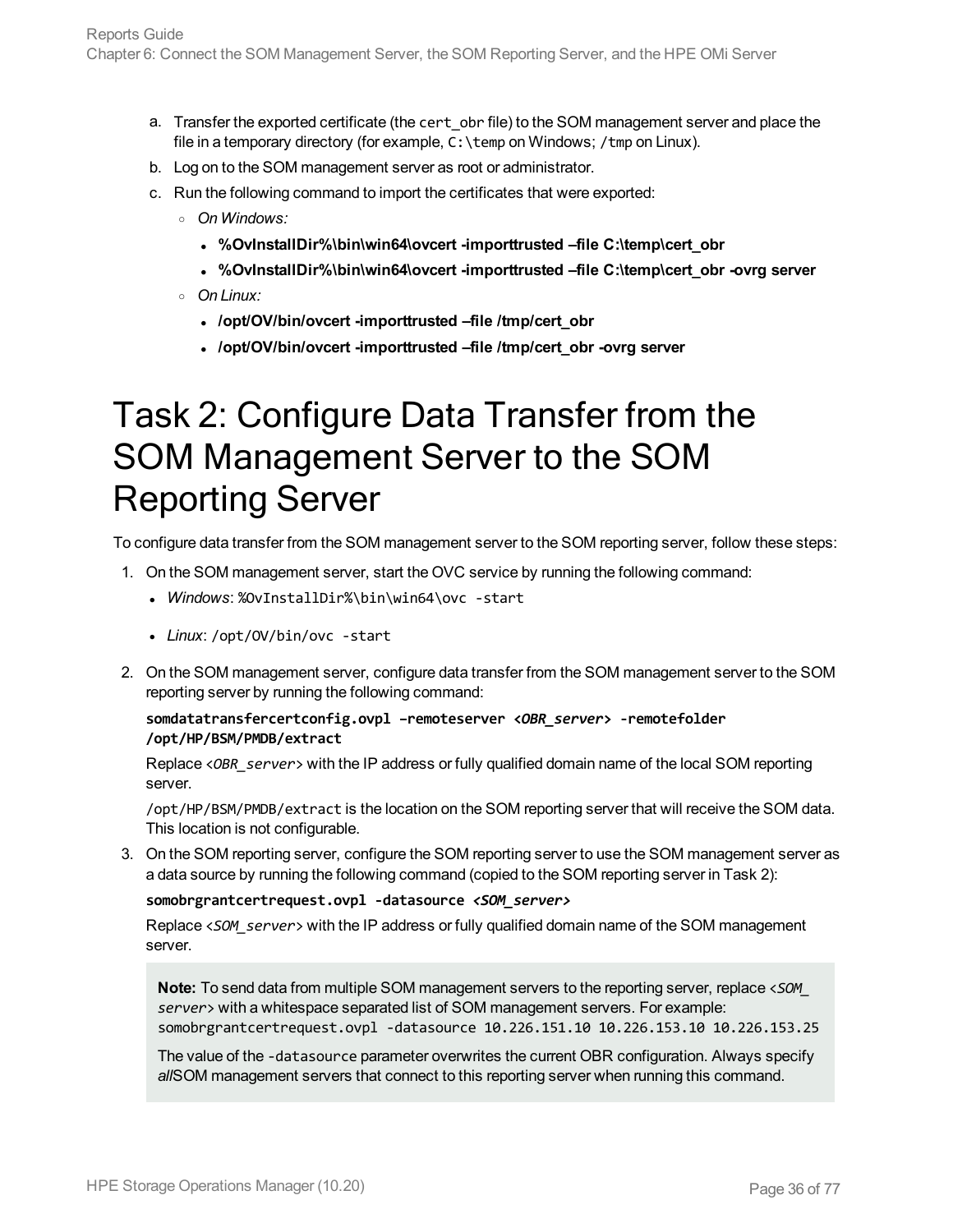- 4. Verify data transfer from the SOM management server to the SOM reporting server.
	- a. On the SOM management server, send a test data file to all configured reporting servers by running the following command:

**somdatatransfercertconfig.ovpl –testtransfer**

b. On the SOM reporting server, change to the /opt/HP/BSM/PMDB/extract directory, and then verify that the test transfer from <SOM server>.txt file is present in the directory.

## Task 3: Configure the SOM Reporting Server to Populate the Analytics Dashboards

SOM analytics dashboards display information obtained from the SOM Reporting Server database.

To support the data gathering from OBR for the analytics dashboards:

- Port 5433 must be open on the SOM reporting server.
- SOM must be connected to the SOM reporting server database that processes the capacity utilization data exported from the SOM management server.

To configure the SOM Reporting Server to pull data for the analytics dashboard, run the following command:

**somdatatransfercertconfig.ovpl -shrdbconfig** *<OBR\_database\_hostname> <OBR\_database\_port number> <OBR\_database\_username> <OBR\_database\_password>*

Replace <OBR\_database\_hostname> with the IP address or fully qualified domain name of the database server used by the SOM reporting server.

Replace *<OBR\_database\_port number>* with the port for connecting to the database used by the SOM reporting server. The default port number is 5433.

Replace <OBR\_database\_username> with the user name for accessing the database used by the SOMreporting server.

Replace <OBR\_database\_password> with the password for the specified user name as configured post installation of the SOM reporting server.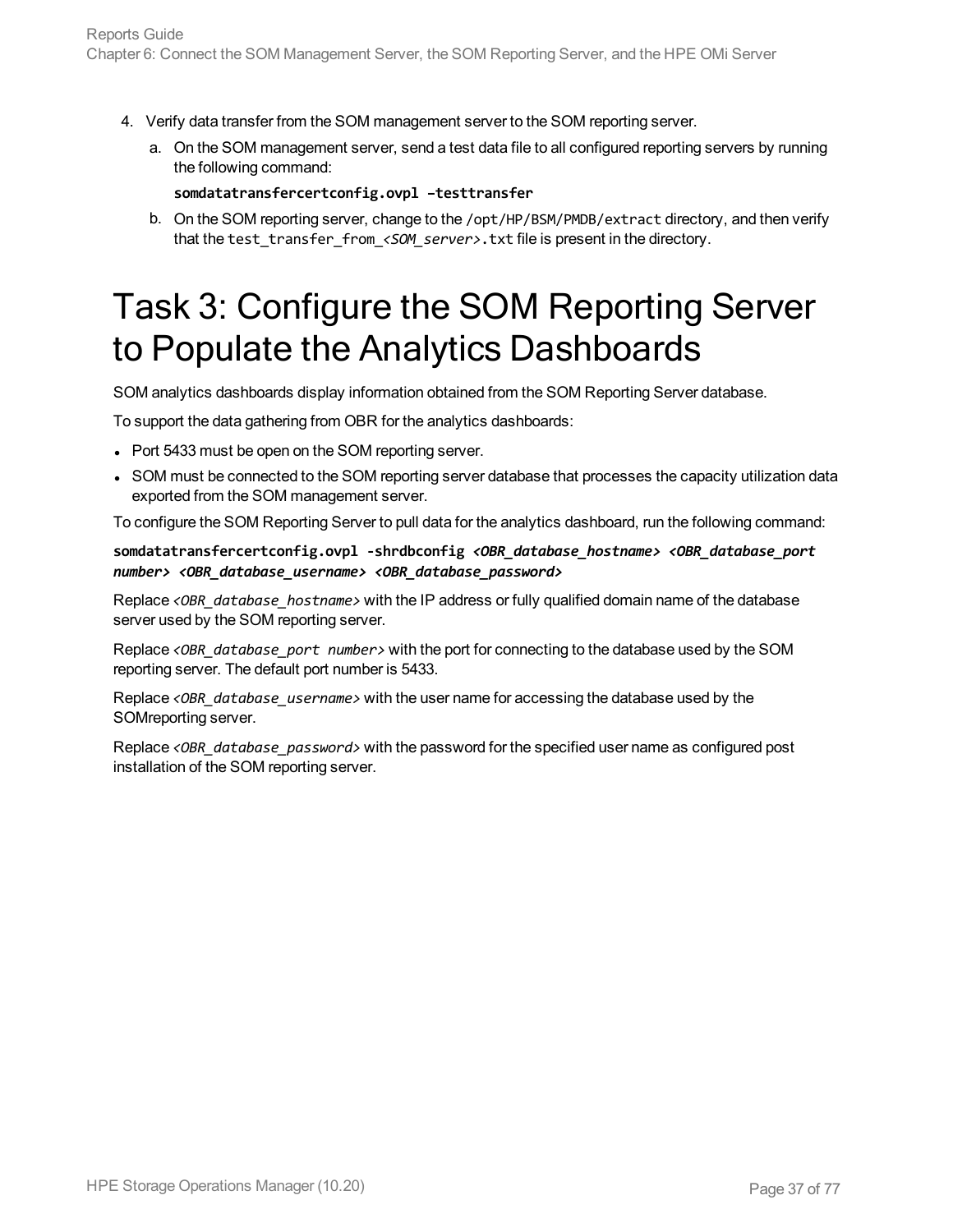# Chapter 7: Certificates for HPE OBR

This chapter provides information about Client Authentication certificate for HPEOBR and recommends the use of SSL.

## Use Secured Socket layer (SSL) Certificate

The Secure Sockets Layer (SSL) is a networking protocol that manages server authentication, client authentication and encrypted communication between servers and clients. The SSL secures communication by encrypting data and provides authentication. Without SSL encryption, the information that travels over network is vulnerable to attacks, such as Man In The Middle (MITM). Setting up the SSL certificate to enable secure connection between two systems communicating over the network is critical.

**Note:** We highly recommend the use of Certificate Authority (CA) signed certificate. To configure HPE OBR to use the CA signed certificate, see *Generating a Certificate Authority Signed Certificate* section in *HPE Operations Bridge Reporter Interactive Installation Guide*.

We do not recommend the use of self-signed certificate when setting up the SSL connection.

## Client Authentication Certificate for HPE OBR

HPE OBR provides certificate based client authentication. HPE OBR verifies the identity by validating the certificate and authorizes the user using SAP BusinessObjects. HPE OBR.

HPE OBR uses SAP BusinessObjects for authentication and authorization. SAP BusinessObjects user accounts are managed by SAP BusinessObjects Central Management console. You must be a SAP BusinessObjects administrator to access HPE OBR Administration console. By default, HPE OBR uses username/password based authentication mechanism. You can also configure HPE OBR to use client certificate based authentication by following the steps in "Task 4: Configure [Certificate-based](#page-42-0) Authentication" on [page](#page-42-0) 43 for Administration Console and "Task 5: Configure [Certificate-based](#page-46-0) Authentication" on page 47 for SAP BusinessObjects BI Launch Pad. HPE OBR verifies the identity of the user by validating the certificate and authorizes the user using SAP BusinessObjects.

## Prerequisites of Certificate Based Authentication

Before you configure certificate based authentication, complete all of the following tasks:

- 1. "Task 1: Create a Keystore File [Containing](#page-38-0) HPE OBR Server Certificate and Private Key" on the next [page.](#page-38-0)
- 2. "Task 2: Create a Keystore File Containing the Certifying Authority (CA) [Certificates"](#page-38-1) on the next page.
- 3. "Task 3: Determine If Certificate [Revocation](#page-39-0) Check Should Be Enabled" on page 40.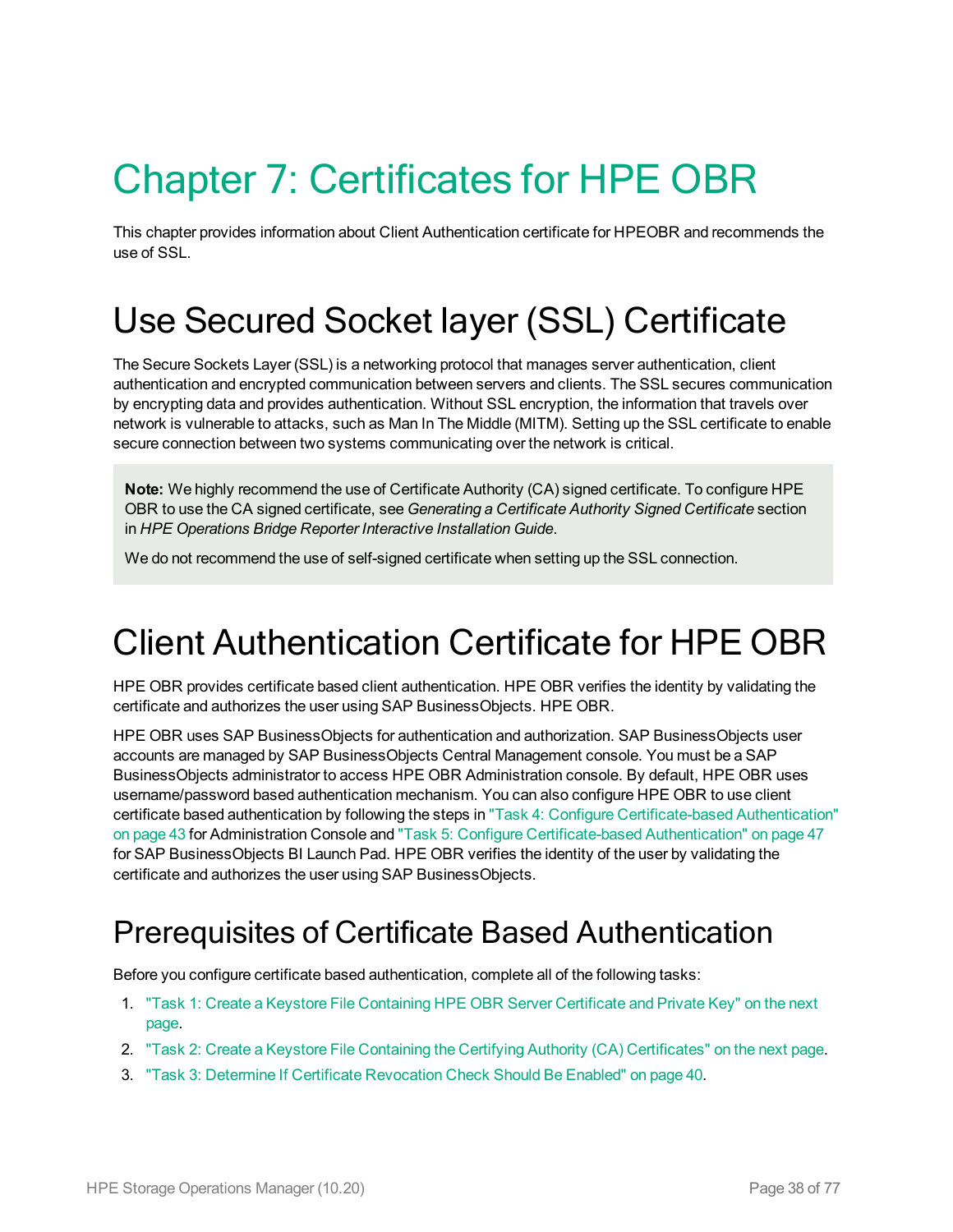- 4. "Task 4: [Determine](#page-39-1) the Proxy Server Address If There Is a Proxy Between the HPE OBR Server and [Internet"](#page-39-1) on the next page.
- 5. "Task 5: Determine the Username Extraction [Mechanism"](#page-39-2) on the next page.
- <span id="page-38-0"></span>6. "Task 6: Import [Certificate](#page-40-0) and Configure Browser" on page 41.

## Task 1: Create a Keystore File Containing HPE OBR Server Certificate and Private Key

The keystore file is password protected. HPE OBRenables you to configure keystore location and password using keystorepath and keystorepasswd properties. Keystorepath should be specified in the properties files in "Task 4: Configure [Certificate-based](#page-42-0) Authentication" on page 43 for Administration Console and ["Task](#page-46-0) 5: Configure [Certificate-based](#page-46-0) Authentication" on page 47 for SAP BusinessObjects BI Launch Pad. Keystoretype property enables you to specify the type of the keystore, supported values are **JKS** and **PKCS12**. The certificate alias in the keystore is specified using the keyalias property as shown in the following table:

| <b>Property Name</b> | <b>Example</b>                         |
|----------------------|----------------------------------------|
| Keystorepath         | \/certs\/serverkeystore.jks(Linux)     |
|                      | C:\\certs\\serverkeystore.jks(Windows) |
| Keystorepasswd       | changeit                               |
| Keyalias             | shserver                               |
| Keystoretype         | <b>JKS</b>                             |

### <span id="page-38-1"></span>Task 2: Create a Keystore File Containing the Certifying Authority (CA) Certificates

You must create a keystore file containing the CA certificates trusted by the HPE OBR server. This file is password protected. HPE OBR enables you to configure truststore by setting the truststorepath, truststorepasswd, and truststoretype properties to values as shown in the following table. The truststorepath should be specified in the properties files in "Task 4: Configure [Certificate-based](#page-42-0) Authentication" on page 43 for Administration Console and "Task 5: Configure [Certificate-based](#page-46-0) Authentication" on page 47 for SAP BusinessObjects BI Launch Pad.

| <b>Field</b>     | <b>Value</b>                                                                   |
|------------------|--------------------------------------------------------------------------------|
| truststorepath   | \/certrelated\/Trustkeystore(Linux)<br>C:\\certrelated\\Trustkeystore(Windows) |
| truststorepasswd | changeit                                                                       |
| truststoretype   | <b>JKS</b>                                                                     |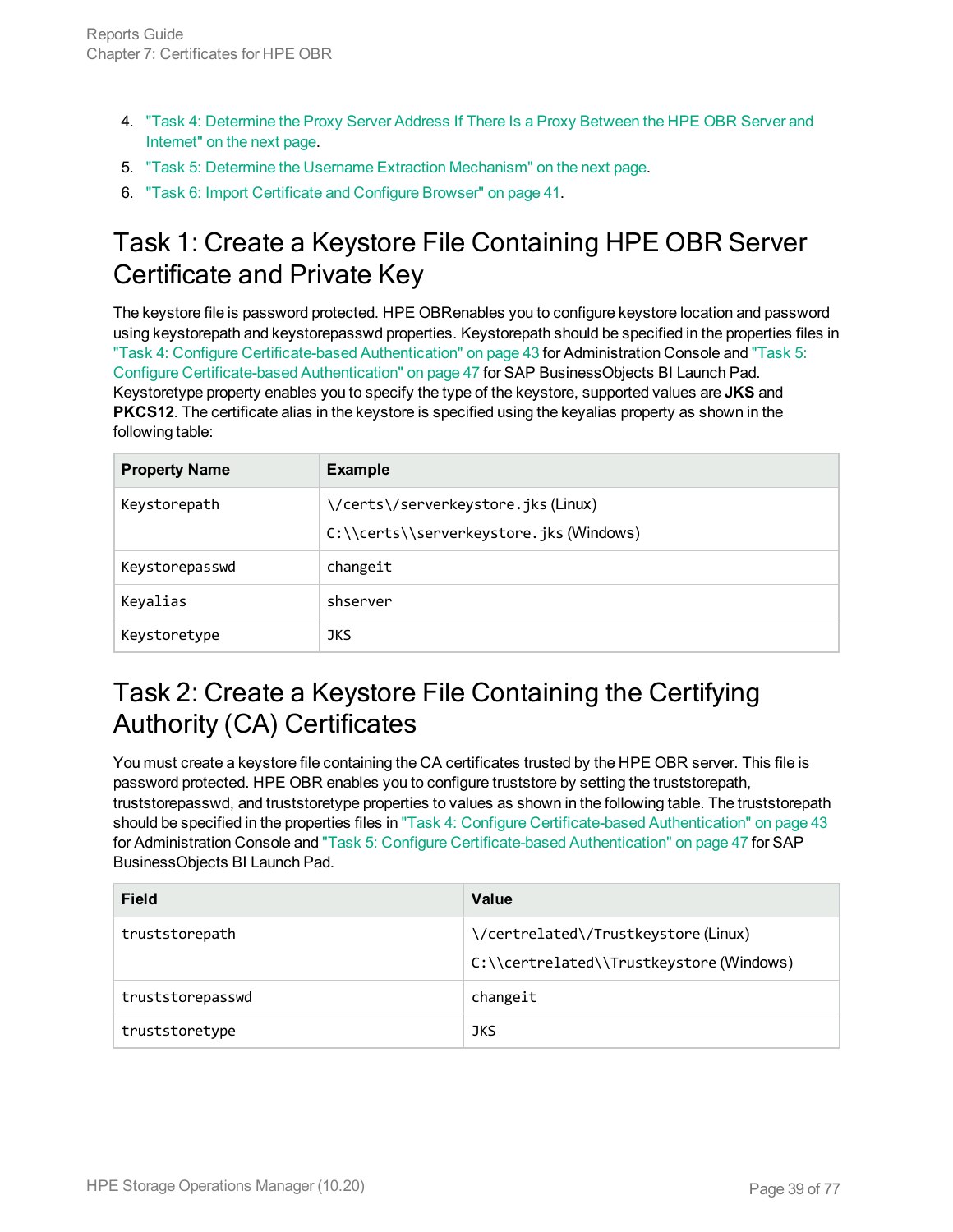## <span id="page-39-0"></span>Task 3: Determine If Certificate Revocation Check Should Be Enabled

You should set com.sun.net.ssl.checkRevocation to true, to enable certificate revocation check. HPE OBR supports two methods of checking for revoked certificates.

- Certificate Revocation List (CRL) A CRL contains information about revoked certificates and is downloaded from the CA. HPE OBR extracts the CRL distribution point URL from the certificate. You should set com.sun.security.enableCRLDP to true to enable this check.
- Online Certificate Status Protocol (OSCP) OSCP is a protocol for checking revocation of a single certificate using an online service called an OSCP responder. You should set ocsp.enable to true to enable revocation check using OCSP protocol. HPE OBR extracts the OCSP URL from the certificate for validating the certificate. If you want to configure a local OCSP responder service, HPE OBR enables you to configure it using ocsp.responderURL property.

For details on how to enable certificate revocation, CRL and OSCP on HPE OBR Administration Console, see "Task 4: Configure [Certificate-based](#page-42-0) Authentication" on page 43.

For details on how to enable certificate revocation, CRL and OSCP on SAP BusinessObjects BI Launch Pad, see "Task 5: Configure [Certificate-based](#page-46-0) Authentication" on page 47.

## <span id="page-39-1"></span>Task 4: Determine the Proxy Server Address If There Is a Proxy Between the HPE OBR Server and Internet

In case of a proxy server, you must set it to enable HPE OBR server to download the CRL. You can configure the proxy server as:

| <b>Field</b>    | <b>Description</b>              |
|-----------------|---------------------------------|
| http.proxyHost  | set the http proxy Hostname     |
| http.proxyPort  | set the http proxy Port number  |
| https.proxyHost | set the https proxy Hostname    |
| https.proxyPort | set the https proxy Port number |

### <span id="page-39-2"></span>Task 5: Determine the Username Extraction Mechanism

The username extraction mechanism depends on the format of your certificate. The username extracted from the certificate should match the usernames configured in SAP BusinessObjects. HPE OBR enables you to extract username using SubjectDN and Subject Alternative Name (SAN) mechanisms.

To configure the username extraction mechanism, set the following properties in server. xml as shown given in the below table:

| <b>Properties</b> | Value                                    |
|-------------------|------------------------------------------|
| field             | SubjectDN                                |
| entry             | set to CN to indicate CN as the username |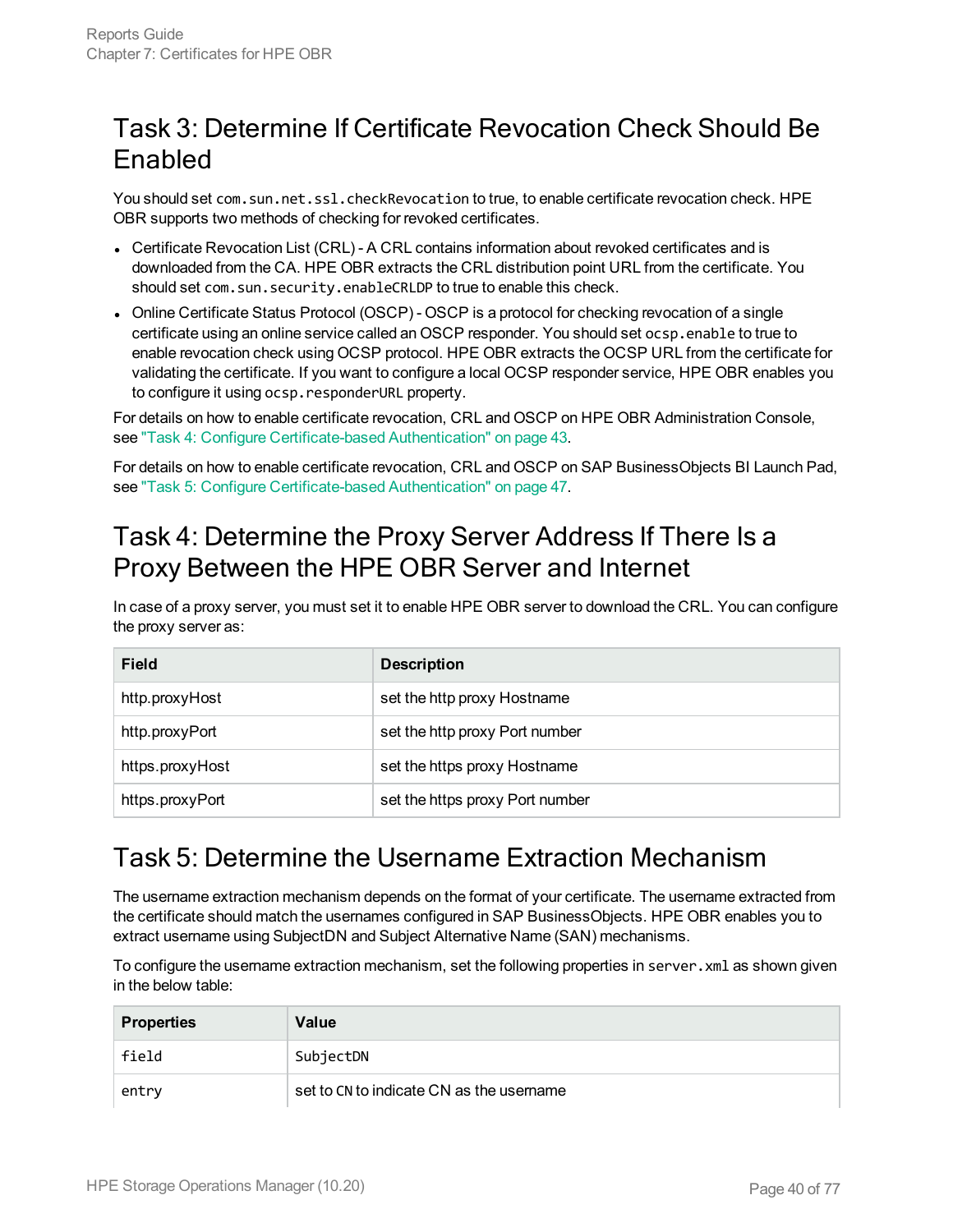| <b>Properties</b> | Value                                    |
|-------------------|------------------------------------------|
|                   | or                                       |
|                   | set to 00 to indicate OU as the username |

For example,

<Realm className="com.hp.bto.bsmr.SHRSecureAuth.auth.SHRRealm" field="SubjectDN" entry="CN" Type="" oid="" pattern="" useSubjectDNonMatchFail="true"/>

To extract username from SubjectDN, set the following values to the properties:

- The entry property enables you to specify the entry that should be considered as username in SubjectDN.
- You can also use a pattern to extract username from SubjectDN instead of using entry parameter. To configure a pattern to extract username from SubjectDN, use pattern parameter. For example, if the pattern is configured as EMAILADDRESS= $(+)$ @) and if abc@hp.com is the value of emailaddress field, then abc is extracted as the username.

To extract username from Subject Alternative Name (SAN), set the property field to the value SAN. You can configure rcf822Name or otherName part of the SAN username using the property Type.

- To configure rcf822Name, set the value of the property Type to rcf822Name.
- To configure otherName set the value of the property Type to otherName and set the value of object identifier (OID) to OID.

By default, HPE OBR extracts username from CN of SubjectDN.

You can configure HPE OBR to allow a user to log on using smart card only. To enable smart card logon, you must set the property smartcard.enable to true. The location of the file server.xml is given in the table below:

| <b>For Configuring</b>            | <b>Path</b>                                                                            |
|-----------------------------------|----------------------------------------------------------------------------------------|
| Administration console            | \$PMDB HOME/adminserver/conf (for Linux)<br>%PMDB_HOME%\adminserver\conf(forWindows)   |
| SAP BusinessObjects BI Launch Pad | \$PMDB HOME/BOWebServer/conf (for Linux)<br>%PMDB HOME%\BOWebServer\conf (for Windows) |

### <span id="page-40-0"></span>Task 6: Import Certificate and Configure Browser

To import the certificate and configure your browser, follow these steps:

- 1. Import the certificate that has been issued by the root CA to the HPE OBR server. Import it to your web browser. For details, see the web browser help.
- 2. Configure your web browser to accept the protocol TLSv1, here v1 indicates the version.

**Note:** For High Availability, configure both servers.

HPE OBR enables you to configure certificate based authentication for Administration Console and SAP BusinessObjects BI Launch Pad.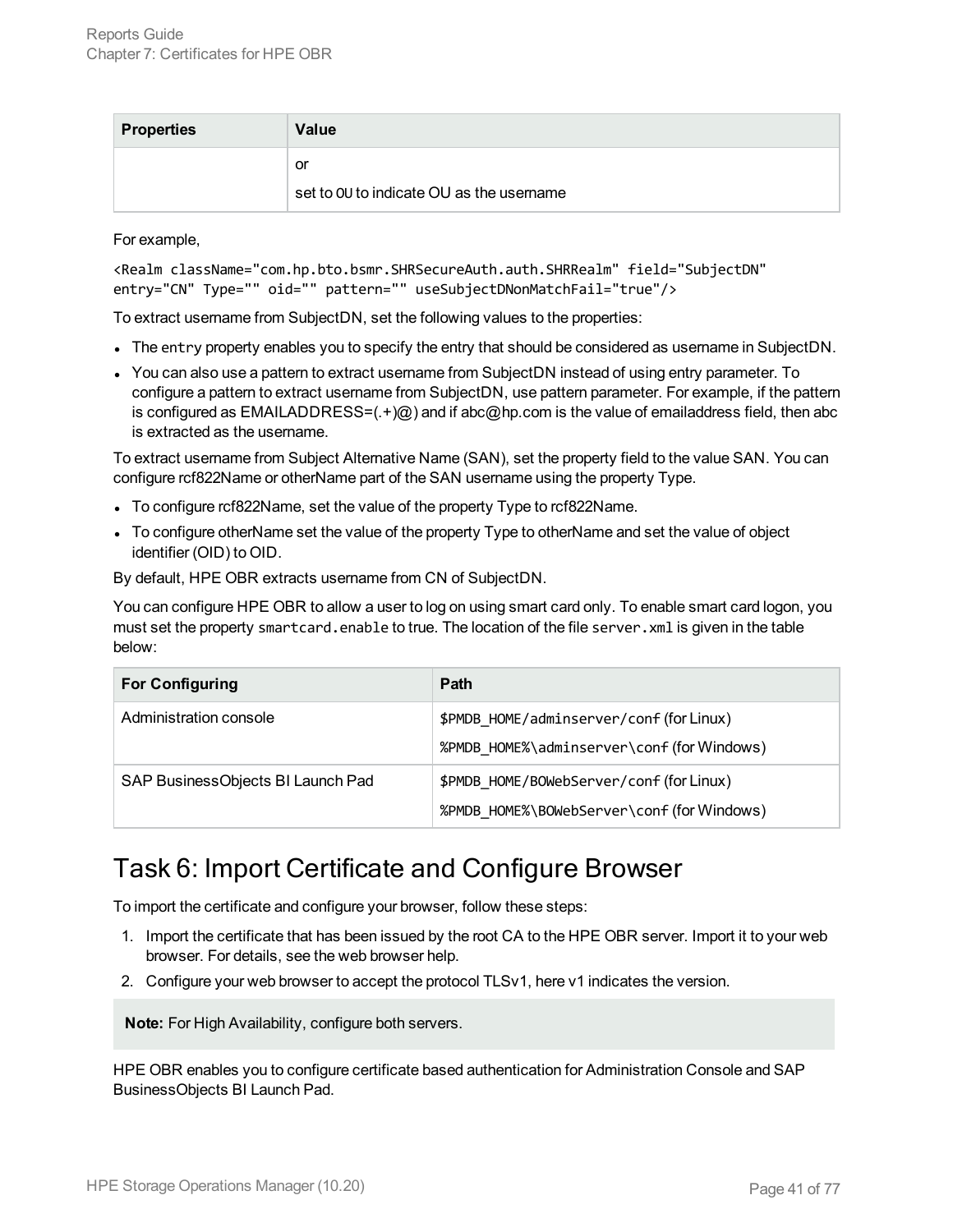## Configure Username Extraction Method

Username extraction can be configured by editing the server.xml file, for details, see "Task 5: [Determine](#page-39-2) the Username Extraction [Mechanism"](#page-39-2) on page 40.

## Configure HPE OBR Administration Console

Before you proceed, ensure that the post-install configuration of HPE OBR is successful. To configure HPE OBR Administration Console for Certificate Based Authentication, complete these tasks:

- 1. "Task 1: Configure Trusted [Authentication"](#page-41-0) below.
- 2. "Task 2: Stop the [HPE\\_PMDB\\_Platform\\_Administrator](#page-41-1) Service" below.
- 3. "Task 3: Configure the [config.prp](#page-42-1) File" on the next page.
- 4. "Task 4: Configure [Certificate-based](#page-42-0) Authentication" on the next page.
- 5. "Task 5: Configure Username [Extraction"](#page-43-0) on page 44.
- 6. "Task 6: Start the [HPE\\_PMDB\\_Platform\\_Administrator](#page-43-1) Service" on page 44.
- <span id="page-41-0"></span>7. "Task 7: Verify [Certificate-based](#page-44-0) Authentication" on page 45.

### Task 1: Configure Trusted Authentication

Shared secret is used to establish trusted authentication. You must enter the shared secret in character format only.

1. Type https://<OBR\_Server\_FQDN>:21412/BSMRApp on the web browser to log on to the Administration Console of HPE OBR.

where, <OBR Server FODN> is the fully qualified domain name (FQDN) of the system where OBR is installed.

- 2. Go to **Administration > Security > BO Trusted Authentication**.
- 3. Select the **Enabled** check box.
- 4. Type the **Shared Secret**.
- 5. Click **Save**.

After successful configuration, the following message is displayed:

<span id="page-41-1"></span>BO Trusted Authentication Configuration saved successfully.

## Task 2: Stop the HPE\_PMDB\_Platform\_Administrator Service

To stop the **HPE\_PMDB\_Platform\_Administration** service, follow these steps:

- <sup>l</sup> **On Windows**
	- a. Click **Start > Run**. The Run dialog box appears.
	- b. Type services.msc in the Open field, and then press **Enter**. The Services window appears.
	- c. On the right pane, right-click **HPE\_PMDB\_Platform\_Administrator** and then click **Stop**.
- <sup>l</sup> **On Linux**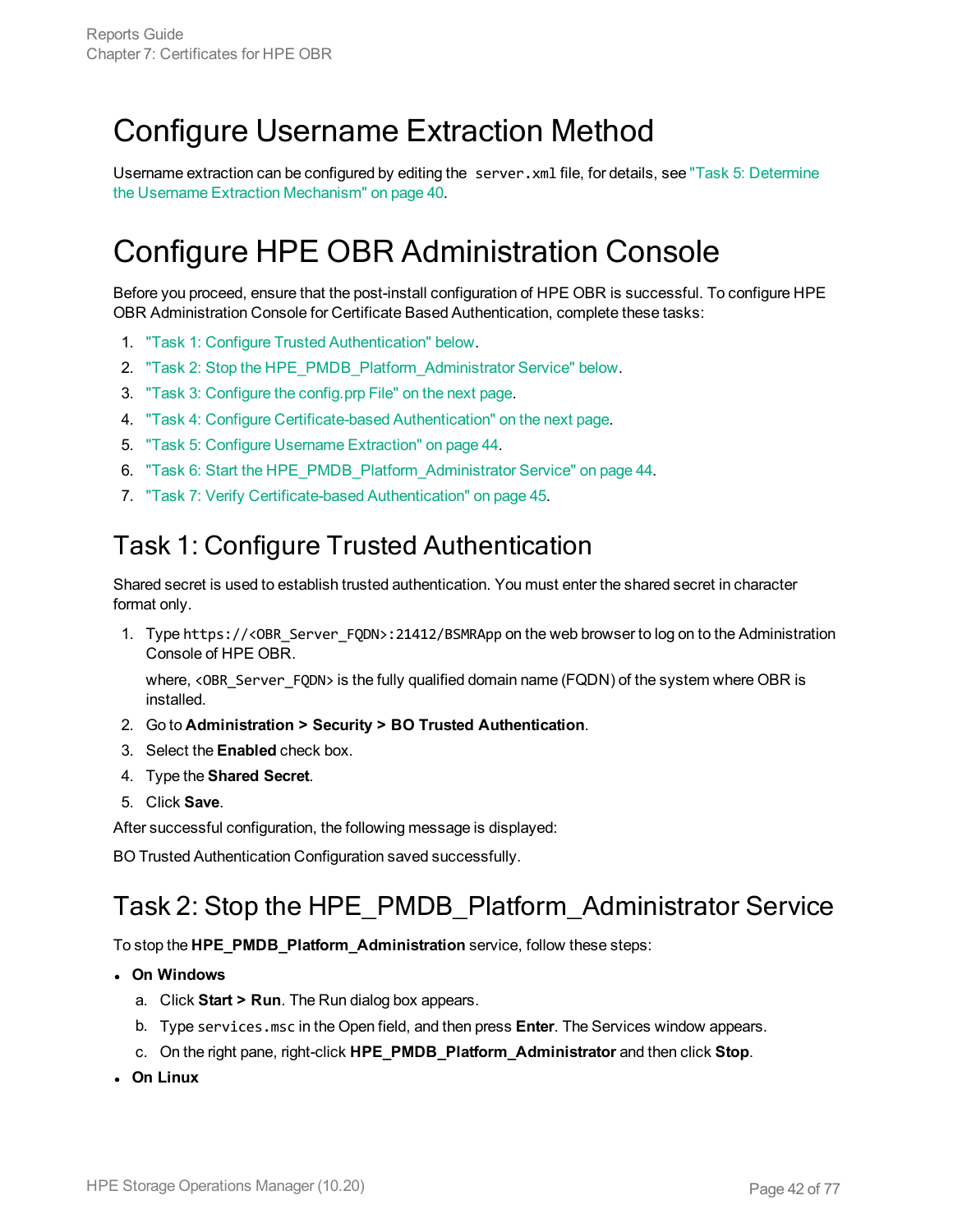a. Go to /etc/init.d and run the following command:

service HPE\_PMDB\_Platform\_Administrator stop

## <span id="page-42-1"></span>Task 3: Configure the config.prp File

In the file config.prp, located at %PMDB\_HOME%\data folder (for Windows) and \$PMDB\_HOME/data (for Linux) set the given value to the following fields:

| <b>Field</b>     | Value                                                |
|------------------|------------------------------------------------------|
| shr.loginMethod  | certbased                                            |
| shr.auth.classes | com.hp.bto.bsmr.security.auth.BOTrustedAuthenticator |

### <span id="page-42-0"></span>Task 4: Configure Certificate-based Authentication

Specify following parameters in adminserverclientauth.prp file located at \$PMDB\_HOME/data (for Linux) and %PMDB\_HOME%\data folder (for Windows) . Edit the following fields and set the values according to the given description:

| <b>Field</b>                    | <b>Description</b>                                                                           |
|---------------------------------|----------------------------------------------------------------------------------------------|
| truststorepath                  | Full path of the truststore file, which is to use to validate client<br>certificates.        |
| truststorepasswd                | The password to access the truststore.                                                       |
| truststoretype                  | The type of keystore used for the truststore.                                                |
| keystorepath                    | Full path of the keystore file where you have stored the server<br>certificate to be loaded. |
| keystorepasswd                  | The password used to access the server certificate from the<br>specified keystore file.      |
| keystoretype                    | The type of keystore file to be used for the server certificate.                             |
| keyAlias                        | The alias used to for the server certificate in the keystore.                                |
| smartcard.enable                | Set to true to enable smart card logon, else set it to false.                                |
| http.proxyHost                  | HTTP proxy Host name.                                                                        |
| http.proxyPort                  | HTTP proxy Port number.                                                                      |
| https.proxyHost                 | HTTPS proxy Host name.                                                                       |
| https.proxyPort                 | HTTPS proxy Port number.                                                                     |
| com.sun.net.ssl.checkRevocation | Set it as true to enable revocation, else set it to false                                    |
| com.sun.security.enableCRLDP    | Set it to true to enable CRL revocation, else set it to false.                               |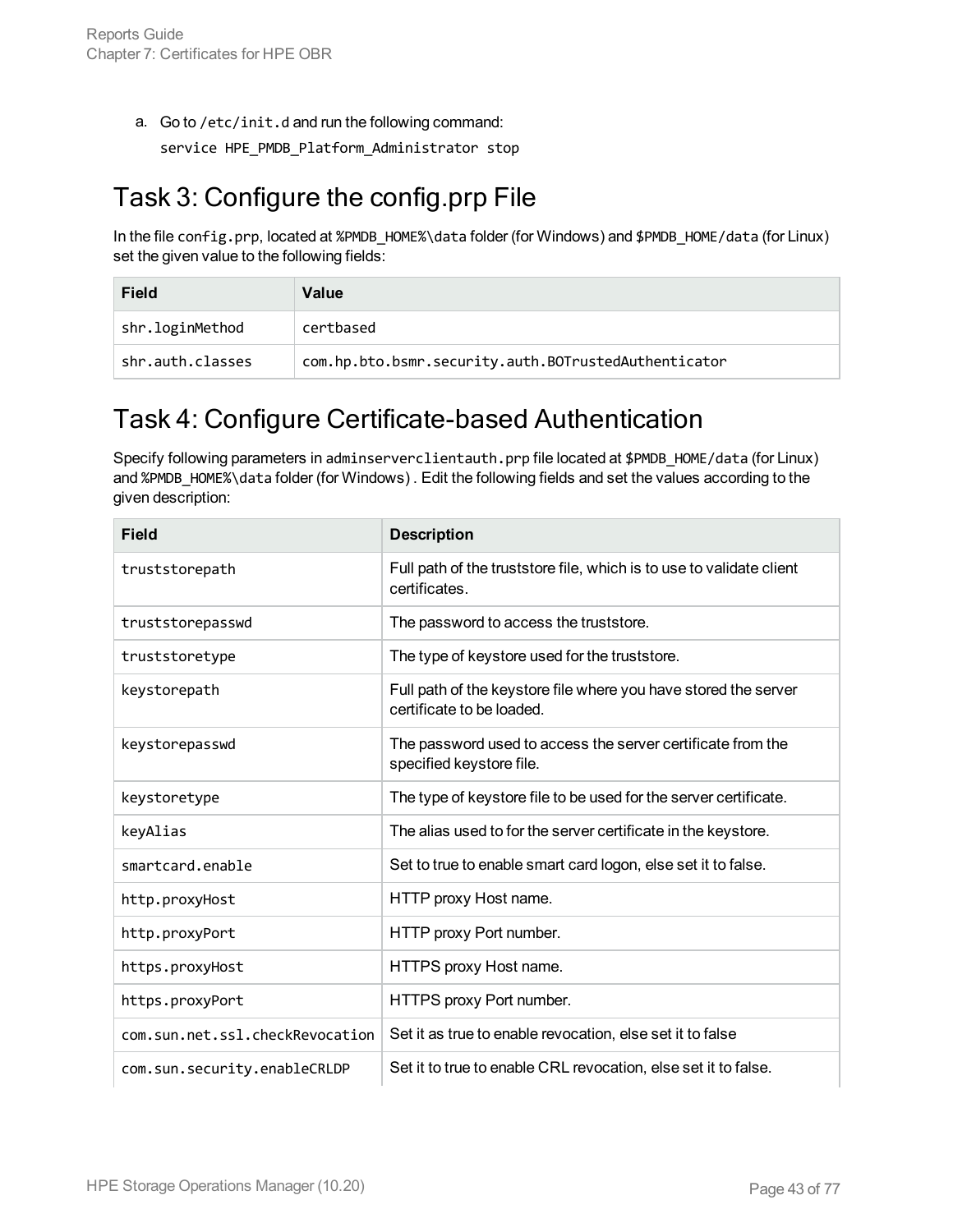| <b>Field</b>      | <b>Description</b>                                                    |
|-------------------|-----------------------------------------------------------------------|
| crlFile           | Enter the CRL file path.                                              |
| ocsp.enable       | Set it to true to enable OSCP based revocation, else set it to false. |
| ocsp.responderURL | Set to true to enable smart card logon, else set it to false.         |

**Note:** You must set the OSCP based revocation to false, when the CRL based revocation is set to true and vice versa.

After setting the properties value, do the following steps:

- <sup>l</sup> **On Windows**
	- a. Go to the %PMDB\_HOME%\bin folder.
	- b. Run the following command:

```
perl adminserverclientauth.pl -authType clientcert -configFile <config file
location>
```
where, <config file location> indicates the full path of adminseverauth.prp file

For example, %PMDB\_HOME%\data\adminserverclientauth.prp.

- <sup>l</sup> **On Linux**
	- a. Go to \$PMDB HOME/bin folder.
	- b. Run the following command:

```
perl adminserverclientauth.pl -authType clientcert -configFile <config file
location>
```
where, <config file location> indicates the full path of adminseverauth.prp file For example, \$PMDB\_HOME/data/adminserverclientauth.prp.

### <span id="page-43-0"></span>Task 5: Configure Username Extraction

Ensure that CN entry in the SubjectDN field is extracted as username by HPE OBR. Incase you need different username extraction mechanism, modify the server.xml file as described in "Task 5: [Determine](#page-39-2) the Username Extraction [Mechanism"](#page-39-2) on page 40.

### <span id="page-43-1"></span>Task 6: Start the HPE\_PMDB\_Platform\_Administrator Service

To start the **HPE\_PMDB\_Platform\_Administration** service, follow these steps:

- <sup>l</sup> **On Windows**
	- a. Click **Start > Run**. The Run dialog box appears.
	- b. Type services.msc in the Open field, and then press **Enter**. The Services window appears.
	- c. On the right pane, right-click **HPE\_PMDB\_Platform\_Administrator** and then click **Start**.
- <sup>l</sup> **On Linux**
	- a. Go to /etc/init.d and run the following command: service HPE\_PMDB\_Platform\_Administrator start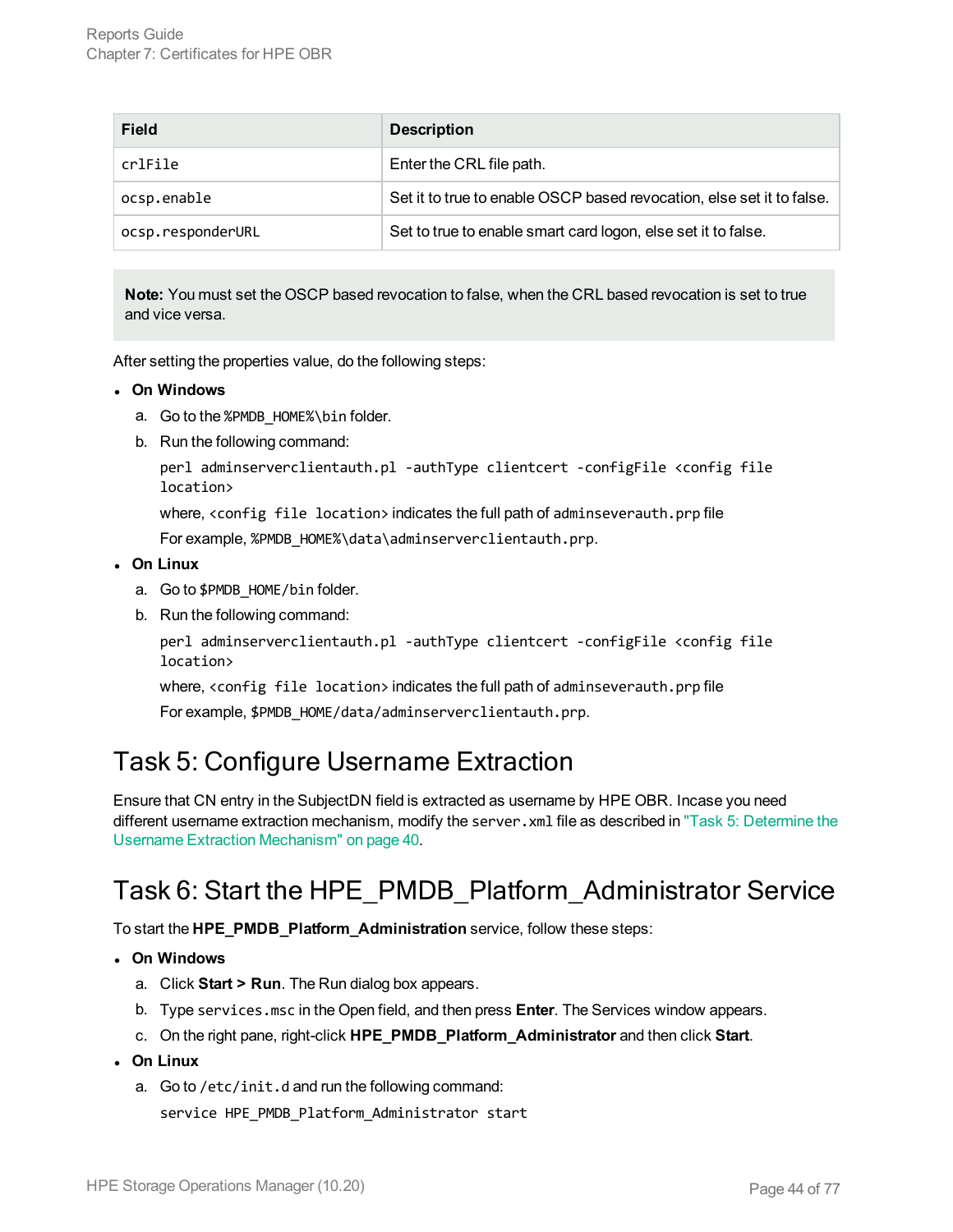## <span id="page-44-0"></span>Task 7: Verify Certificate-based Authentication

To verify the certificate-based authentication, do the following steps:

1. Type https://<OBR\_Server\_FQDN>:21412/BSMRApp on the web browser to log on to the Administration Console of HPEOBR.

where, <OBR Server FODN> is the fully qualified domain name (FQDN) of the system where OBR is installed.

2. Click **Log on with a digital certificate** to log on to the Administration Console with a digital certificate..

## Configure SAP BusinessObjects BI Launch Pad

To configure SAP BusinessObjects BI launch pad, complete these tasks:

**Note:** In a custom installation of HPE OBR with a remote SAP BusinessObjects system, copy the SHRTrustedPrinciple.conf file from <Install\_Dir>/PMDB/adminServer/conf to <Install Dir>/PMDB/BOWebServer/conf on the system where SAP BusinessObjects is installed.

- 1. "Task 1: Configure Trusted [Authentication"](#page-44-1) below.
- 2. "Task 2: Stop the SAP [BusinessObjects](#page-45-0) WebServer Service" on the next page.
- 3. "Task 3: Stop the [HPE\\_PMDB\\_Platform\\_Administrator](#page-45-1) Service" on the next page.
- 4. "Task 4: Configure the [config.prp](#page-46-1) File" on page 47.
- 5. "Task 5: Configure [Certificate-based](#page-46-0) Authentication" on page 47.
- 6. "Task 6: Start the SAP [BusinessObjects](#page-47-0) WebServer Service" on page 48.
- 7. "Task 7: Start the [HPE\\_PMDB\\_Platform\\_Administrator](#page-48-0) Service" on page 49.
- <span id="page-44-1"></span>8. "Task 8: Verify [Certificate-based](#page-48-1) Authentication" on page 49.

### Task 1: Configure Trusted Authentication

- 1. Log on to CMC. The **System Configuration Wizard** is displayed.
- 2. Click **Close** to close the wizard. The **Central Management Console** page is displayed.

**Note:** Note: If you do not want **the System Configuration Wizard** to appear each time you log on to CMC, click the check box **Don't show this wizard when cms is started**.

- 3. Select **Authentication** and double-click **Enterprise**. The **Enterprise** window is displayed.
- 4. Under **Trusted Authentication**, follow these steps:
	- a. Select **Trusted Authentication is enabled**.
	- b. Click **New Shared Secret**.The message is displayed that the shared secret key is generated and ready fordownload.
	- c. Click **Download Shared Secret**. The File Download dialog box appears.

**Note:** The shared secret is used by the client and the CMS to establish trust. You must first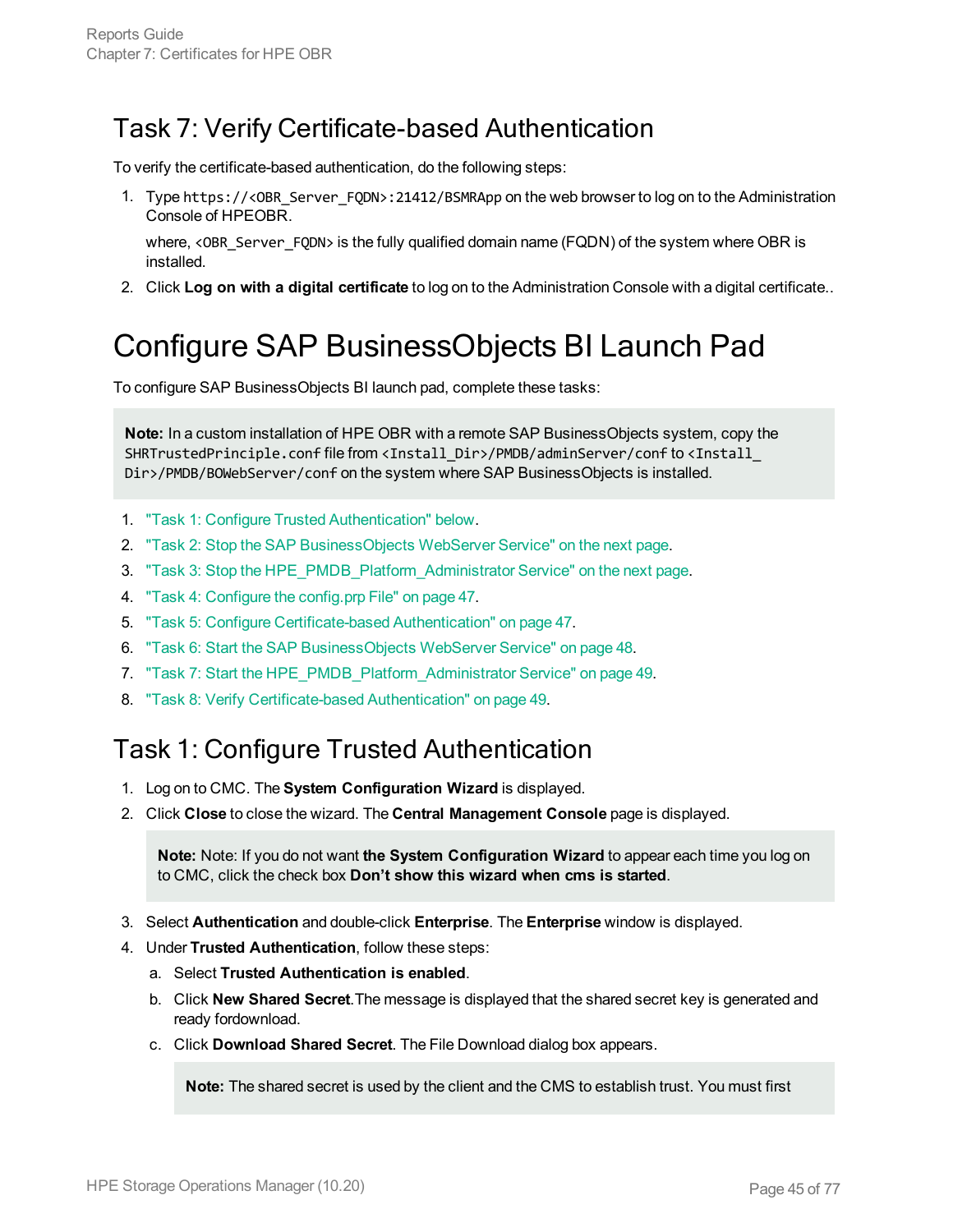configure the server and then configure the client for Trusted Authentication.

- d. Click **Save**, and save the TrustedPrincipal.conf file to one of the following directories:
	- <sup>o</sup> **On Windows**:
		- <SAP INSTALLDIR>\SAP BusinessObjects Enterprise XI 4.0\win64\_x64
	- <sup>o</sup> **On Linux**:
		- <SAP INSTALLDIR>/sap\_bobj/enterprise\_xi40/linux\_x86e
- e. Give 777 permission to the TrustedPrincipal.conf file:
	- <sup>o</sup> **On Windows**:
		- A. Go to the location where you have saved the TrustedPrincipal.conf file.
		- B. Right-click the file and click **Properties**. The **TrustedPrincipal.confProperties** window is displayed.
		- C. Click **Security**, select **Administrator** from **Group or usernames** and then click **Edit** to change the permissions.
		- D. Check **Read**, **Write** and **Read & execute** options and then click **OK**.
	- <sup>o</sup> **On Linux**:
		- A. Go to the location where you have saved the TrustedPrincipal.conf file.
		- B. Run the following command to give complete permission: chmod 777 TrustedPrincipal.conf
- 5. Click **Update**.
- <span id="page-45-0"></span>6. Click **Log Off** to exit the **Central Management Console**.

### Task 2: Stop the SAP BusinessObjects WebServer Service

To stop the **SAP BusinessObjects WebServer** service, follow these steps:

**Note:** In a custom installation of HPE OBR, perform this tasks on the system where SAP BusinessObjects is installed.

- <sup>l</sup> **On Windows**
	- a. Log on to the host system as administrator.
	- b. Click **Start > Run**. The Run dialog box appears.
	- c. Type services.msc in the Open field, and then press **Enter**. The Services window appears.
	- d. On the right pane, right-click **SAP BusinessObjects WebServer** and then click **Stop**.
- <sup>l</sup> **On Linux**
	- a. Go to /opt/HP/BSM/PMDB/BOWebServer/bin and run the following command: ./shutdown.sh

### <span id="page-45-1"></span>Task 3: Stop the HPE\_PMDB\_Platform\_Administrator Service

To stop the **HPE\_PMDB\_Platform\_Administration** service, follow these steps: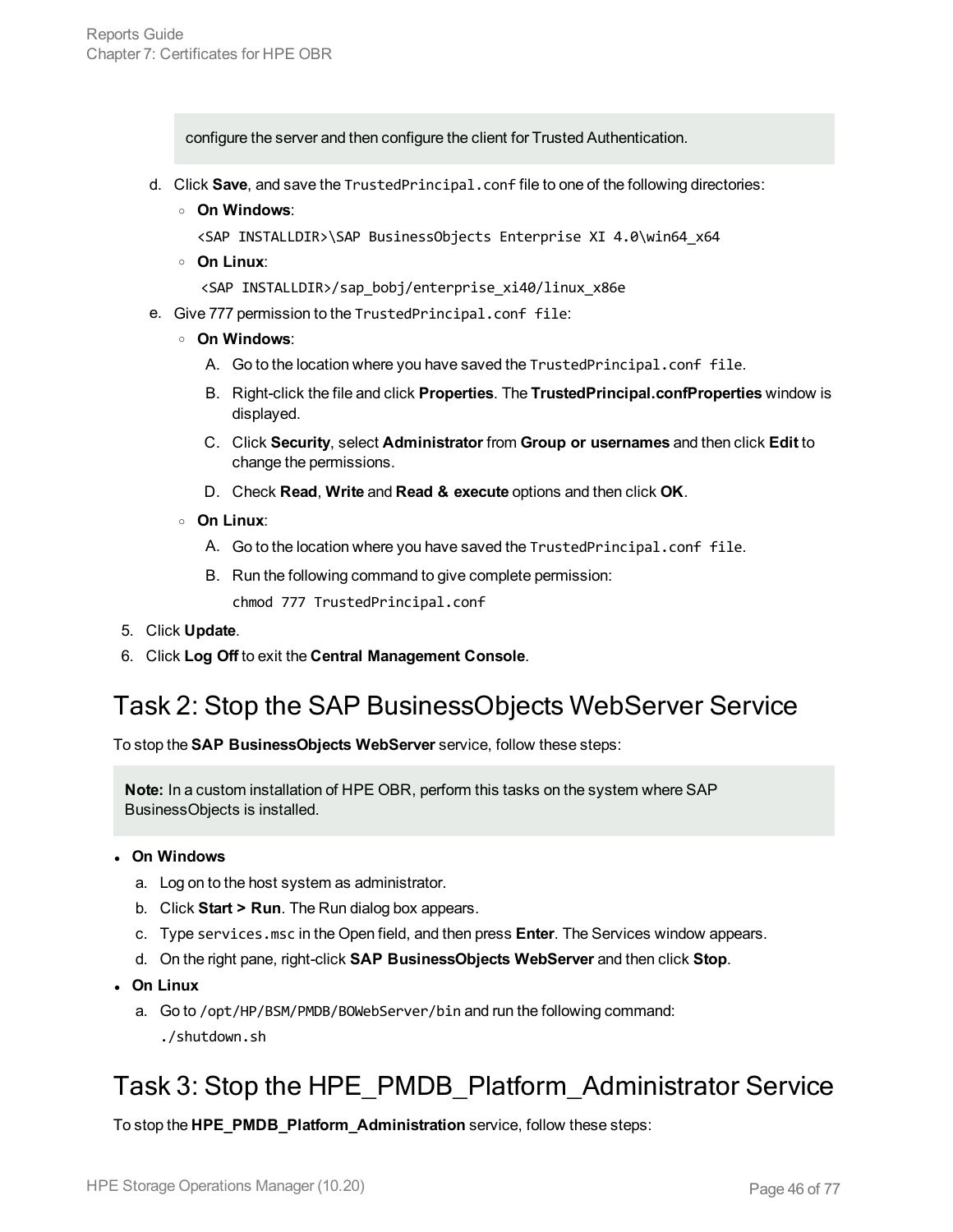- <sup>l</sup> **On Windows**
	- a. Click **Start > Run**. The Run dialog box appears.
	- b. Type services.msc in the Open field, and then press **Enter**. The Services window appears.
	- c. On the right pane, right-click **HPE\_PMDB\_Platform\_Administrator** and then click **Stop**.
- <sup>l</sup> **On Linux**
	- a. Go to /etc/init.d and run the following command:

service HPE\_PMDB\_Platform\_Administrator stop

### <span id="page-46-1"></span>Task 4: Configure the config.prp File

In the file config.prp, located at %PMDB\_HOME%\data folder (for Windows) and \$PMDB\_HOME/data (for Linux) set the given value to the following fields:

| <b>Field</b> | Value |
|--------------|-------|
| ∣bo.protocol | https |

### <span id="page-46-0"></span>Task 5: Configure Certificate-based Authentication

Specify following parameters in BOclientauth.prp file located at \$PMDB HOME/data (for Linux) and %PMDB HOME%\data folder (for Windows) . Edit the following fields and set the values according to the given description:

**Note:** In a custom installation of HPEOBR, perform this tasks on the system where SAP BusinessObjects is installed.

| Field            | <b>Description</b>                                                                           |
|------------------|----------------------------------------------------------------------------------------------|
| truststorepath   | Full path of the truststore file, which is to use to validate client<br>certificates.        |
| truststorepasswd | The password to access the truststore.                                                       |
| truststoretype   | The type of keystore used for the truststore.                                                |
| keystorepath     | Full path of the keystore file where you have stored the server<br>certificate to be loaded. |
| keystorepasswd   | The password used to access the server certificate from the<br>specified keystore file.      |
| keystoretype     | The type of keystore file to be used for the server certificate.                             |
| keyAlias         | The alias used to for the server certificate in the keystore.                                |
| smartcard.enable | Set to true to enable smart card logon, else set it to false.                                |
| http.proxyHost   | HTTP proxy Host name.                                                                        |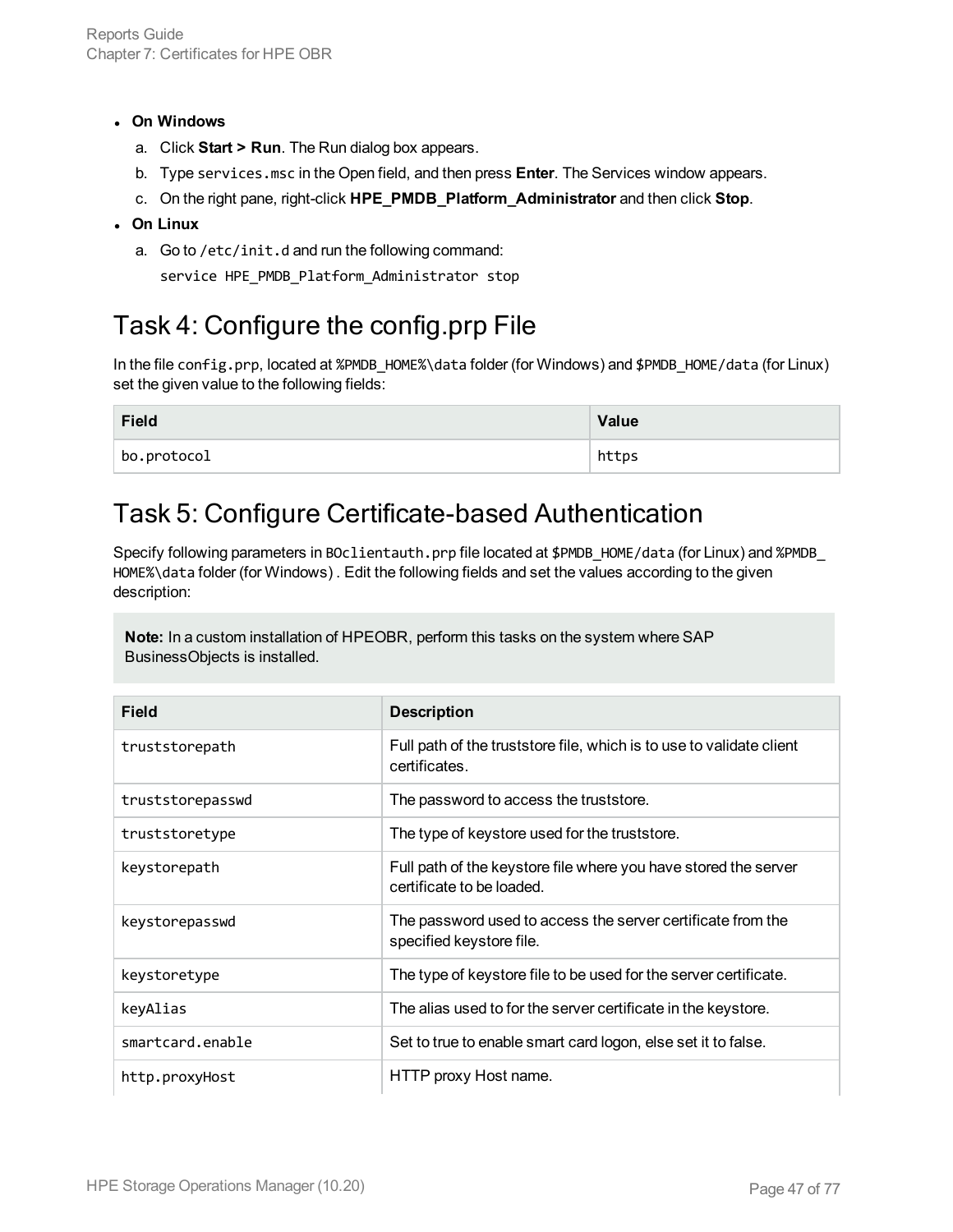| <b>Field</b>                    | <b>Description</b>                                                    |
|---------------------------------|-----------------------------------------------------------------------|
| http.proxyPort                  | HTTP proxy Port number.                                               |
| https.proxyHost                 | HTTPS proxy Host name.                                                |
| https.proxyPort                 | HTTPS proxy Port number.                                              |
| com.sun.net.ssl.checkRevocation | Set it as true to enable revocation, else set it to false             |
| com.sun.security.enableCRLDP    | Set it to true to enable CRL revocation, else set it to false.        |
| crlFile                         | Enter the CRL file path.                                              |
| ocsp.enable                     | Set it to true to enable OSCP based revocation, else set it to false. |
| ocsp.responderURL               | Set the OCSP responder URL.                                           |

**Note:** You must set the OSCP based revocation to false, when the CRL based revocation is set to true and vice versa.

After setting the properties value, do the following steps:

- <sup>l</sup> **On Windows**
	- a. Go to the %PMDB\_HOME%\bin folder.
	- b. Run the following command:

perl BOclientauth.pl -authType clientcert -configFile <config file location> where, <config file location> indicates the full path of BOclientauth.prp file For example, %PMDB\_HOME%\data\BOclientauth.prp.

#### <sup>l</sup> **On Linux**

- a. Go to \$PMDB HOME/bin folder.
- b. Run the following command:

perl BOclientauth.pl -authType clientcert -configFile <config file location> where, <config file location> indicates the full path of BOclientauth.prp file For example, \$PMDB\_HOME/data/BOclientauth.prp.

### <span id="page-47-0"></span>Task 6: Start the SAP BusinessObjects WebServer Service

To start the **SAP BusinessObjects WebServer** service, follow these steps:

**Note:** In a custom installation of HPE OBR, perform this tasks on the system where SAP BusinessObjects is installed.

#### <sup>l</sup> **On Windows**

- a. Log on to the host system as administrator.
- b. Click **Start > Run**. The Run dialog box appears.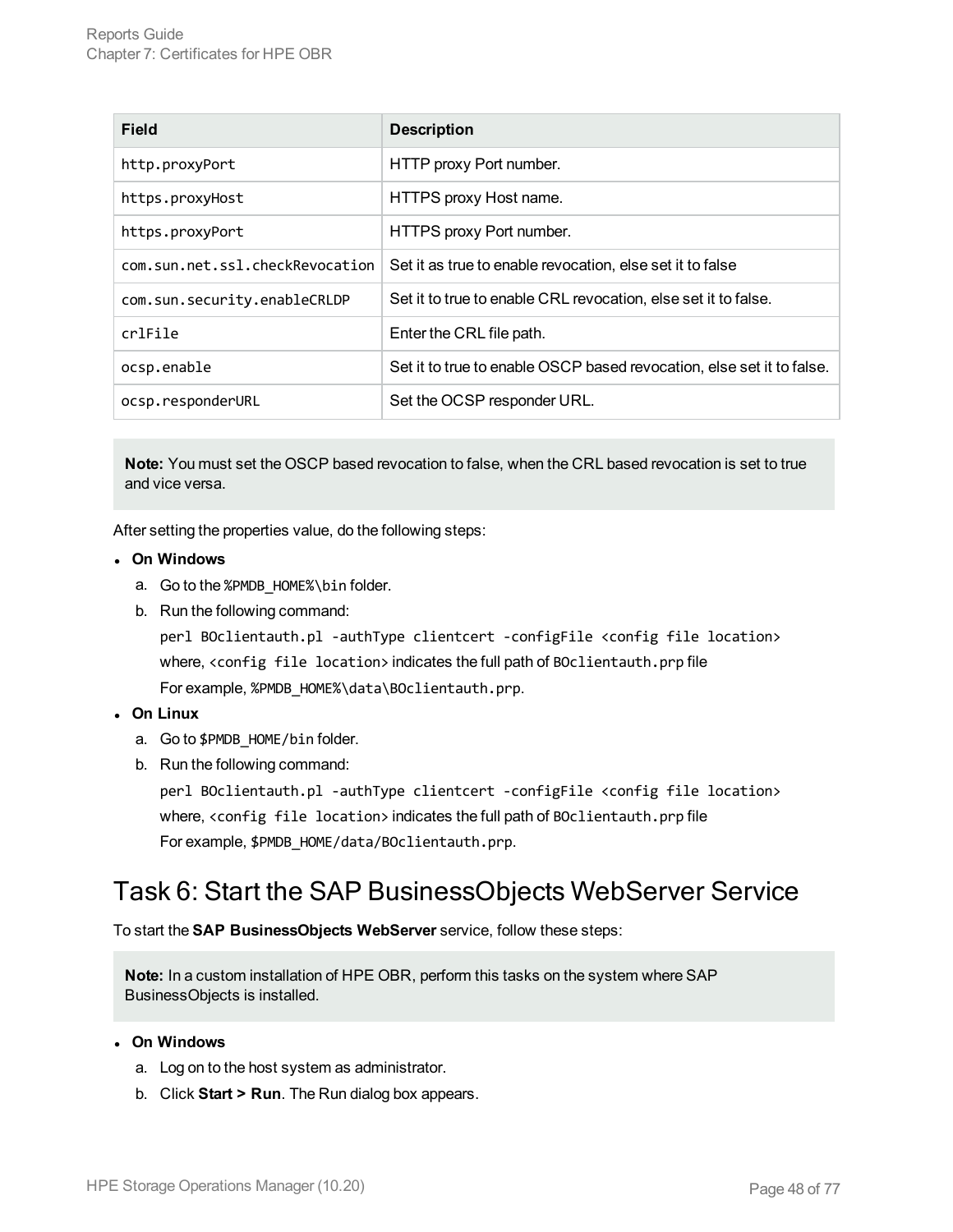- c. Type services.msc in the Open field, and then press **Enter**. The Services window appears.
- d. On the right pane, right-click **SAP BusinessObjects WebServer** and then click **Start**.
- <sup>l</sup> **On Linux**
	- a. Go to /opt/HP/BSM/PMDB/BOWebServer/bin and run the following command: ./startup.sh

## <span id="page-48-0"></span>Task 7: Start the HPE\_PMDB\_Platform\_Administrator Service

To start the **HPE\_PMDB\_Platform\_Administration** service, follow these steps:

- <sup>l</sup> **On Windows**
	- a. Click **Start > Run**. The Run dialog box appears.
	- b. Type services.msc in the Open field, and then press **Enter**. The Services window appears.
	- c. On the right pane, right-click **HPE\_PMDB\_Platform\_Administrator** and then click **Start**.
- <sup>l</sup> **On Linux**
	- a. Go to /etc/init.d and run the following command: service HPE\_PMDB\_Platform\_Administrator\_start

### <span id="page-48-1"></span>Task 8: Verify Certificate-based Authentication

To verify the certificate-based authentication, do the following steps:

1. Type https://<OBR\_Server\_FQDN>:8443/BI on the web browser to log on to the BI launch pad of HPEOBR.

where, <OBR\_Server\_FQDN> is the fully qualified domain name (FQDN) of the system where OBR is installed.

2. Click **Log on with a digital certificate** to log on to the BI launch pad with a digital certificate.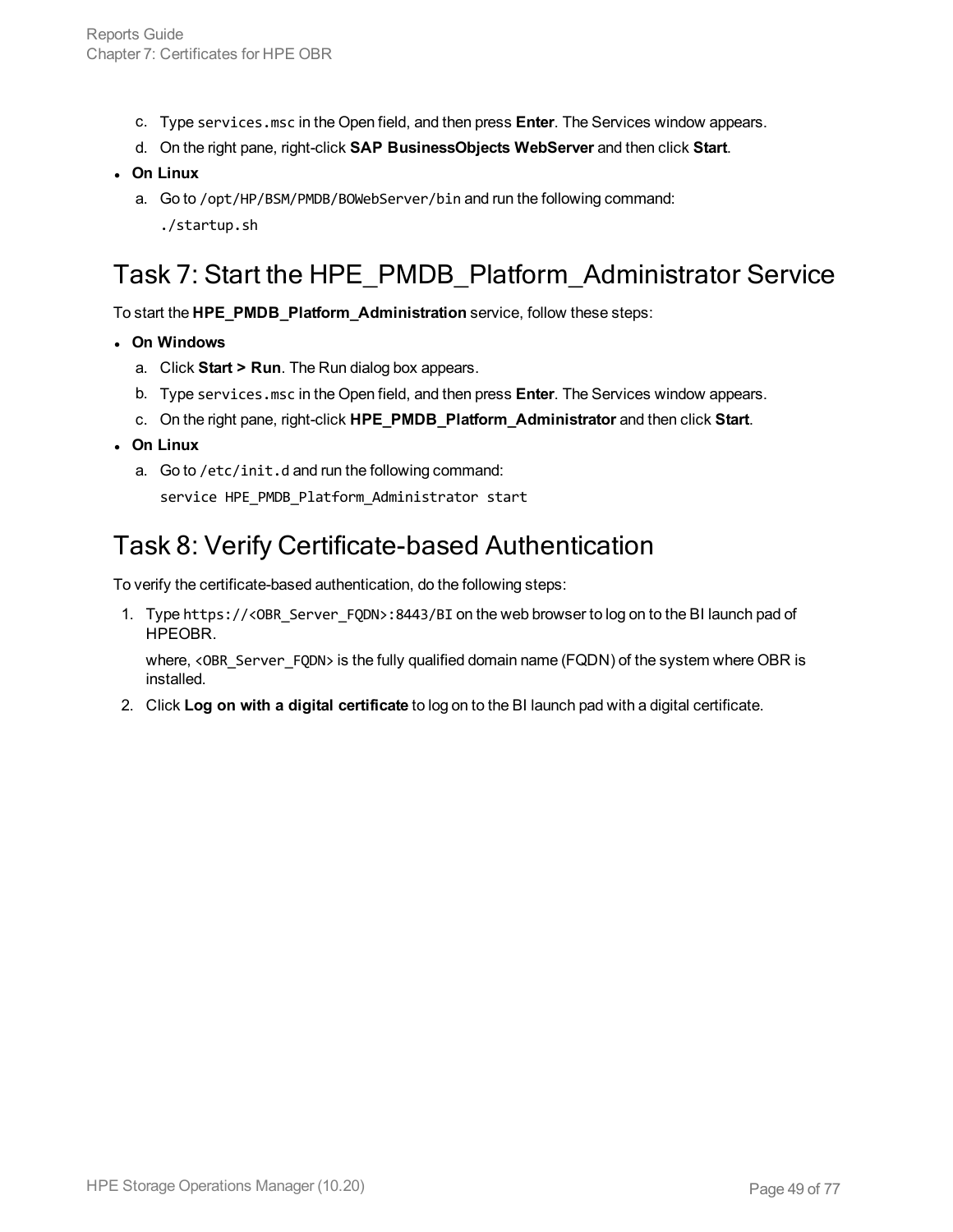# Chapter 8: Verifying Data Collection

You can check the status of a stream for a component of the Content Pack in the Administration console to verify if data collection is successful.

To verify data collection, follow these steps:

- 1. Launch the OBR Administration Console by using the following URL: https://<*OBR\_Server\_FQDN*>:21412/BSMRApp
- 2. Log on as an administrator,
	- <sup>l</sup> Type **administrator** in the **Login Name** field.
	- Enter the password created in the Launching the [Administrator](#page-15-0) Console task in *Chapter 2: Post-Installation Configuration of HPE Operations Bridge Reporter (OBR)*
	- <sup>l</sup> Click **Log in** to continue.
- 3. In the left pane, click **Internal Monitoring** > **Data Process Status**. The Data Process Status page appears in the right pane.

For the installed Content Packs, all SOM workflow streams must either be running or completed successfully, but not in the waiting state.

You can click the number in the **Number of Streams** column for a component of the Content Pack to display the status of the individual workflow streams that are running for the selected component.

**Note:** SOM workflow stream names have SOM as a prefix in the name. For example, SOM\_ StorageSystemDomain@NASShare

If data collection is successful, the **Step Status** column displays **SUCCESS** as the status for each stream.

**Data Process Status** 

| <b>Content Pack Component name</b>                                 | <b>Number of Streams</b> |                              | <b>Stream Status Details</b> |                    |                   |  |
|--------------------------------------------------------------------|--------------------------|------------------------------|------------------------------|--------------------|-------------------|--|
|                                                                    |                          | <b>OK</b>                    | Warning                      | Error              | <b>Total</b>      |  |
| PMDB_Platform                                                      | 8                        |                              | 0                            |                    |                   |  |
| Core_Domain                                                        |                          |                              | $\Omega$                     |                    |                   |  |
| SOM_ConnectivityDomain                                             |                          |                              | 0                            |                    |                   |  |
| SOM_StorageSystemDomain                                            | 23                       | 23                           |                              |                    | 23                |  |
| SOM_StorageSystemETL                                               | $^{23}$                  | 23                           | $\Omega$                     |                    | 23                |  |
| SOM_ConnectivityETL                                                | 3                        |                              | 0                            |                    |                   |  |
| Stream Detail for Content Pack Component : SOM_StorageSystemDomain |                          |                              |                              |                    |                   |  |
|                                                                    |                          |                              |                              |                    |                   |  |
| <b>Stream Name</b>                                                 |                          | Step Status(Completed/Total) |                              | <b>Step Status</b> | <b>Start Time</b> |  |

| SOM_StorageSystemDomain@NASSystemNodeCapacityFact    | 3/3 | <b>SUCCESS</b> | 01-Dec-2015 09:41:12 |
|------------------------------------------------------|-----|----------------|----------------------|
| SOM StorageSystemDomain@NASShare                     | 2/2 | <b>SUCCESS</b> | 01-Dec-2015 09:41:20 |
| SOM_StorageSystemDomain@StoragePort                  | 2/2 | <b>SUCCESS</b> | 01-Dec-2015 09:43:12 |
| SOM StorageSystemDomain@NASProcessor                 | 2/2 | <b>SUCCESS</b> | 01-Dec-2015 09:41:21 |
| SOM StorageSystemDomain@NASLogicalVolumeCapacityFact | 3/3 | <b>SUCCESS</b> | 01-Dec-2015 09:41:30 |
|                                                      |     |                |                      |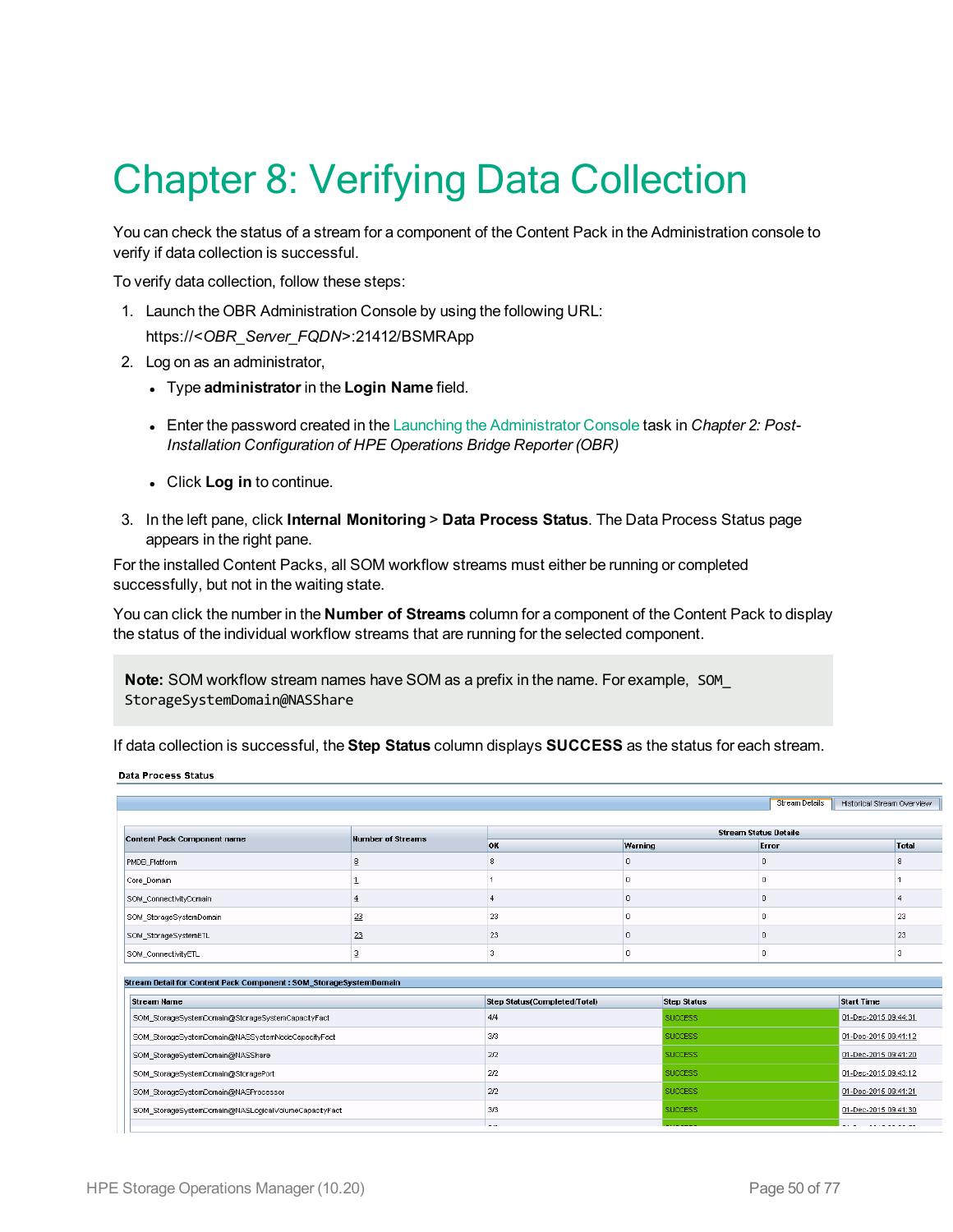For more information about troubleshooting problems related to data collection, see the *Troubleshooting Data Collection Problems* chapter in the *HPE Operations Bridge Reporter Troubleshooting Guide*.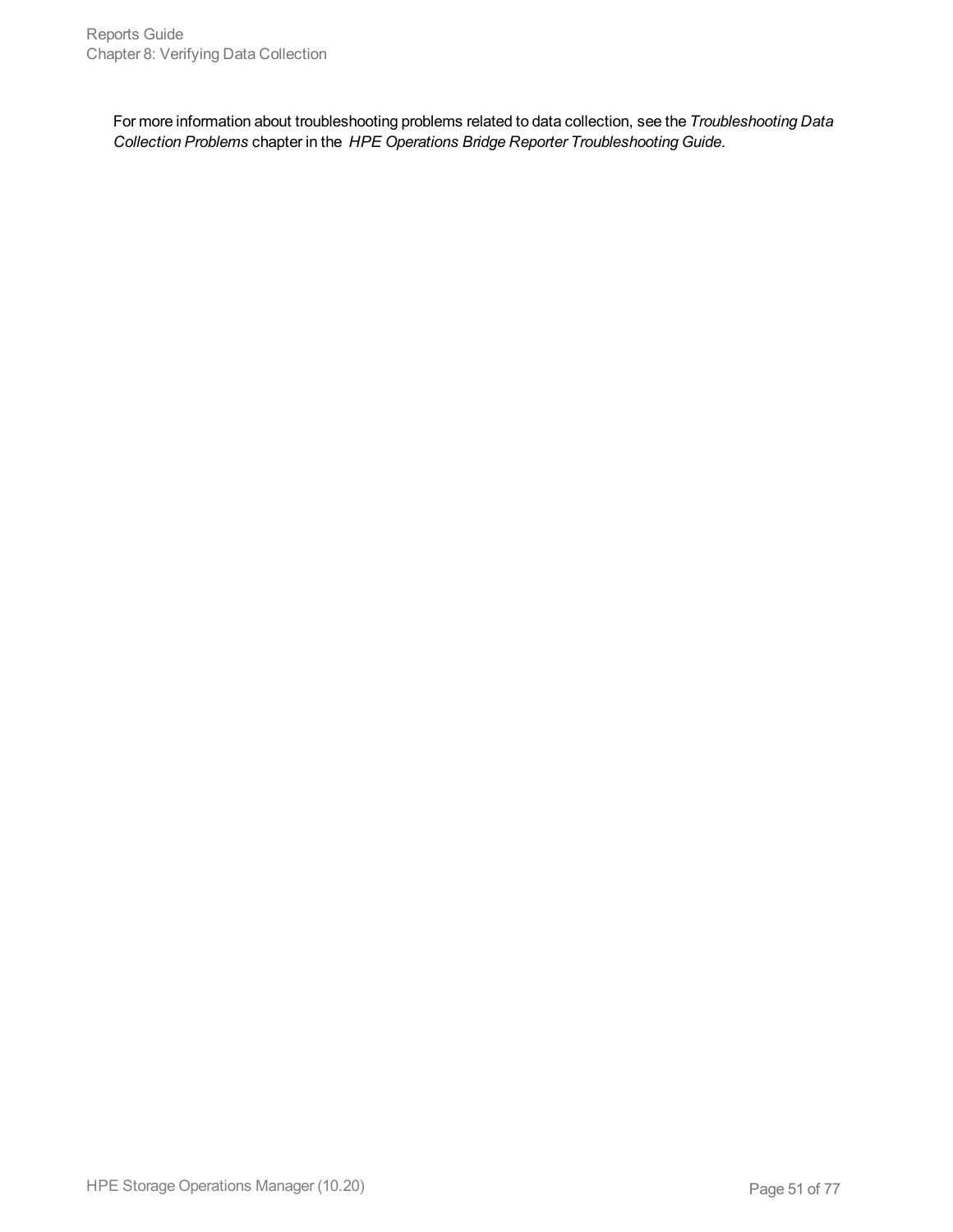# Chapter 9: Generating CSV Files for Elements Discovered by SOM

As part of element data collection, SOM generates CSV files that contain data about discovered elements. You can manually generate CSV files for elements that are discovered before configuring the data transfer from the SOM management server to the SOM reporting server.

To manually generate and export the csv files to the SOM reporting server, run the following command: **sominventorydataexportondemand.ovpl -category <category>**

Where *<category*> refers to the type of discovered element. Following are the categories of element types:

- Host: exports all host instances and their sub-components.
- Switch: exports all switch instances and their sub-components.
- StorageSystem: exports all storage system instances and their sub-components.
- Fabric: exports all fabric instances and their sub-components.
- Inferredhost: exports all inferred and created hosts instances, and their sub-components.

For more information about the sominventorydataexportondemand.ovpl -category <category>, see the *HPE Storage Operations Manager CLI Reference Page*.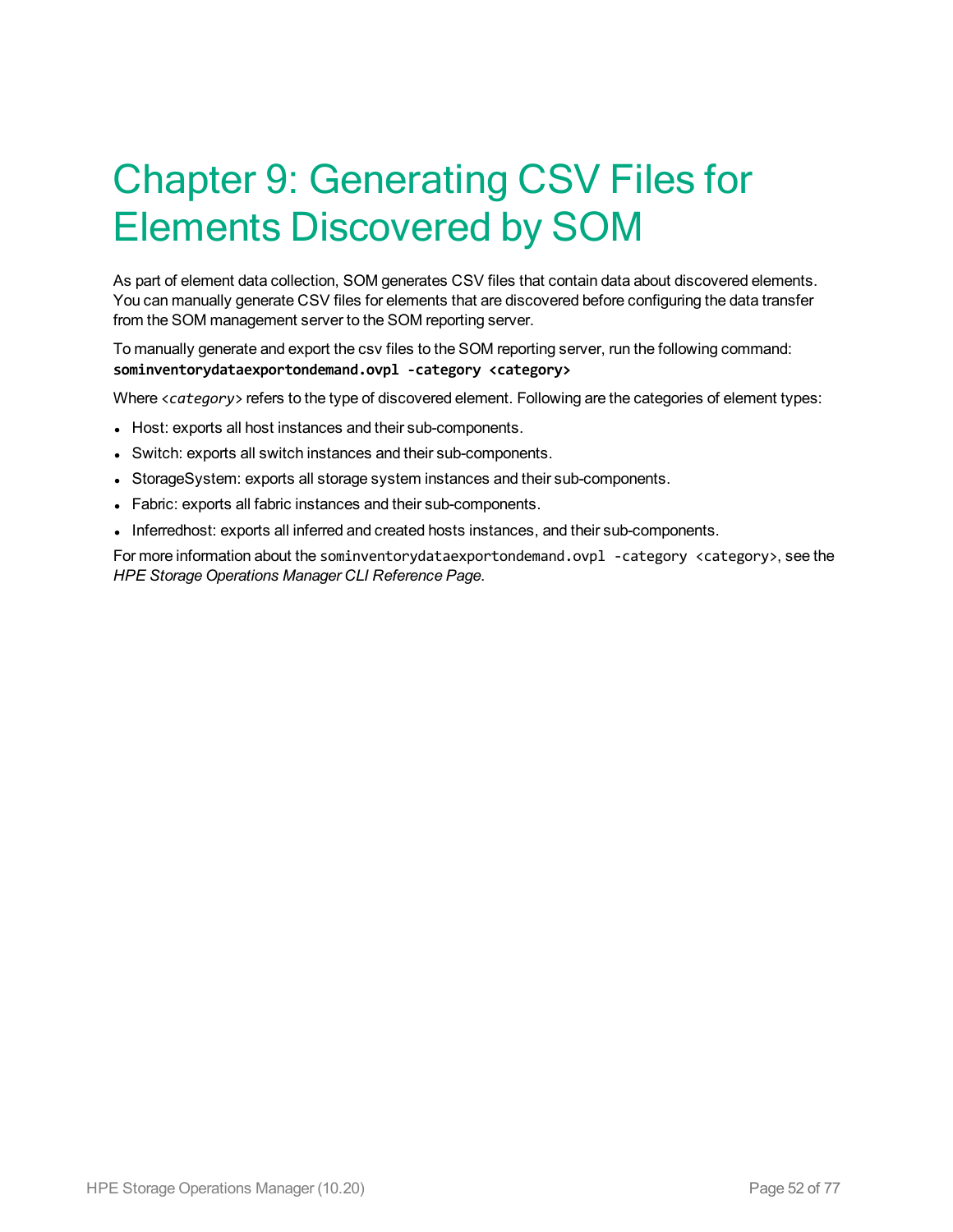# Chapter 10: Running and Designing **Reports**

The SOM content packs provide detailed reports of current and historical information about hosts, storage systems, switches, and connectivity in the storage network. SOM also provides content packs for reporting on the performance of various storage devices.

## Access the Standard Reports

You can access the standard reports by launching the HPE OBR Launch pad. To launch the OBR Launch pad, follow these steps:

1. Go to **https://***<machine-name>***:8443/BOE/BI**

The Launch pad login page opens.

- 2. Enter user credentials and click **Log On** to continue. The Home page appears.
- 3. Click **Document**.
- 4. Click **Folders**.
- 5. Expand **Public Folders** > **Storage Operations Manager**.
- 6. Select the category for which you wish to generate reports. The list of reports is displayed in the right pane.
- 7. Double-click on any report in the list of reports.

The reports opens in the new tab.

To view a help for a report, click the  $\bullet$  icon on the report.

## Standard Reports

The SOM Content Packs for connectivity, switches, hosts, and storage systems include standard reports as listed in this section.

#### **HPE Storage Operations Manager Content Pack for End-to-End Connectivity**

- Host Connectivity
- Host Volume Dependency
- Presented Storage Summary
- NAS Dependency

For more information about the reports of HPE Storage Operations Manager Content Pack for End-to-End Connectivity, see *Reports Delivered in the HPE Storage Operations Manager Content Pack for End-to-End Connectivity* in HPE Operations Bridge Reporter Online Help for Users.

**HPE Storage Operations Manager Content Pack for Switches**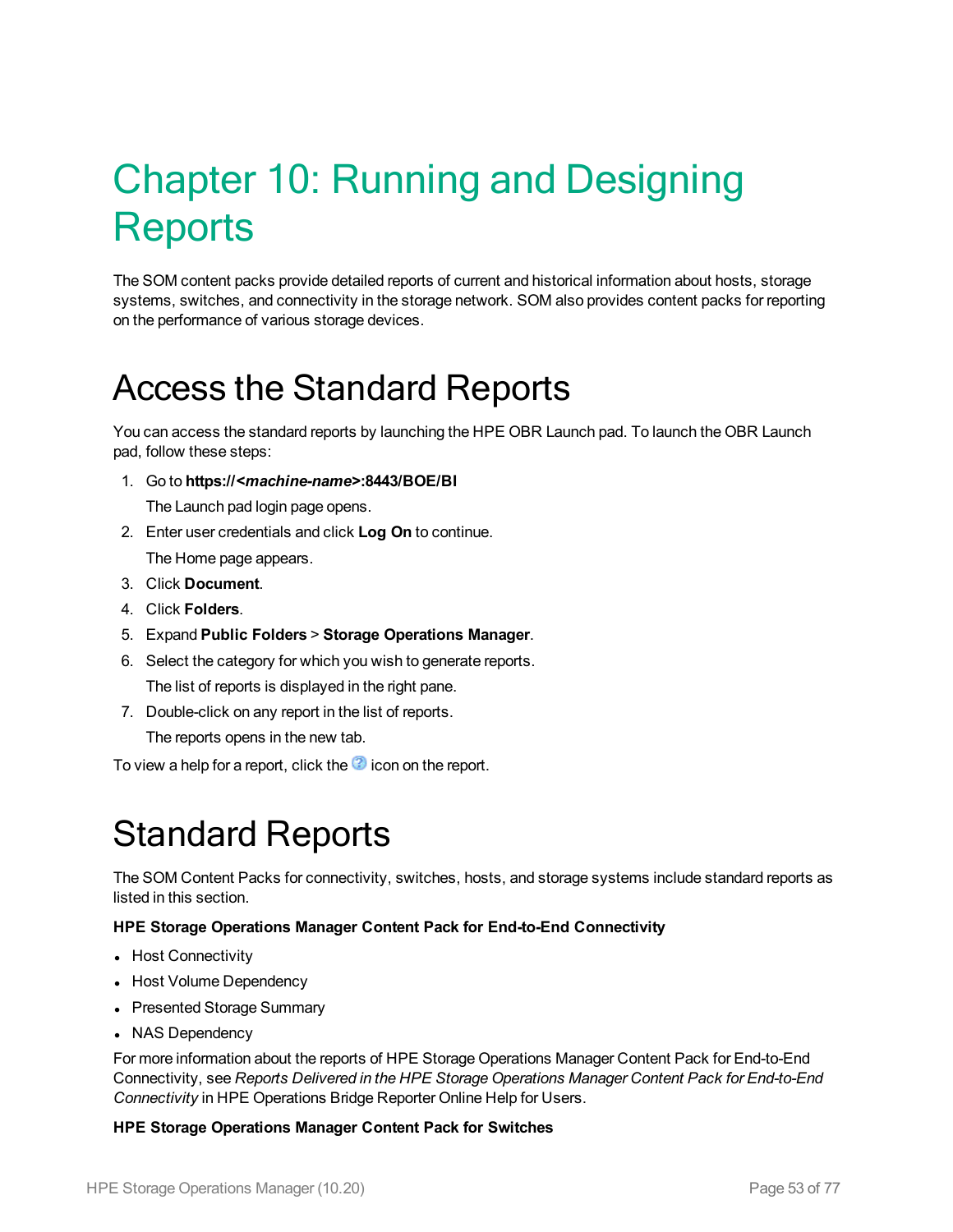- Switch Port Input and Output Performance
- Virtual Switch Port Utilization

For more information about the reports of HPE Storage Operations Manager Content Pack for Switches, see *Reports Delivered in the HPE Storage Operations Manager Content Pack for Switches* in HPE Operations Bridge Reporter Online Help for Users.

#### **HPE Storage Operations Manager Content Pack for Hosts**

- Host Capacity Utilization
- Host CPU and Memory Utilization
- Host Multipathing
- Host Reclaimation Capacity
- Host Volume Manager Volumes

For more information about the reports of HPE Storage Operations Manager Content Pack for Hosts, see *Reports Delivered in the HPE Storage Operations Manager Content Pack for Hosts* in HPE Operations Bridge Reporter Online Help for Users.

#### **HPE Storage Operations Manager Content Pack for Storage Systems**

- Block System Capacity
- Block System Pool Capacity
- File System Capacity
- Storage System Historical and Forecasted Capacity
- Thin Volumes Capacity
- Top 25 Thin Volumes

For more information about the reports of HPE Storage Operations Manager Content Pack for Storage Systems, see *Reports Delivered in the HPE Storage Operations Manager Content Pack for Storage Systems* in HPE Operations Bridge Reporter Online Help for Users.

#### **HPE Storage Operations Manager Content Pack for HPE XP and HDS Performance Statistics**

- Array Group Performance Graphs
- Array Group Performance Table
- Processor Performance Graphs
- Processor Performance Table

For more information about the reports of HPE Storage Operations Manager Content Pack for HPE XP and HDS Performance Statistics, see *Reports Delivered in the HPE Storage Operations Manager Content Pack for HPE XP and HDS Performance Statistics* in HPE Operations Bridge Reporter Online Help for Users.

## Customized Reports

The generic information about the content packs for HPE Storage Operations Manager are as follows:

• **DATETIME**: Consists of objects related to date, time, month, year, and so on. You can drill down to year > quarter > month > day and vice versa. Drill down option is available for the following content packs: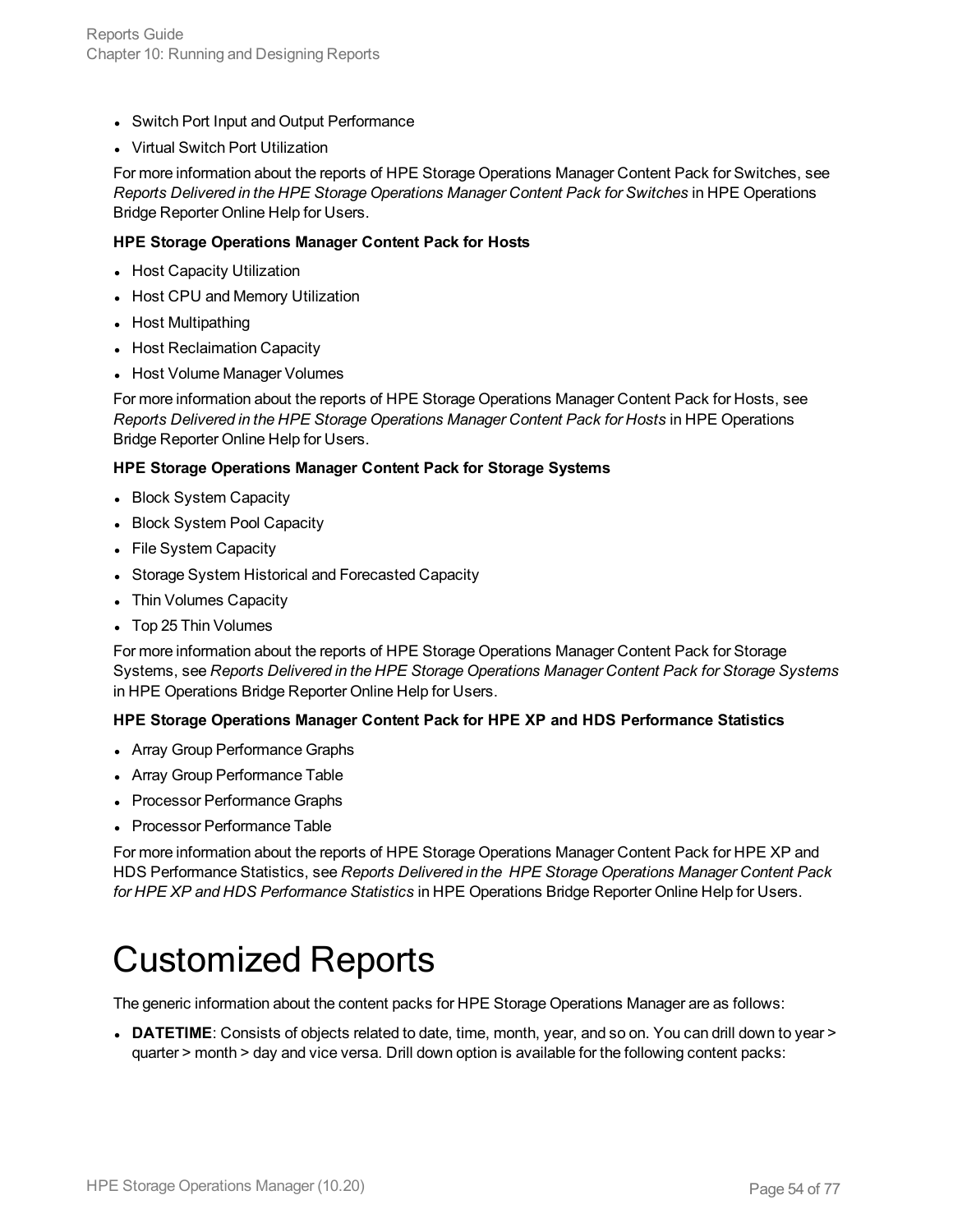- HPE Storage Operations Manager Content Pack for End-to-End Connectivity
- HPE Storage Operations Manager Content Pack for Switches
- HPE Storage Operations Manager Content Pack for Hosts
- HPE Storage Operations Manager Content Pack for Storage Systems
- Raw: Consists of the metrics collected by HPE Storage Operations Manager.
- Hourly: Consists of the same metrics aggregated from Raw. It has different types of aggregation such as maximum, minimum, average, and sum.
- Daily: Consists of the same metrics aggregated from Hourly. It has different types of aggregation such as maximum, minimum, average, and sum.
- Hourly OLAP: Consists of the same data as Hourly but aggregations are faster generating quicker reports due to online analytical processing.
- Daily OLAP: Consists of the same data as Daily but aggregations are faster generating quicker reports due to online analytical processing.

Raw data that is collected from SOM is rolled up and displayed in the hourly and daily tables. The hourly and daily data is rolled up into pre-aggregated hourly and daily OLAP tables.

You can create the custom reports for the reporting universe by launching the HPE OBR Launch pad. To launch the OBR Launch pad, follow these steps:

- 1. Go to **http://<machine-name>:8443/BOE/BI**. The HPE OBR BI Launch pad login page appears.
- 2. Enter user credentials and click **Log On** to continue. The home page appears.
- 3. On the home page, in the **My Applications** panel, click **Web Intelligence** ( ). The Web Intelligence page appears.
- 4. On the Web Intelligence page, click **New** (**B**). The Create a Document window appears.
- 5. Select **Universe** ( $\frac{1}{2}$ ) and then click **OK**. The Universe window appears.
- 6. Select a universe from the list, and then click **Select**. The **Query Panel** appears. The Universe outline pane shows the dimensions and measures available in each object of the selected universe.
- 7. On the Universe outline pane, expand the universe, and drag the required items to the Result Object/Filters field.
- 8. Click **Run Query** ( $\mathbb{C}$ ) to run the report. The generated report appears.

For examples about creating reports, see ["Creating](#page-55-0) Custom Reports" on page 56.

For more information, see the *Universe Reference* documents for SOM content packs available at the following location on SOM reporting server:

#### **\$PMDB\_HOME/Documentation/SOM**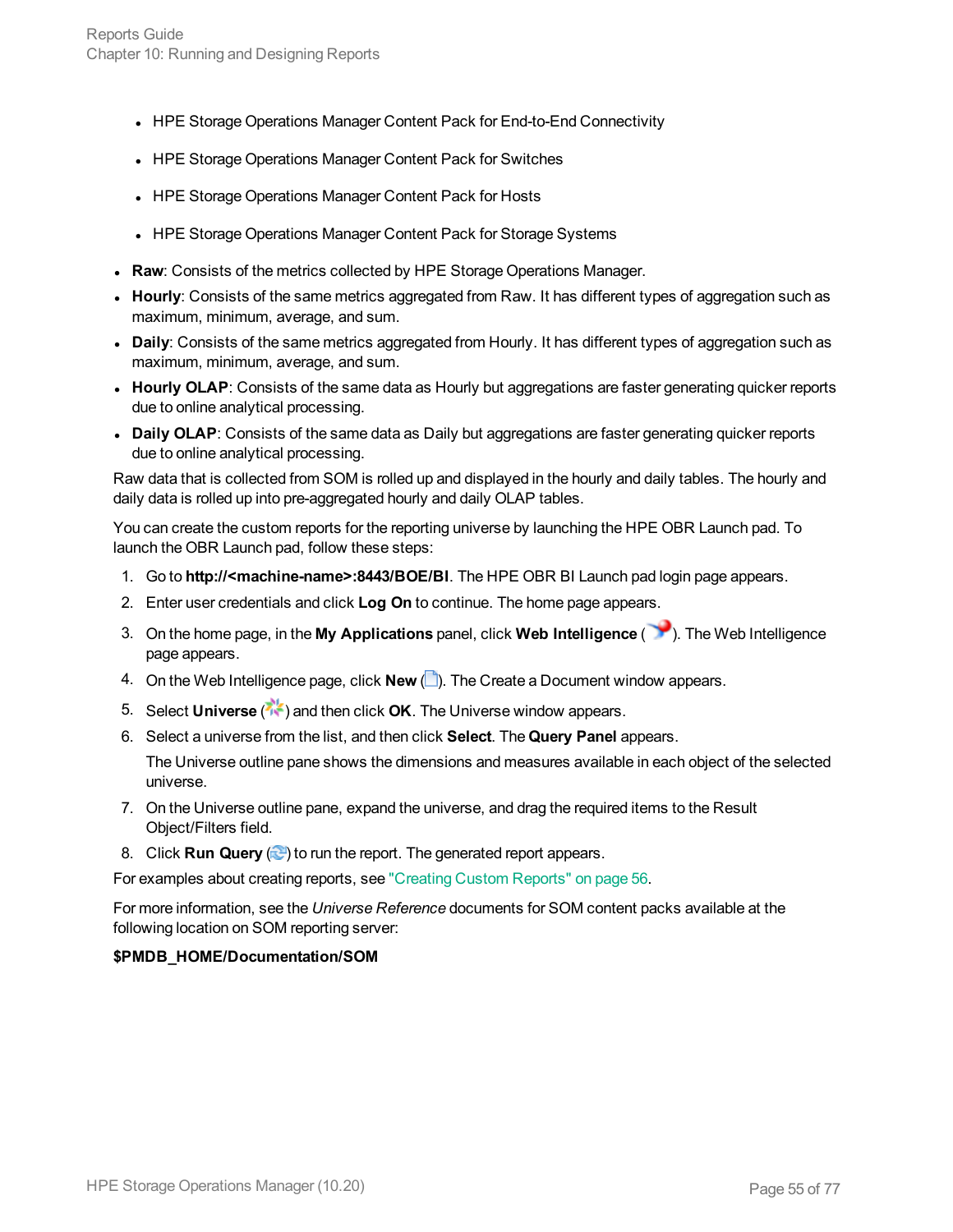# <span id="page-55-0"></span>Chapter 11: Creating Custom Reports

This section provides general background information and specific task instructions to successfully create realistic reports in a complex HPE SOM environment.

This chapter describes how to select correct objects and classes to be included in a report, and avoid common problems in selecting objects.

This section includes the following custom reports:

- "Create a Custom Report for End-to-End [Connectivity"](#page-55-1) below
- "Create a Custom Report to Display the Storage [Allocated](#page-56-0) to a Host, Mounted on a Host, and Used by a [Host"](#page-56-0) on the next page
- <sup>l</sup> "Create a Custom Report to Display the NAS [Information](#page-59-0) and Details of a Client Host" on page 60
- "Create a Custom Report to Display the [High-Level](#page-62-0) List of All Managed Hosts" on page 63
- "Create a Custom Report to Display all the [Managed](#page-63-0) Hosts without Cluster Hosts" on page 64
- "Create a Custom Report to Display the Storage Tier [Information,](#page-69-0) Hosts, and Storage Volumes" on page [70](#page-69-0)
- "Create a Custom Report to Display the [Connected](#page-65-0) Hosts and the External Storage Capacity" on page 66
- <span id="page-55-1"></span>• "Create a Custom Report to Display the [Performance](#page-66-0) for the Top HPE EVA Arrays" on page 67

## Create a Custom Report for End-to-End **Connectivity**

The following example illustrates the process of creating an end-to-end connectivity report that provides the path between the connected hosts and storage systems in your storage environment.

#### **Before You Begin**

To enable data collection, ensure that the following requirements are met:

- Port 5433 is open on the SOM reporting server.
- Lcore is configured to push data from the SOM server to the SOM reporting server.
- SOM discovers the relevant devices.

#### **Procedure**

To create this report, follow these steps:

- 1. Go to **http://<OBR-server-name>:8443/BOE/BI**. The HPE OBR BI launch pad page appears.
- 2. Type the user credentials, and click **Log On**. The home page appears.
- 3. From the **My Applications** panel on the right, click (**Web Intelligence**).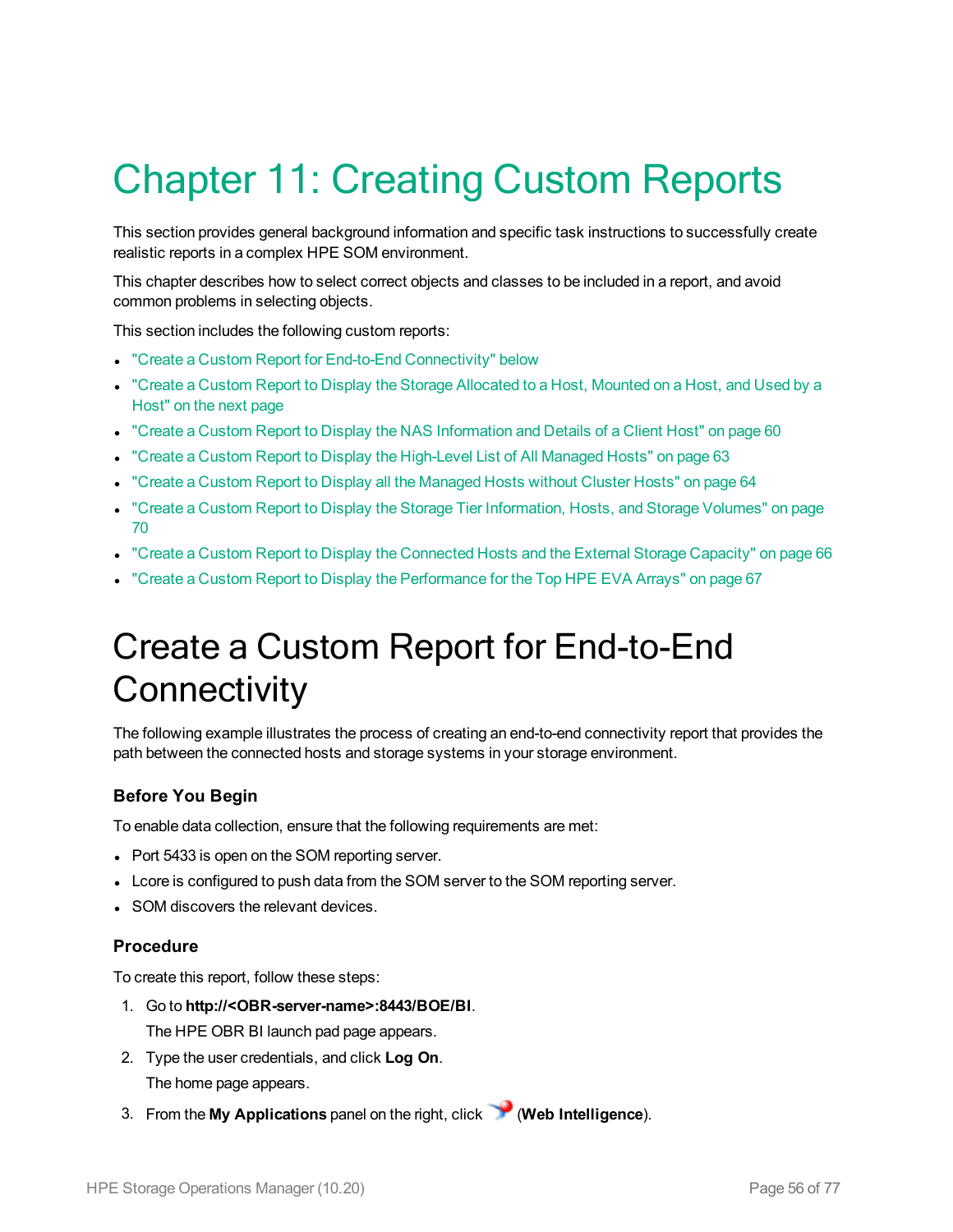The **Web Intelligence** page appears.

- 4. Click (**New**). The **Create a Document** window appears.
- 5. Select (**Universe**), and then click **OK**.
	- The **Universe** window appears.
- 6. From the list of universes, click **SOM\_ConnectivityReporting Universe.unx**, and then click **Select**.

The **Query Panel** appears.

The **Universe outline** pane shows the dimensions and measures available for each object in the selected universe.

7. From the **Universe outline** pane, expand the **SOM\_ConnectivityReporting\_Core** and **Supplemental** classes, and drag the following items to the **Result Objects** pane:

| <b>Subclass</b>                       | <b>Result Objects</b>                                                              |
|---------------------------------------|------------------------------------------------------------------------------------|
| <b>Host Switch Connectivity</b>       | SOM CMS, Host Name, HBA Card Name, HBA<br>Port name, Switch Name, Switch Port Name |
| <b>Storage Switch Connectivity</b>    | SOM CMS, Storage System Name, Switch<br>Name, Switch Port Name                     |
| Host Path Connectivity                | Logical Volume Name                                                                |
| <b>Presented Storage Connectivity</b> | Storage Volume Name                                                                |
| Supplemental > Presented Storage      | Volume Capacity (GiB)                                                              |

<span id="page-56-0"></span>8. Click (**Run Query**) to generate the report.

## Create a Custom Report to Display the Storage Allocated to a Host, Mounted on a Host, and Used by a Host

The following example illustrates the process of creating a custom report that displays the following:

- Total amount of storage allocated to a specific host
- The amount of allocated storage that is mounted
- The used and free size of the mounted volumes

#### **Before You Begin**

To enable data collection, ensure that the following requirements are met:

- Port 5433 is open on the SOM reporting server.
- Lcore is configured to push data from the SOM server to the SOM reporting server.
- SOM discovers the relevant devices.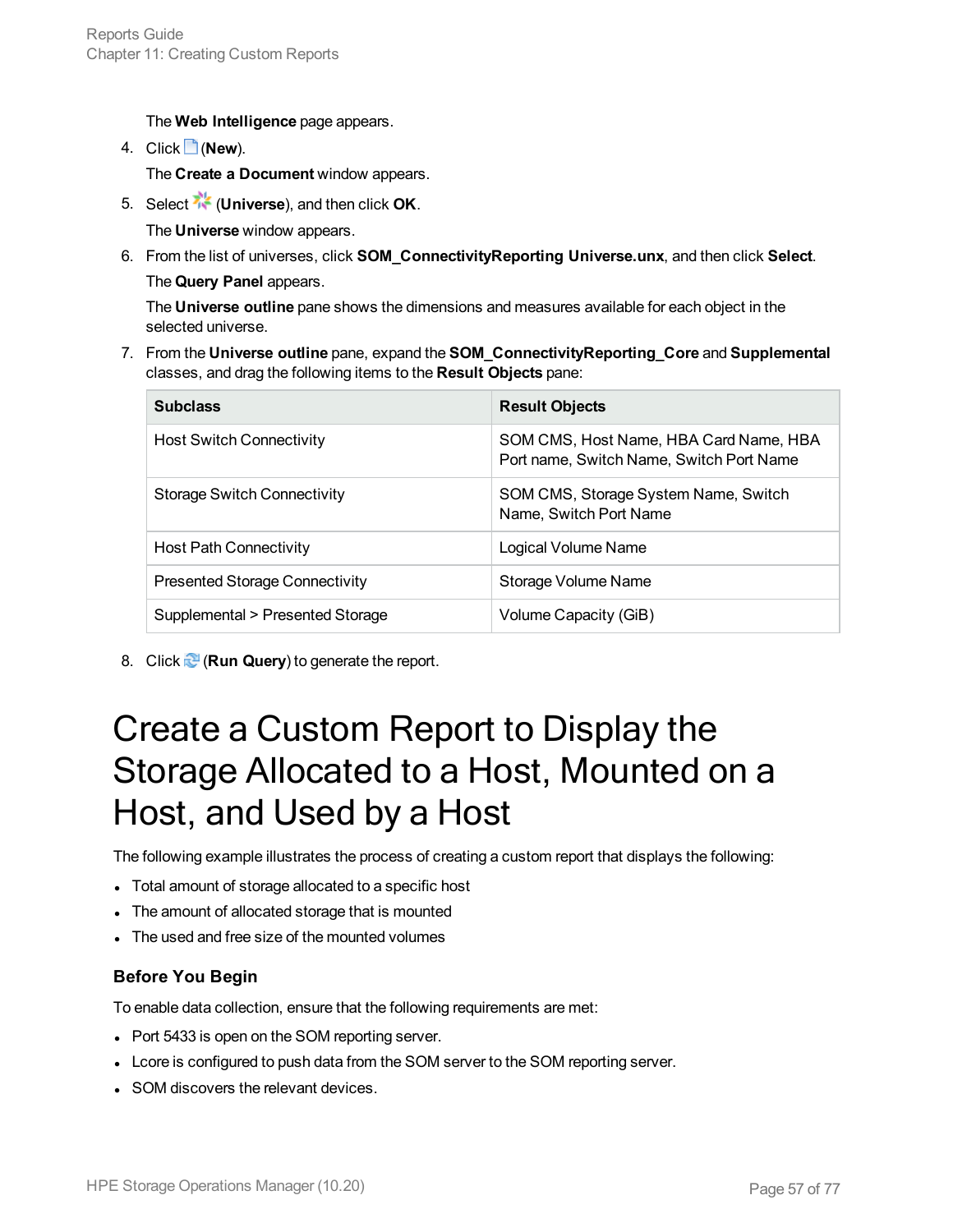#### **Procedure**

To create this report, follow these steps:

1. Go to **https://<OBR\_Server\_Name>:8443/BOE/BI**.

The HPE OBR BI launch pad page appears.

- 2. Type the user credentials, and click **Log On**. The home page appears.
- 3. From the **My Applications** panel on the right, click (**Web Intelligence**). The **Web Intelligence** page appears.
- 4. Click (**New**).

The **Create a Document** window appears.

- 5. Select (**Universe**), and then click **OK**. The **Universe** window appears.
- 6. From the list of universes, click **SOM\_ConnectivityReporting Universe.unx**, and then click **Select**.

The **Query Panel** appears.

The **Universe outline** pane displays the dimensions and measures available for each object in the selected universe.

7. From the **Universe outline** pane, expand the **SOM\_ConnectivityReporting\_Core** and the **Supplemental** classes, and drag the following items to the **Result Objects** pane:

| <b>Subclass</b>                       | <b>Result Objects</b>                    |
|---------------------------------------|------------------------------------------|
| <b>Host Path Connectivity</b>         | Host Name, Logical Volume Name           |
| <b>Presented Storage Connectivity</b> | Storage System Name, Storage Volume Name |
| Supplemental > Presented Storage      | Volume Capacity (GiB)                    |

- 8. Click (**Run Query**) to generate the report.
- 9. From the Reports panel, click (**Edit**).

The **Query Panel** appears.

10. To add a new query to the report, click **Add Query** > **From Universe** .

The **Add Query** window appears.

11. From the list of universes, select **SOM\_HostReporting Universe.unx** and then click **OK**.

The **Query Panel** appears.

12. From the **Universe outline** pane, expand the **SOM\_HostReporting\_Core** > **Host Logical Volume Capacity Statistics** class, and drag the following items to the panes on the right:

| <b>Subclass</b>                                                  | <b>Result Objects</b>                           |
|------------------------------------------------------------------|-------------------------------------------------|
| Host Logical Volume (Host Logical Volume<br>Capacity Statistics) | Host Name, Logical Volume Name                  |
| Raw Host Logical Volume Capacity Statistics                      | Total Capacity (GiB), Used Capacity (GiB), Free |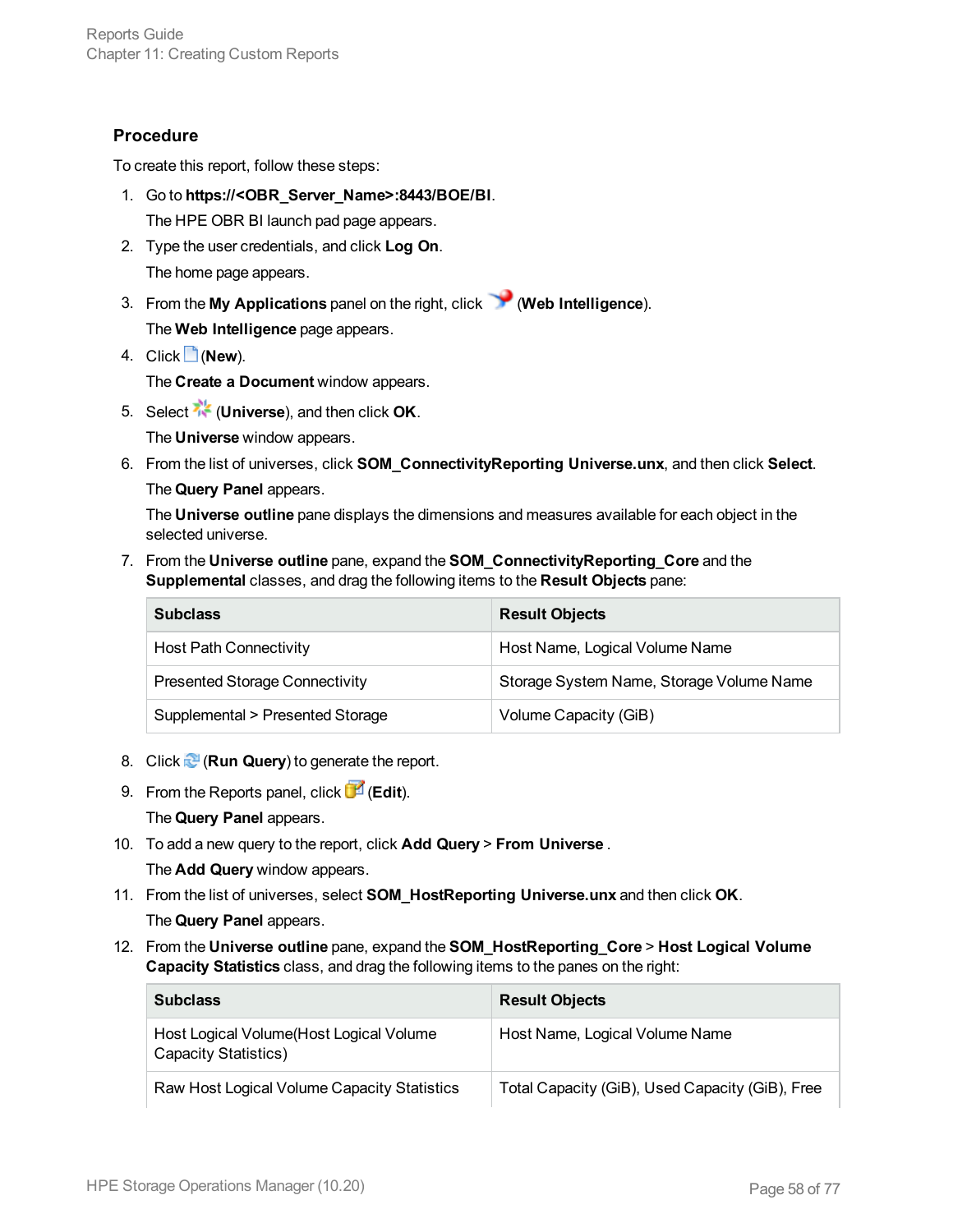| <b>Subclass</b>                             | <b>Result Objects</b>  |
|---------------------------------------------|------------------------|
|                                             | capacity (GiB),        |
| <b>Subclass</b>                             | <b>Query Filters</b>   |
| Raw Host Logical Volume Capacity Statistics | Latest Collection Time |

13. Click (**Run Queries**) to generate the report.

The **Add Query** message window appears

14. Select the "**Include the result objects in the document without generating a table**" option, and then click **OK**. This option adds the new query to the existing report.

The new report appears.

15. From the **Available Objects** pane, expand **New Document**. To select both the objects, select **Host Name (Query 1)**, and then hold down the Shift key while you select **Host name (Query 2)**. Right-click the selection and then select (**Merge**).

Both the objects are merged under **Host Name**.

16. Repeat the same procedure to merge the **Logical Volume Name (Query 1)** and **Logical Volume Name (Query 2)**.

Both the objects are merged under **Logical Volume Name**.

The following image is an example of the merged objects in the **Available Objects** pane:



17. From the **Available Objects** pane, select and drag the **Total Capacity (GiB)**, **Free Capacity (GiB)**, and **Used Capacity (GiB)** objects to the report table to add the **Total Capacity (GiB)**, **Free Capacity (GiB)**, and **Used Capacity (GiB)** columns to the table.

The following report is an example of the storage allocated to a host, mounted on the host, and used by the host: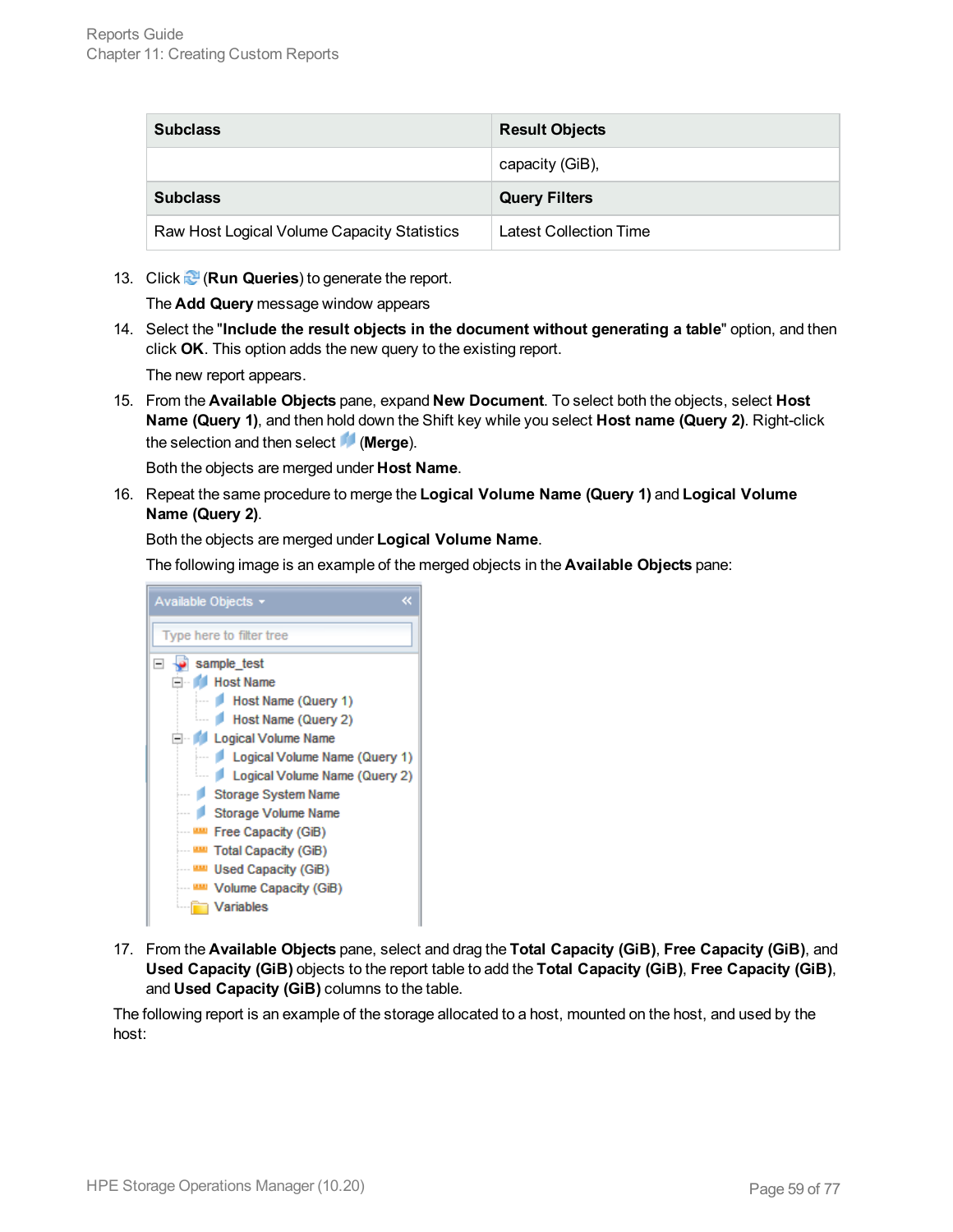| <b>Storage System Name</b> | <b>Storage Volume Name</b> | <b>Host Name</b>        |     | <b>Volume Capacity (CLogical Volume Name</b>  |       | <b>Total Capacit Used Capacity (GiB)</b> | <b>Free Capacity (GiB)</b> |
|----------------------------|----------------------------|-------------------------|-----|-----------------------------------------------|-------|------------------------------------------|----------------------------|
| 000298701330<br>(VMAX10K)  | 00392 (thin)               | cube.ind.hp.c<br>om     | 100 | Shared on VMAX 1                              | 99.75 | 0.96                                     | 98.79                      |
| 000298701330<br>(VMAX10K)  | 00392 (thin)               | sidewalk ind<br>hp.com  | 100 | Shared_on_VMAX_1                              | 99.75 | 0.96                                     | 98.79                      |
| 000298701330<br>(VMAX10K)  | 00393 (thin)               | cube.ind.hp.c<br>om     | 20  | Shared VMAX 2 notallsiz<br>e used             | 9.75  | 0.87                                     | 8.88                       |
| 000298701330<br>(VMAX10K)  | 00393 (thin)               | sidewalk.ind.<br>hp.com | 20  | Shared_VMAX_2_notallsiz<br>e_used             | 9.75  | 0.87                                     | 8.88                       |
| 000298701330<br>(VMAX10K)  | 00394 (thin)               | cube.ind.hp.c<br>om     | 25  | Shared on VMAX twovols                        | 49.5  | 0.96                                     | 48.54                      |
| 000298701330<br>(VMAX10K)  | 00394 (thin)               | sidewalk.ind.<br>hp.com | 25  | Shared on VMAX twovols                        | 49.5  | 0.96                                     | 48.54                      |
| 000298701330<br>(VMAX10K)  | 00395 (thin)               | cube.ind.hp.c<br>om.    | 25  | Shared_on_VMAX_twovols                        | 49.5  | 0.96                                     | 48.54                      |
| 000298701330<br>(VMAX10K)  | 00395 (thin)               | sidewalk ind.<br>hp.com | 25  | Shared on VMAX twovols                        | 49.5  | 0.96                                     | 48.54                      |
| 000298701330<br>(VMAX10K)  | 00396 (thin)               | cube.ind.hp.c<br>om     | 28  | Shared VMAX Challenger<br>two vols 22GB 28GB  | 49.5  | 0.95                                     | 48.55                      |
| 000298701330<br>(VMAX10K)  | 00396 (thin)               | sidewalk.ind.<br>hp.com | 28  | Shared VMAX Challenger<br>_two_vols_22GB_28GB | 49.5  | 0.95                                     | 48.55                      |

## <span id="page-59-0"></span>Create a Custom Report to Display the NAS Information and Details of a Client Host

The following example illustrates the process of creating a custom report to display the NAS information and details of a client host.

#### **Before You Begin**

To enable data collection, ensure that the following requirements are met:

- Port 5433 is open on the SOM reporting server.
- Lcore is configured to push data from SOM server to the SOM reporting server.
- SOM discovers the relevant devices.

#### **Procedure**

To create this report, follow these steps:

- 1. Go to **https://<OBR\_Server\_Name>:8443/BOE/BI**. The HPE OBR BI launch pad page appears.
- 2. Type the user credentials, and click **Log On**. The home page appears.
- 3. From the **My Applications** panel on the right, click (**Web Intelligence**). The **Web Intelligence** page appears.
- 4. Click (**New**). The **Create a Document** window appears.
- 5. Select (**Universe**), and then click **OK**. The **Universe** window appears.
- 6. From the list of universes, click **SOM\_ConnectivityReporting Universe.unx**, and then click **Select**.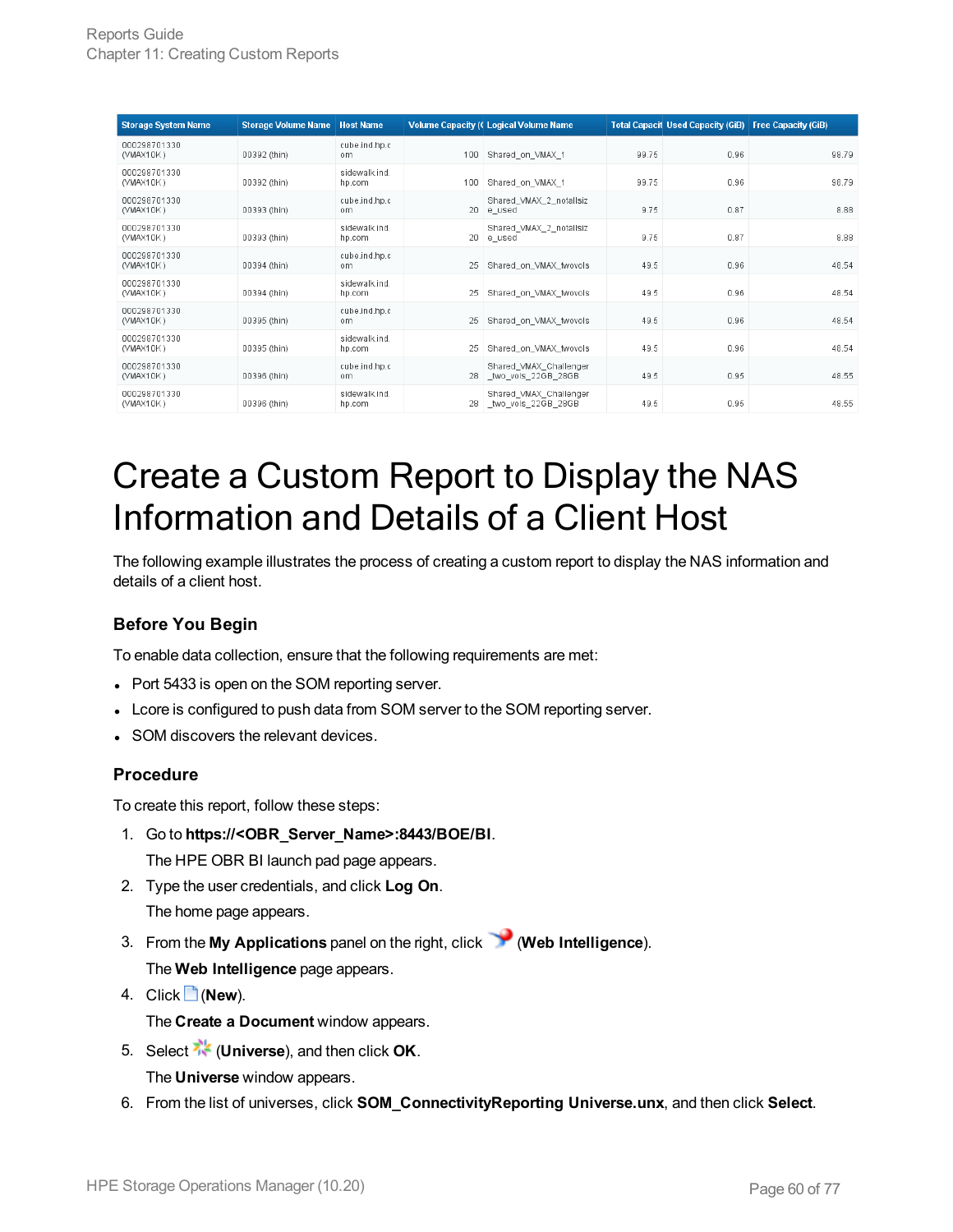The **Query Panel** appears.

The **Universe outline** pane displays the dimensions and measures available for each object in the selected universe.

7. From the **Universe outline** pane, expand the **SOM\_ConnectivityReporting\_Core** class, and drag the following item to the **Result Objects** pane:

| <b>Subclass</b>         | <b>Result Objects</b>                                                                                     |
|-------------------------|-----------------------------------------------------------------------------------------------------------|
| NAS Client Connectivity | Client Host Name, File System Name, Client<br>Logical Volume Name, Client Volume Size in<br><b>B</b> vtes |

- 8. Click (**Run Query**) to generate the report.
- 9. From the report table, select any row in the column **Client Volume Size in Bytes**, click **Edit Formula...**, specify the following formula, and click **OK**:

=[Client Volume Size in Bytes]/1024/1024/1024

This formula converts the volume size from bytes to Gigabytes (GiB).

To rename the column heading, select the column heading **Client Volume Size in Bytes** and rename it in the formula bar to **Client Volume Size in GiB**.

10. From the Reports panel, click (**Edit**).

The **Query Panel** appears.

11. To add a new query to the report, click **Add Query** > **From Universe**.

The **Add Query** window appears.

12. From the list of universes, select **SOM\_HostReporting Universe.unx** and then click **OK**.

The **Query Panel** appears.

13. From the **Universe outline** pane, expand the **SOM\_HostReporting\_Core** > **Host Logical Volume Capacity Statistics** class, and drag the following items to the panes on the right:

| <b>Subclass</b>                                                         | <b>Result Objects</b>                                             |
|-------------------------------------------------------------------------|-------------------------------------------------------------------|
| Host Logical Volume (Host Logical Volume<br><b>Capacity Statistics)</b> | Host Name, Logical Volume Name                                    |
| Raw Host Logical Volume Capacity Statistics                             | Total Capacity (GiB), Used Capacity (GiB), Free<br>Capacity (GiB) |
| <b>Subclass</b>                                                         | <b>Query Filters</b>                                              |
| Raw Host Logical Volume Capacity Statistics                             | Latest Collection Time filter                                     |

14. Click (**Run Queries**) to generate the report.

The **Add Query** message window appears

- 15. Select the "**Include the result objects in the document without generating a table**" option, and then click **OK**. This option adds the new query to the existing report. The new report appears.
- 16. From the **Available Objects** pane, expand **New Document**. To select both the objects, select **Client**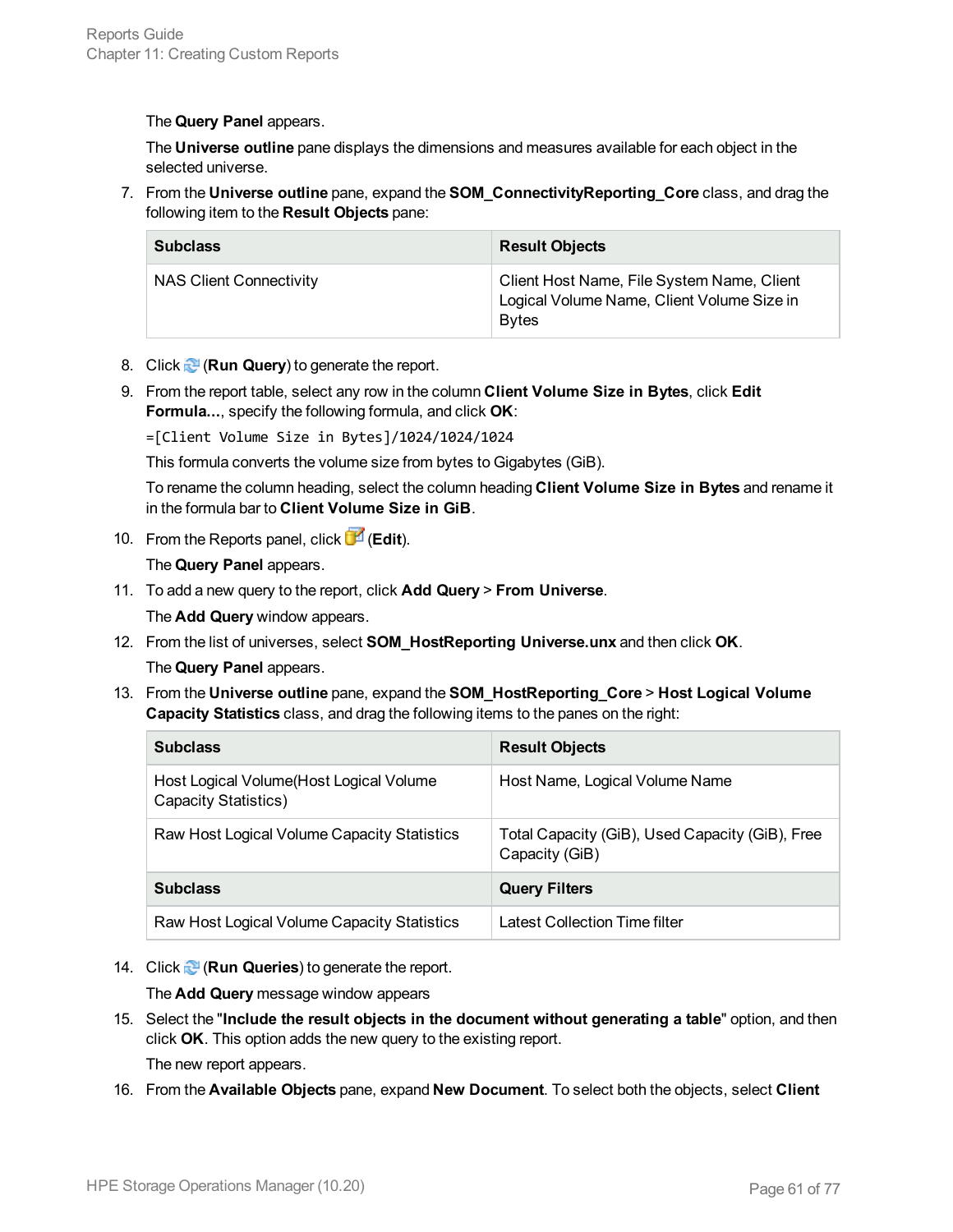**Host Name**, and then hold down the Shift key while you select **Host name**. Right-click the selection and then select (**Merge**).

Both the objects are merged under **Client Host Name**.

17. Repeat the same procedure to merge the **Client Logical Volume Name** and **Logical Volume Name**.

Both the objects are merged under **Client Logical Volume Name**.

The following image is an example of the merged objects in the **Available Objects** pane:

| Available Objects v                                                                                                                                                                                                                                                                                                                                                                        |
|--------------------------------------------------------------------------------------------------------------------------------------------------------------------------------------------------------------------------------------------------------------------------------------------------------------------------------------------------------------------------------------------|
| Type here to filter tree                                                                                                                                                                                                                                                                                                                                                                   |
| NAS_sample_report<br>G dient Host Name<br>Client Host Name (Query 1)<br>Host Name (Query 2)<br>□ 1 Client Logical Volume Name<br>Client Logical Volume Name (Query 1)<br>Logical Volume Name (Query 2)<br>Client Volume Size in Bytes<br>File System Name<br>Share Name<br>Share System Name<br>um Free Capacity (GiB)<br>uu Total Capacity (GiB)<br>uu Used Capacity (GiB)<br>ı Variables |

18. From the **Available Objects** pane, click and drag the **Used Capacity (GiB)** and **Free Capacity (GiB)** objects to the report table to add the **Used Capacity (GiB)** and **Free Capacity (GiB)** columns to the table.

| <b>Client Host Name</b>   | <b>File System Name</b>          | Client Logical Volume Name   Client Volume Size in GiB   Used Capacity (GiB) |      |      | <b>Free Capacity (GiB)</b> |
|---------------------------|----------------------------------|------------------------------------------------------------------------------|------|------|----------------------------|
| 0                         | 0                                | 0                                                                            | 0    |      |                            |
| argenta.hpeswlab.net      | SENetAppC                        | /mnt/NAC1                                                                    | 0.95 | 0.95 | 0                          |
| argenta.hpeswlab.net      | SENetAppC                        | /mnt/NAC2                                                                    | 0.95 | 0.34 | 0.61                       |
| argenta.hpeswlab.net      | SENetAppC                        | /SENetAppC/vol1                                                              | 0.95 | 0    | 0.95                       |
| argenta.hpeswlab.net      | SENetAppC                        | /SENetAppC/vol2                                                              | 0.95 | O    | 0.95                       |
| argenta.hpeswlab.net      | SENetAppC                        | /SENetAppC/vol3                                                              | 0.95 | 0    | 0.95                       |
| argenta.hpeswlab.net yugo |                                  | <b>Nugo NFS1</b>                                                             | 1.03 | 0.94 | 0.09                       |
| argenta.hpeswlab.net vugo |                                  | <b><i>Nugo NFS2</i></b>                                                      | 0.09 | O    | 0.09                       |
| cube.ind.hp.com           | vnx-5300-cs0-File-Al VNX Filer 1 |                                                                              | 0    | O    | 0                          |
| sedI043.hpeswlab.net      | SENetAppC                        | /mnt/nfsshare                                                                | 2.85 | 2.85 | 0                          |
| tiguan.hpeswlab.net       | <b>SENetAppC</b>                 | /mnt/NAC_mp3                                                                 | 1.9  | 1.9  | 0                          |
| tiguan.hpeswlab.net       | SENetAppC                        | /mnt/NAC_mp4                                                                 | 1.9  | O    | 1.9                        |
| tiquan.hpeswlab.net       | <b>SENetAppC</b>                 | /SENetAppC/vol1                                                              | 0.95 | o    | 0.95                       |

The following report is an example of the NAS information and details of a client host: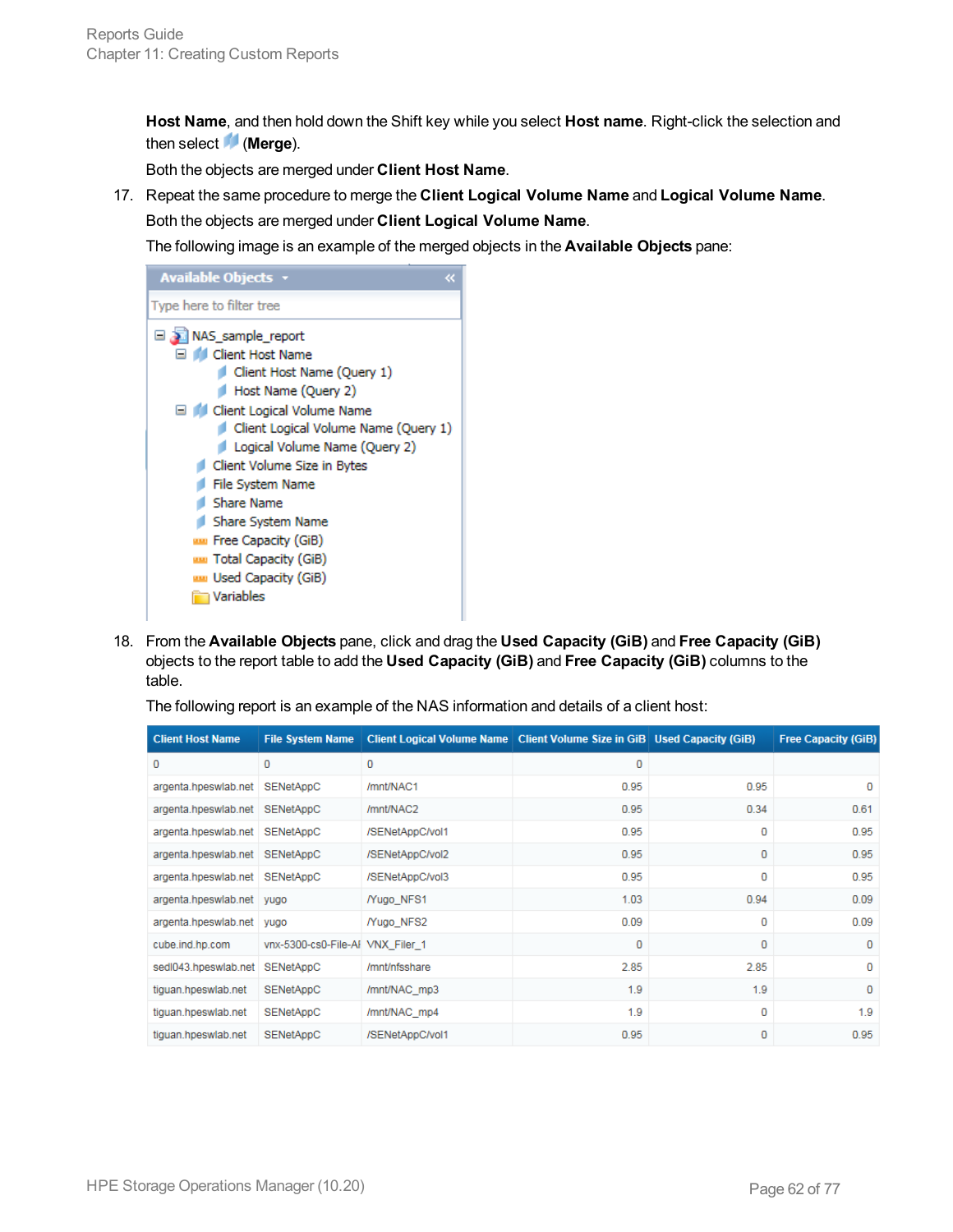## <span id="page-62-0"></span>Create a Custom Report to Display the High-Level List of All Managed Hosts

The following example illustrates the process of creating a custom report to display the high-level list of all the managed hosts.

#### **Before You Begin**

To enable data collection, ensure that the following requirements are met:

- Port 5433 is open on the SOM reporting server.
- Lcore is configured to push data from the SOM server to the SOM reporting server.
- SOM discovers the relevant devices.

#### **Procedure**

To create this report, follow these steps:

- 1. Go to **https://<OBR\_Server\_Name>:8443/BOE/BI**. The HPE OBR BI launch pad page appears.
- 2. Type the user credentials, and click **Log On**. The home page appears.
- 3. From the **My Applications** panel on the right, click (**Web Intelligence**). The **Web Intelligence** page appears.
- 4. Click (**New**).

The **Create a Document** window appears.

5. Select (**Universe**), and then click **OK**.

The **Universe** window appears.

6. From the list of universes, click **SOM\_HostReporting Universe.unx**, and then click **Select**. The **Query Panel** appears.

The **Universe outline** pane shows the dimensions and measures available for each object in the selected universe.

7. From the **Universe outline** pane, expand the **SOM\_HostReporting\_Core** > **Host Logical Volume Capacity Statistics** class, and drag the following items to the **Result Objects** pane:

| <b>Subclass</b>                                                              | <b>Result Objects</b>                                                                                                |
|------------------------------------------------------------------------------|----------------------------------------------------------------------------------------------------------------------|
| Host Logical Volume (Host Logical Volume<br>Capacity Statistics)             | Host Name, Operating System Name                                                                                     |
| Host Logical Volume (Host Logical Volume<br>Capacity Statistics) > Host Name | Model, IP Address, Vendor, Serial Number, CIME<br>Version, Total Physical Memory (GiB), DNS<br>Name, # of Processors |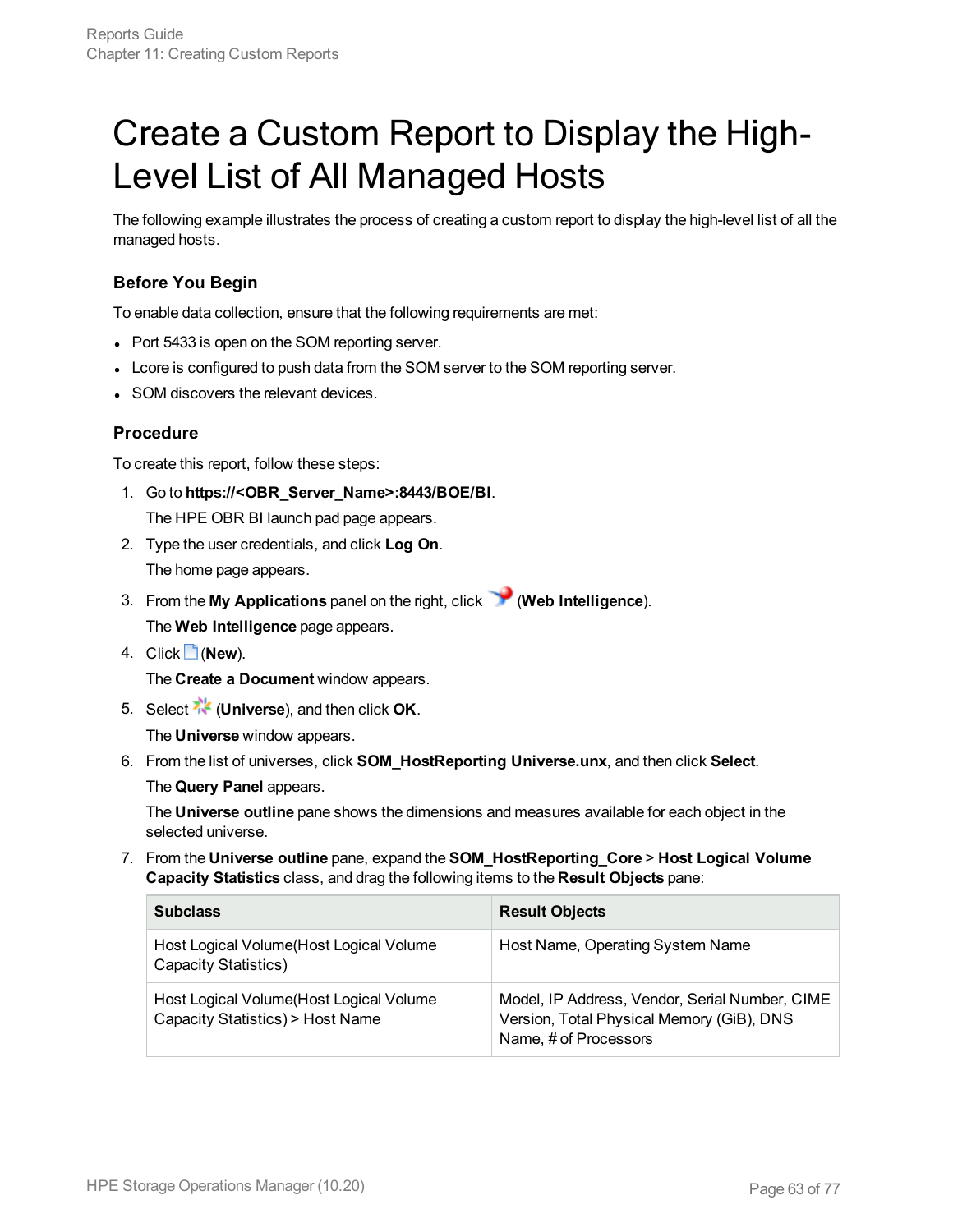8. Click (**Run Query**) to generate the following report:

|             | Host Name Operating System Name Model IP Address Vendor Serial Number CIME Version Total Physical Memory DNS Name # of Processors |   |                        |               |            |                |       |              |               |
|-------------|-----------------------------------------------------------------------------------------------------------------------------------|---|------------------------|---------------|------------|----------------|-------|--------------|---------------|
| 0           | 0                                                                                                                                 | 0 | 0                      | 0             | 0          | 0              |       | $1 \vert 0$  |               |
| 15.218.125. |                                                                                                                                   |   | 15.218.125.            |               |            |                |       | sedI096.ind  |               |
| 15.218.125. |                                                                                                                                   |   | 15.218.125.            |               |            |                |       | sebl020 ind  |               |
| acclaim     |                                                                                                                                   |   | 15.218.121.            |               |            |                |       | acclaim.ind. |               |
|             | acclaim.ind. ESX Server                                                                                                           |   | ProLian 15.218.121. HP |               |            | Not Applicable | 32    | acclaim.ind. | 4             |
| acclaim p1  |                                                                                                                                   |   |                        |               |            |                |       |              |               |
| acclaim_p1  |                                                                                                                                   |   |                        |               |            |                |       |              |               |
|             | AEROX-W2 Windows Server(R) 2008   ProLian 15.218.120. HP                                                                          |   |                        |               | 2UX61100KL | Not Applicable | 9.94  | aerox.ind.ht | 0             |
|             | agila_new   Windows Server 2008 R2   VMware                                                                                       |   |                        | <b>VMware</b> |            |                | 12    |              | $\mathbf 0$   |
|             | akadia.ind.h ESX Server                                                                                                           |   | ProLian 15.218.120. HP |               |            | Not Applicable | 64    | akadia.ind.h | 16            |
|             | Akhilesh cal Windows Server 2008 R2   VMware 15.218.120. VMware                                                                   |   |                        |               |            |                | 16    | canyon.ind.  | $\frac{4}{4}$ |
|             | Akhilesh ov Windows Server 2008 R2   VMware 15.218.120. VMware                                                                    |   |                        |               |            |                | 15.89 | ovevasw1.ir  | 4             |
|             | Akki localV Windows Server 2008 R2 VMware                                                                                         |   |                        | <b>VMware</b> |            |                | 4     |              | $\mathbf{0}$  |
| Akki VM     | Windows Server 2008 R2   VMware                                                                                                   |   |                        | <b>VMware</b> |            |                | 4     |              | $\Omega$      |

## <span id="page-63-0"></span>Create a Custom Report to Display all the Managed Hosts without Cluster Hosts

The following example illustrates the process of creating a custom report to display all managed hosts without cluster hosts.

#### **Before You Begin**

To enable data collection, ensure that the following requirements are met:

- Port 5433 is open on the SOM reporting server.
- Lcore is configured to push data from the SOM server to the SOM reporting server.
- SOM discovers the relevant devices.

#### **Procedure**

To create this report, follow these steps:

- 1. Go to **https://<OBR\_Server\_Name>:8443/BOE/BI**. The HPE OBR BI launch pad page appears.
- 2. Type the user credentials, and click **Log On**. The home page appears.
- 3. From the **My Applications** panel on the right, click (**Web Intelligence**). The **Web Intelligence** page appears.
- 4. Click (**New**). The **Create a Document** window appears.
- 5. Select (**Universe**), and then click **OK**.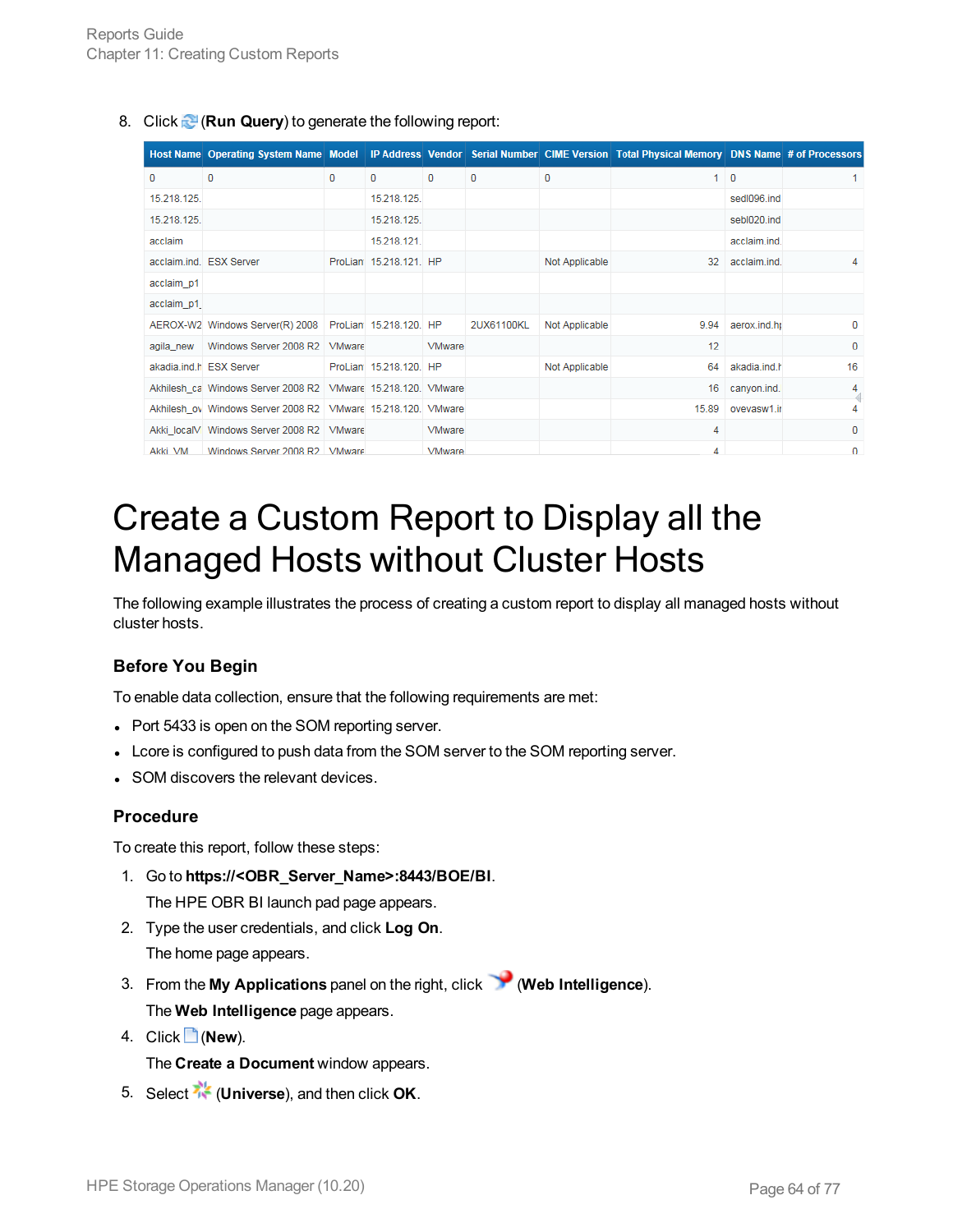The **Universe** window appears.

6. From the list of universes, click **SOM\_HostReporting Universe.unx**, and then click **Select**.

The **Query Panel** appears.

The **Universe outline** pane shows the dimensions and measures available for each object in the selected universe.

7. From the **Universe outline** pane, expand the **SOM\_HostReporting\_Core** > **Host Logical Volume Capacity Statistics** class, and drag the following items to the panes on the right:

| <b>Subclass</b>                                                              | <b>Result Objects</b>               |
|------------------------------------------------------------------------------|-------------------------------------|
| Host Logical Volume (Host Logical Volume<br>Capacity Statistics)             | Host Name                           |
| Host Logical Volume (Host Logical Volume<br>Capacity Statistics) > Host Name | Model, IP Address, Vendor, DNS Name |
| <b>Subclass</b>                                                              | <b>Query Filters</b>                |
| Host Logical Volume (Host Logical Volume<br>Capacity Statistics) > Host Name | Is Cluster?                         |

8. From the **Is Cluster?** query filter list, select the **Equal to** comparison operator. Click  $\boxed{f=1}$  (Define **Filter type**), and then select **Value(s) from list**.

From the **List of Values** window, double-click **false**, and then click **OK**.

9. Click (**Run Query**) to generate the following report:

| <b>Host Name</b>  | <b>Vendor</b> | <b>IP Address</b> | <b>Model</b>        | <b>DNS Name</b>                                  | <b>Is Cluster?</b> |
|-------------------|---------------|-------------------|---------------------|--------------------------------------------------|--------------------|
| 0                 | 0             | 0                 | 0                   | 0                                                | 0                  |
| 15.218.125.2      |               | 15.218.125.2      |                     | sedI096.ind.hil false                            |                    |
| 15.218.125.7(     |               | 15.218.125.7(     |                     | sebl020.ind.h false                              |                    |
| acclaim           |               | 15.218.121.1      |                     | acclaim.ind.ht false                             |                    |
| acclaim.ind.hj HP |               |                   |                     | 15.218.121.1 ProLiant BL4( acclaim.ind.ht false  |                    |
| acclaim p1        |               |                   |                     |                                                  | false              |
| acclaim p1 S      |               |                   |                     |                                                  | false              |
| AEROX-W2K HP      |               |                   |                     | 15.218.120.2. ProLiant DL3I aerox.ind.hp.c false |                    |
| agila new         | VMware, Inc.  |                   | <b>VMware Virtu</b> |                                                  | false              |
| akadia.ind.hp HP  |               |                   |                     | 15.218.120.1( ProLiant DL5) akadia.ind.hp. false |                    |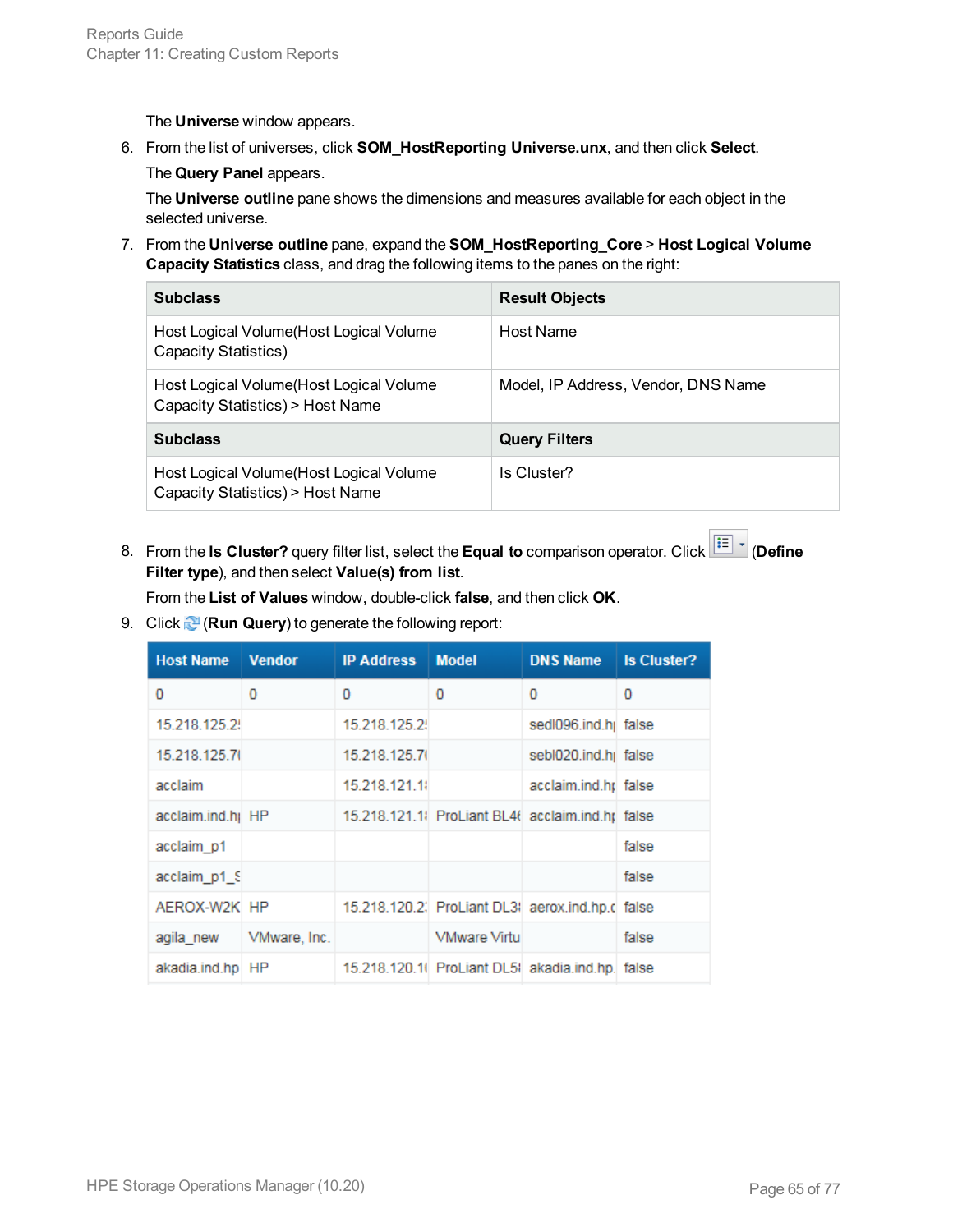## <span id="page-65-0"></span>Create a Custom Report to Display the Connected Hosts and the External Storage **Capacity**

The following example illustrates the process of creating a custom report to display the connected hosts through switch and LUN masking—and the allocated external storage capacity.

#### **Before You Begin**

To enable data collection, ensure that the following requirements are met:

- Port 5433 is open on the SOM reporting server.
- Lcore is configured to push data from the SOM server to the SOM reporting server.
- SOM discovers the relevant devices.

#### **Procedure**

To create this report, follow these steps:

- 1. Go to **https://<OBR\_Server\_Name>:8443/BOE/BI**. The HPE OBR BI launch pad page appears.
- 2. Type the user credentials, and click **Log On**. The home page appears.
- 3. From the **My Applications** panel on the right, click (**Web Intelligence**). The **Web Intelligence** page appears.
- 4. Click (**New**).

The **Create a Document** window appears.

5. Select (**Universe**), and then click **OK**.

The **Universe** window appears.

6. From the list of universes, click **SOM\_ConnectivityReporting Universe.unx**, and then click **Select**. The **Query Panel** appears.

The **Universe outline** pane shows the dimensions and measures available for each object in the selected universe.

7. From the **Universe outline** pane, expand the **SOM\_ConnectivityReporting\_Core** and the **Supplemental** classes, and drag the following items to the **Result Objects** pane:

| <b>Subclass</b>                       | <b>Result Objects</b>                    |
|---------------------------------------|------------------------------------------|
| <b>Presented Storage Connectivity</b> | Storage System Name, Storage Volume Name |
| Supplemental > Presented Storage      | Host Name, Volume Capacity (GiB)         |
| <b>Subclass</b>                       | <b>Query Filters</b>                     |
| Supplemental > Presented Storage      | Host Name                                |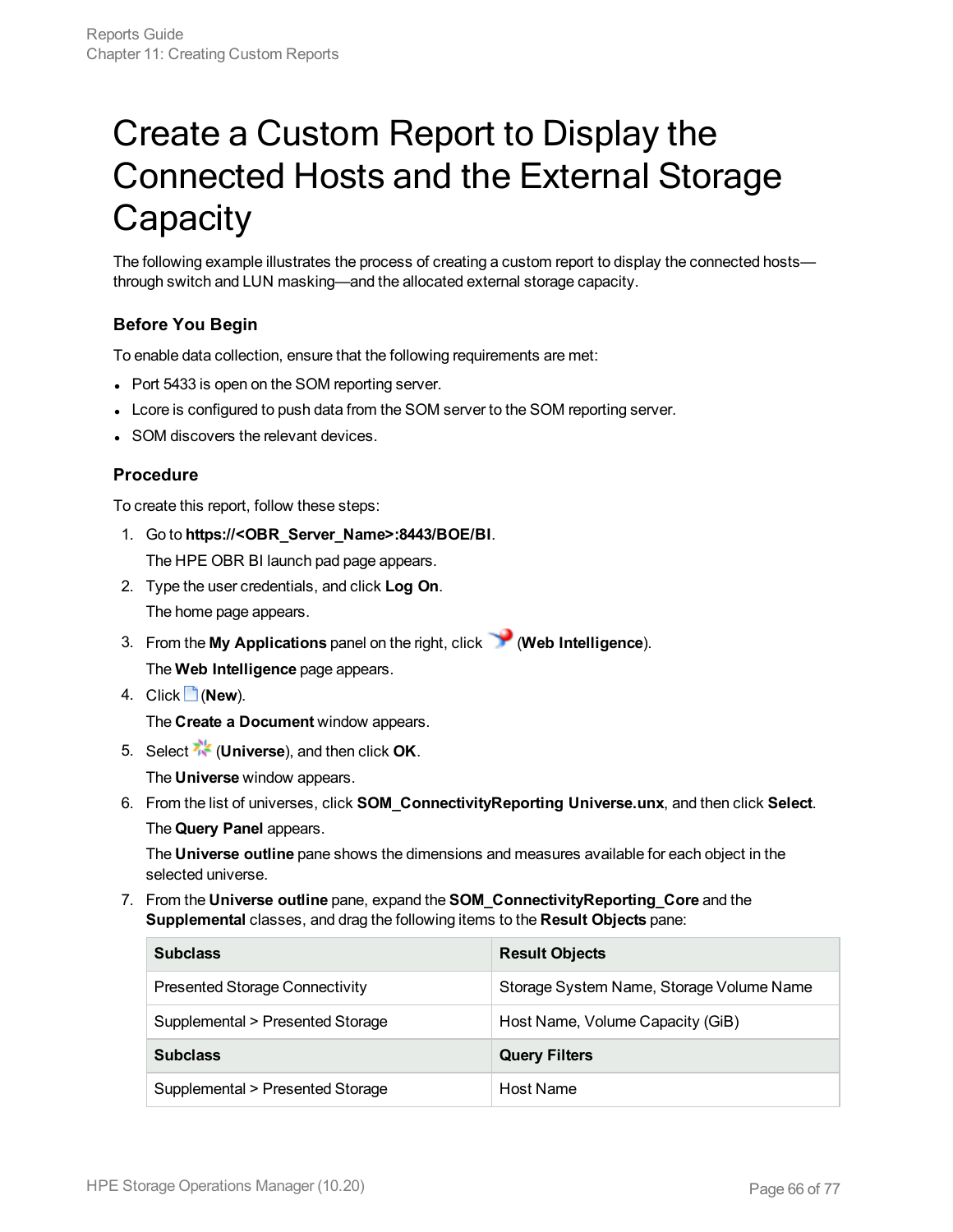- 8. From the **Host Name** query filter list, select the **In List** operator. Click (**Define Filter type**) and select **Prompt** from the menu.
- 9. From the **Result Objects** pane, drag the **Host name** object to the **Query Filters** pane. In the second query filter list, select the **Not Equal to** comparison operator, and specify the constant value as zero.

|            | <b>Query Filters</b>                                                    | ☆ ▲ ▼ 個 |  |  |
|------------|-------------------------------------------------------------------------|---------|--|--|
|            | Enter value(s) for Host Name: 2 : : =<br>Host Name In List $\mathbf{v}$ |         |  |  |
| <b>AND</b> | Host Name   Not Equal to $\left  \bullet \right $<br>l ol               |         |  |  |
|            |                                                                         |         |  |  |

10. Click (**Run Query**) to generate the report.

The **Prompts** window appears.

11. In the **Prompts** window, select the Host names to add into the report and then click **OK**.

To see the list of Host names, click **(Refresh Values)**.

The **Prompts** window allows you to select the hosts for which the report is generated.

The following report is an example of the the hosts connected through switch and LUN masking with allocated external storage capacity:

| <b>Host Name</b> | <b>Storage System Name</b>        | <b>Storage Volume Name</b> | <b>Volume Capacity (GiB)</b> |
|------------------|-----------------------------------|----------------------------|------------------------------|
|                  | 15.213.64.26 XP24000@15.213.66.4  | LDEV 00:06:EE#             | 10                           |
|                  | 15.213.64.26 XP24000@15.213.66.4  | LDEV 00:06:EF#             | 10                           |
|                  | 15.213.64.26 XP24000@15.213.66.4  | LDEV 00:09:04              | 3.13                         |
|                  | 15.213.64.26 XP24000@15.213.66.4  | LDEV 00:09:6C              | 10                           |
|                  | 15.213.64.26 XP24000@15.213.66.4  | LDEV 00:09:6D              | 10                           |
|                  | 15.213.64.26 XP24000@15.213.66.4  | LDEV 00:09:6E              | 10                           |
| 15.213.9.10      | APM00120901261 (VNX5300)          | SHR CHO LUN1 512 (thin)    | 512                          |
| 15.213.9.5       | 000298701330 (VMAX10K)            | 00134 (thin)               | 16                           |
|                  | 15.218.125.1 XP24000@15.218.125.1 | LDEV 00:00:04              | 2                            |

## <span id="page-66-0"></span>Create a Custom Report to Display the Performance for the Top HPE EVA Arrays

The following example illustrates the process of creating a custom report that displays the performance statistics for the top performing HPE EVA arrays.

#### **Before You Begin**

To enable data collection, ensure that the following requirements are met: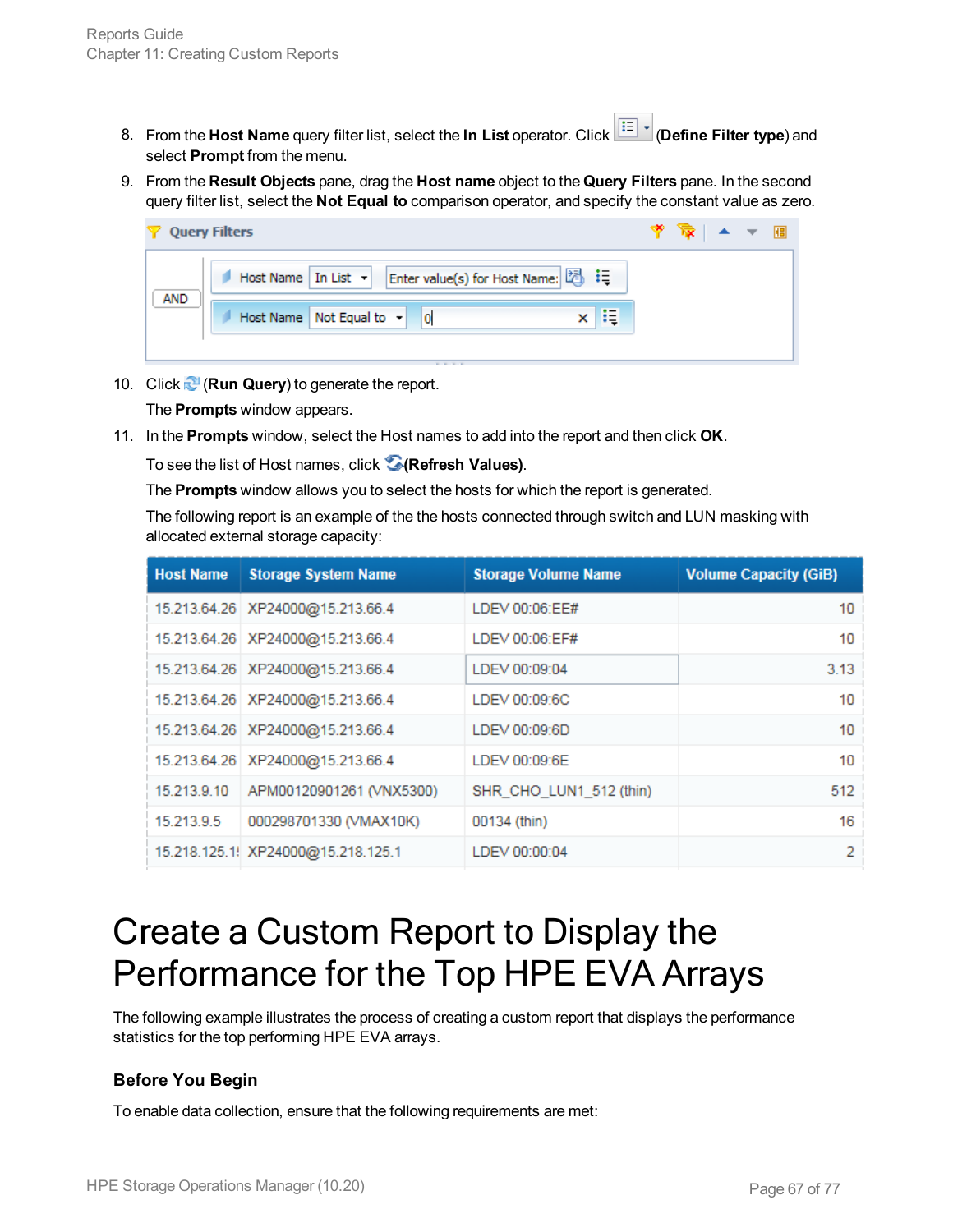- Port 5433 is open on the SOM reporting server.
- Lcore is configured to push data from the SOM server to the SOM reporting server.
- SOM discovers the relevant devices.

#### **Procedure**

To create this report, follow these steps:

- 1. Go to **https://<OBR\_Server\_Name>:8443/BOE/BI**. The HPE OBR BI launch pad page appears.
- 2. Type the user credentials, and click **Log On**. The home page appears.
- 3. From the **My Applications** panel on the right, click (**Web Intelligence**). The **Web Intelligence** page appears.
- 4. Click (**New**). The **Create a Document** window appears.
- 5. Select (**Universe**), and then click **OK**. The **Universe** window appears.
- 6. From the list of universes, click **SOM\_EVAPerfReporting Universe.unx**, and then click **Select**.

The **Query Panel** appears.

The **Universe outline** pane displays the dimensions and measures available for each object in the selected universe.

7. From the **Universe outline** pane, expand the **SOM\_EVAPerfReporting\_Core** and the **Supplemental** classes, and drag the following items to the **Result Objects** pane:

| <b>Subclass</b>                                                                                                                    | <b>Result Objects</b>                            |
|------------------------------------------------------------------------------------------------------------------------------------|--------------------------------------------------|
| EVA Storage System Performance Statistics ><br>EVA Storage System Statistics (EVA Storage<br><b>System Performance Statistics)</b> | Storage System Name                              |
| EVA Storage System Performance Statistics ><br>DATETIME(EVA Storage System Performance<br>Statistics)                              | <b>Full Date</b>                                 |
| EVA Storage System Performance Statistics ><br>Raw EVA Storage System Performance<br><b>Statistics</b>                             | Total I/O (Req/Sec), Total Data Rate (Bytes/Sec) |
| <b>Subclass</b>                                                                                                                    | <b>Query Filters</b>                             |
| EVA Storage System Performance Statistics ><br>Raw EVA Storage System Performance<br><b>Statistics</b>                             | Latest Collection Time                           |

8. In the Result Objects pane, select the Storage System Name object, and then click **(Add a**) **database ranking)** in the **Query Filters** pane.

The ranking dialog box appears in the **Query Filters** pane.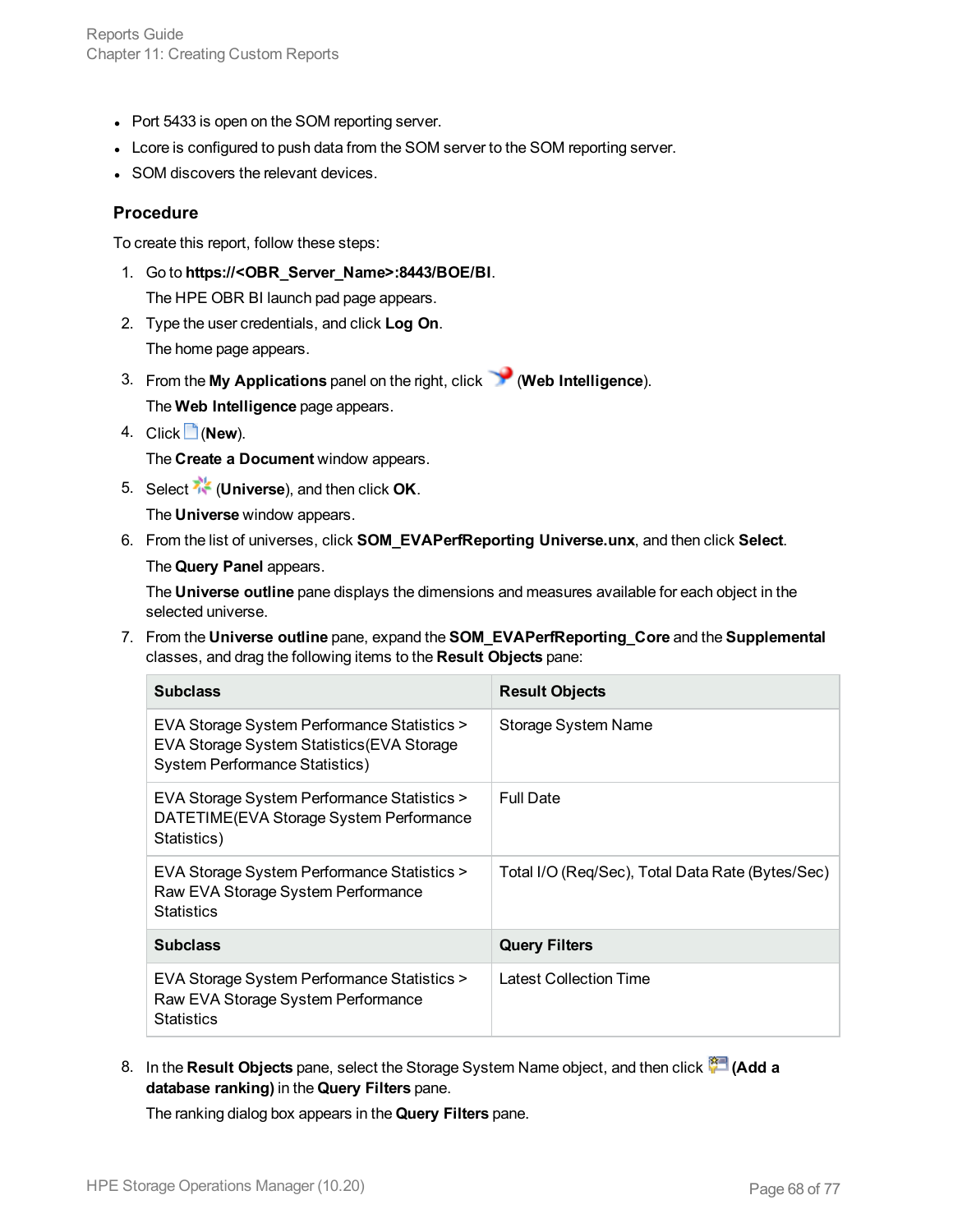- 9. In the ranking dialog box, do the following:
	- a. Select Top from the menu to rank the top performing arrays.
	- b. Click the drop down arrow  $\left(\bullet\right)$  next to the box displaying the number of records to be ranked, and then select  $\mathbf{P}$  (**Prompt**) from the menu.
	- c. Drag the Total Data Rate (Bytes/Sec) object from the **Result Objects** pane to the box "Drop a measure here" next to **Based on**.

|                                                                                                                             |  | ₩<br><b>Query Filters</b>                                                                                                                                    |  |
|-----------------------------------------------------------------------------------------------------------------------------|--|--------------------------------------------------------------------------------------------------------------------------------------------------------------|--|
|                                                                                                                             |  | <b>Latest Collection Time</b>                                                                                                                                |  |
| And                                                                                                                         |  | 医<br>Top xStorage System Name(Enter x) $\blacktriangledown$<br>٠<br>Top<br>Based on<br>"" Total Data Rate (Bytes/Sec)<br>$\mathbf{v}$<br>Storage System Name |  |
| To filter the query, drag predefined filters here or drag objects here then use the Filter Editor to define custom filters. |  |                                                                                                                                                              |  |
|                                                                                                                             |  |                                                                                                                                                              |  |

10. Click (**Run Query**) to generate the report.

The **Prompts** window appears.

11. In the **Prompts** window, specify the number of records to be ranked and click **OK**.

The Prompts window allows the user to select the number of records to be ranked.

- 12. From the Available Objects pane, right-click the Variables folder and then select **(New Variable)** to create a new variable.
- 13. Create these variables using the following formulas:

| Variable<br><b>Name</b>      | <b>Formula</b>                                                | Qualification |
|------------------------------|---------------------------------------------------------------|---------------|
| Rank top<br>User<br>response | =ToNumber(UserResponse("Top xStorage System Name (Enter x)")) | Dimension     |
| Rank N                       | =Rank([Total Data Rate (Bytes/Sec)]; [Storage System Name])   | Measure       |
| Rank<br>Condition            | =If [Rank N] <= [Rank top User response] Then 1 Else 0        | Measure       |



These variables help in ranking of the top performing EVA arrays.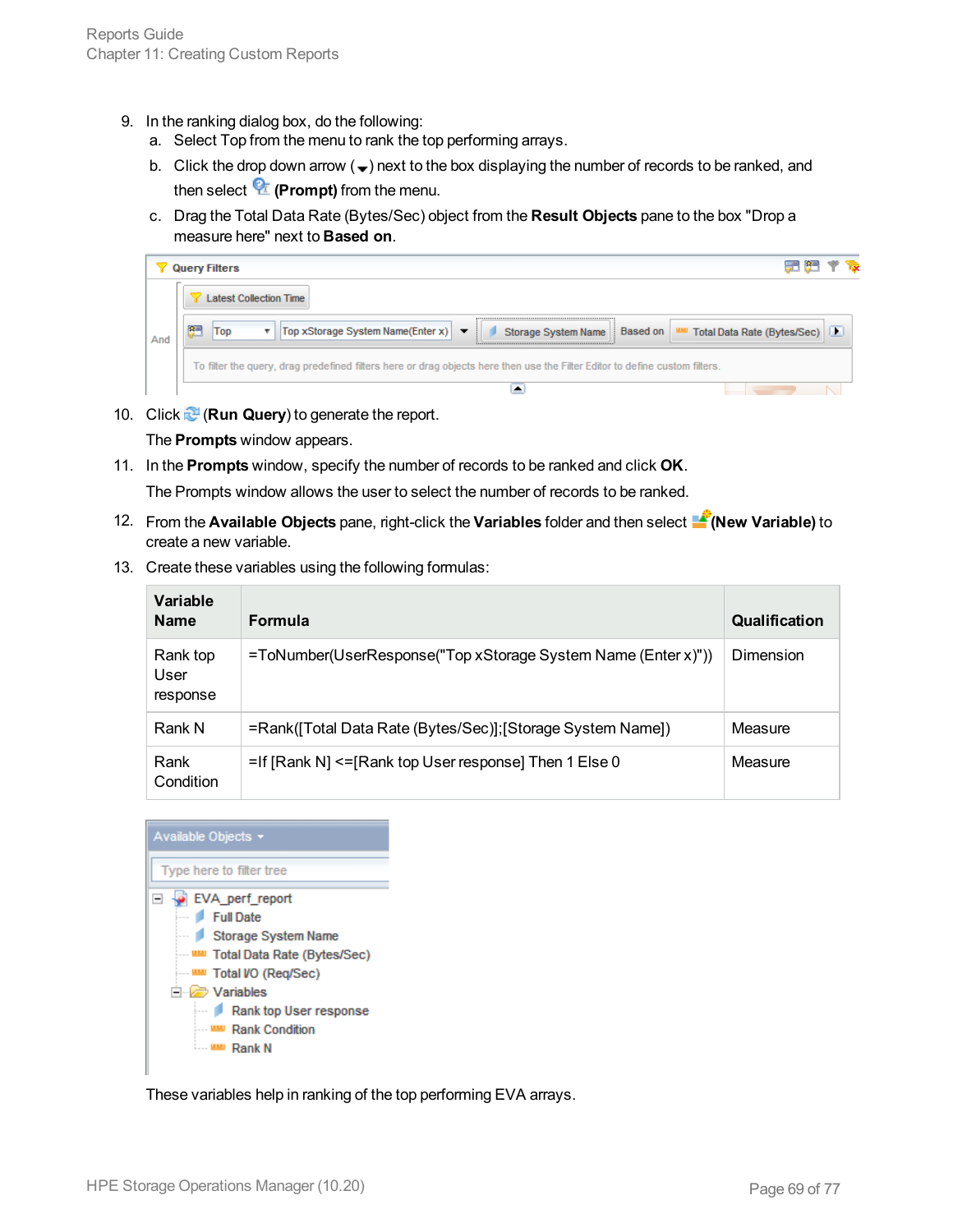- 14. Select the table in the report pane. In the Design mode, click the **Analysis** tab. In the **Analysis** tab, click the **Filters** tab. In the **Filters** tab, click **Filter** > **Add Filter**.
- 15. In the **Report Filter** window, click **(Add Filter)**.
- 16. In the **Available Objects** window, select the Rank Condition object. Click **OK**.
- 17. In the Rank Condition dialog box, select **Equal to** comparison operator from the menu. In the **Type a value** box, specify the value as "1" and click **the select the value. Click Apply** to set the filter.
- 18. Select the **Total Data Rate** column in the table, click the **Analysis** tab, and then click the **Display** tab. Click **Sort** > **Descending**.

OBR arranges the records in the table in the descending order of total data rate.

The following is an example of top ten performance of HPE EVA arrays:

| Storage Syst Full Date | Total Data Rate (Bytes/Sec Total I/O (Req/Sec) |        |
|------------------------|------------------------------------------------|--------|
| CHALLENGE 9/6/16       | 78,013,017.02                                  | 872.93 |
| CHALLENGE 9/16/16      | 72,671,709.93                                  | 838.02 |
| CHALLENGE 8/26/16      | 43,183,388.74                                  | 238.13 |

## <span id="page-69-0"></span>Create a Custom Report to Display the Storage Tier Information, Hosts, and Storage Volumes

The following example illustrates the process of creating a custom report that displays the storage tier information, hosts, and storage volumes for each storage pool.

#### **Before You Begin**

To enable data collection, ensure that the following requirements are met:

- Port 5433 is open on the SOM reporting server.
- Lcore is configured to push data from the SOM server to the SOM reporting server.
- SOM discovers the relevant devices.

#### **Procedure**

To create this report, follow these steps:

- 1. Go to **https://<OBR\_Server\_Name>:8443/BOE/BI**. The HPE OBR BI launch pad page appears.
- 2. Type the user credentials, and click **Log On**. The home page appears.
- 3. From the **My Applications** panel on the right, click (**Web Intelligence**). The **Web Intelligence** page appears.
- 4. Click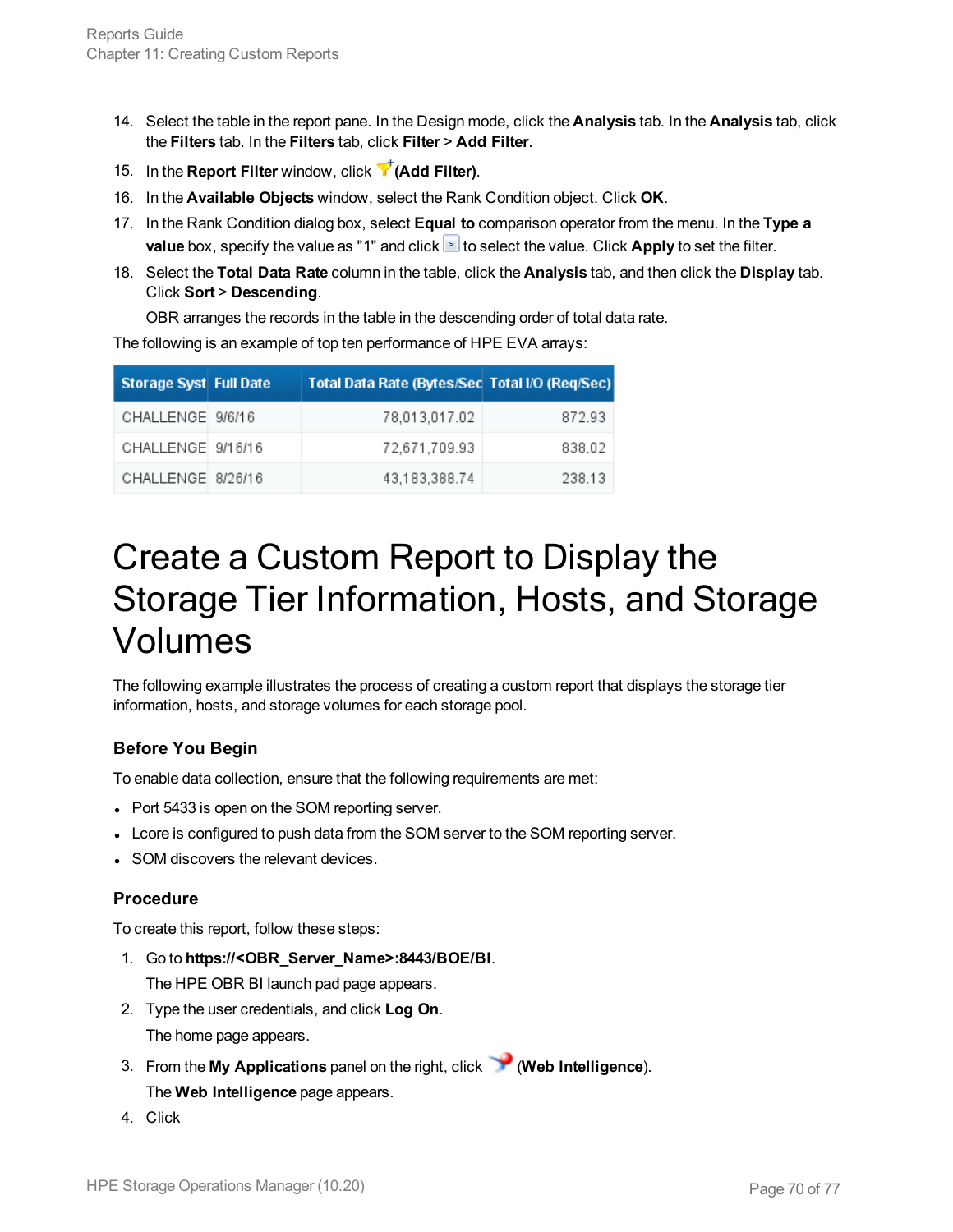#### (**New**).

The **Create a Document** window appears.

5. Select (**Universe**), and then click **OK**.

The **Universe** window appears.

6. From the list of universes, click **SOM\_ConnectivityReporting Universe.unx**, and then click **Select**.

The **Query Panel** appears.

The **Universe outline** pane displays the dimensions and measures available for each object in the selected universe.

7. From the **Universe outline** pane, expand the **SOM\_ConnectivityReporting\_Core** and the **Supplemental** classes, and drag the following items to the **Result Objects** pane:

| <b>Subclass</b>                       | <b>Result Objects</b>                    |
|---------------------------------------|------------------------------------------|
| <b>Presented Storage Connectivity</b> | Storage System Name, Storage Volume Name |
| Supplemental > Presented Storage      | Host Name, HBA Port Name, HBA Port WWN   |
| <b>Subclass</b>                       | <b>Query Filters</b>                     |
| Supplemental > Presented Storage      | Host Name                                |

- 8. From the **Host Name** query filter list, select the **In List** operator. Click (**Define Filter type**) and select **Prompt** from the menu.
- 9. Click (**Run Query**) to generate the report. The **Prompts** window appears.
- 10. In the **Prompts** window, select the Host names to add into the report and then click **OK**.

To see the list of Host names, click **(Refresh Values)**.

The **Prompts** window allows you to select the hosts for which the report is generated.

11. From the Reports panel, click (**Edit**).

The **Query Panel** appears.

12. To add a new query to the report, click **Add Query** > **From Universe** .

The **Add Query** window appears.

- 13. From the list of universes, select **SOM\_StorageSystemReporting Universe.unx** and then click **OK**. The **Query Panel** appears.
- 14. From the **Universe outline** pane, expand the **SOM\_StorageSystemReporting\_Core** class, and drag the following items to the panes on the right:

| <b>Subclass</b>  | <b>Result Objects</b>                                                         |
|------------------|-------------------------------------------------------------------------------|
| Tier Element Map | Storage System Name, Block Pool Name, Block<br>Volume Name, Storage Tier name |

15. Click (**Run Queries**) to generate the report.

The **Prompts** window appears.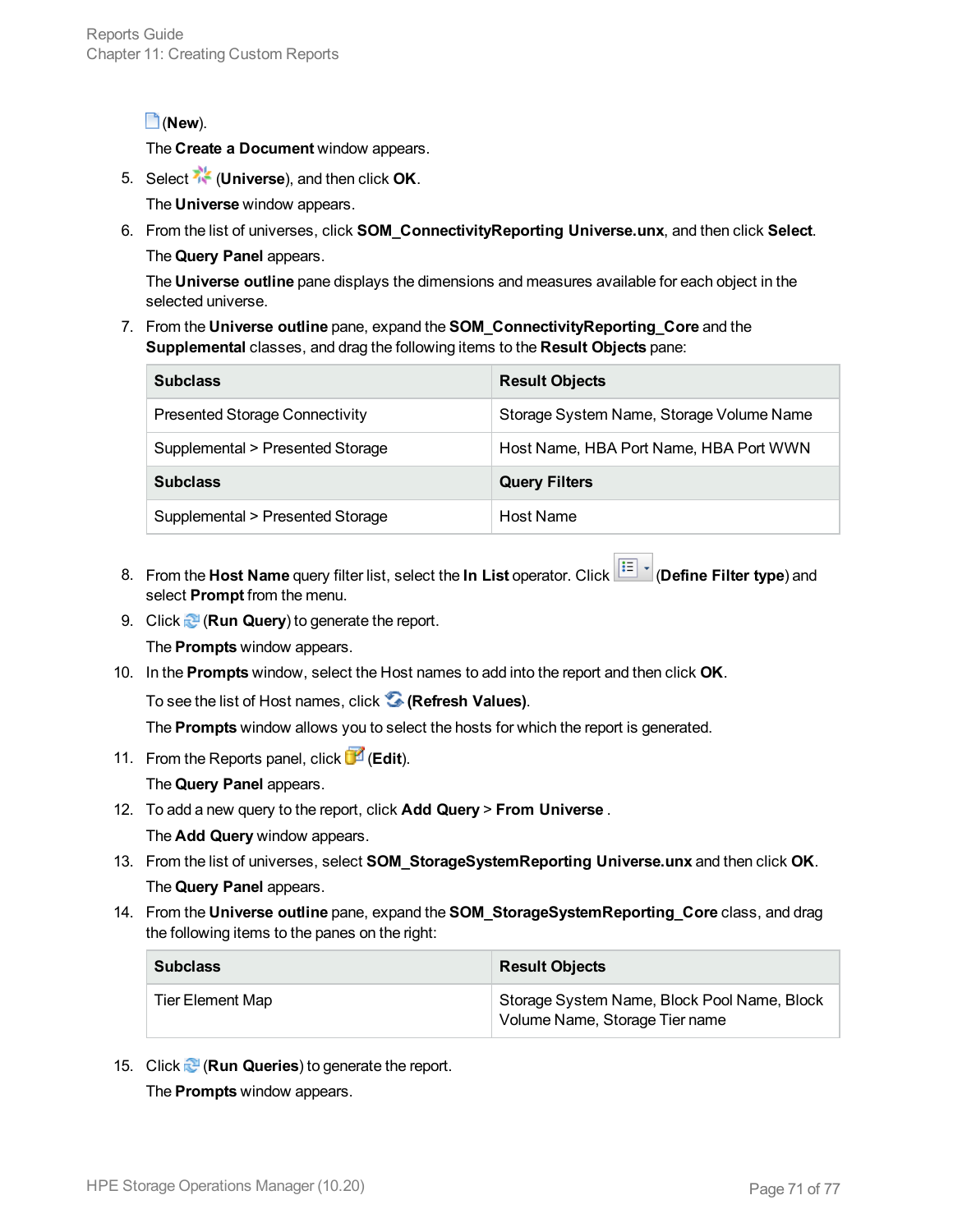16. In the **Prompts** window, select the Host names to add into the report and then click **OK**.

The **Add Query** message window appears

17. Select the "**Include the result objects in the document without generating a table**" option, and then click **OK**. This option adds the new query to the existing report.

The new report appears.

18. From the **Available Objects** pane, expand **New Document**. To select both the objects, select **Block Volume Name**, and then hold down the Ctrl key while you select **Storage Volume Name**. Right-click the selection and then select (**Merge**).

Both the objects are merged under **Block Volume Name**.

19. Repeat the same procedure to merge the **Storage System Name (Query 1)** and **Storage System Name (Query 2)**.

Both the objects are merged under **Storage System Name**.

The following image is an example of the merged objects in the **Available Objects** pane:

| Available Objects ▼                   |
|---------------------------------------|
| Type here to filter tree              |
| New Document                          |
| <b>Block Pool Name</b><br>$1 - 1 - 1$ |
| 白… <b>MI Block Volume Name</b>        |
| Block Volume Name (Query 2)           |
| Storage Volume Name (Query 1)         |
| <b>HBA Port Name</b>                  |
| <b>HBA Port WWN</b>                   |
| <b>Host Name</b>                      |
| Storage System Name                   |
| Storage System Name (Query 1)         |
| Storage System Name (Query 2)         |
| <b>Storage Tier Name</b>              |
| Variables                             |
|                                       |

- 20. From the Available Objects pane, right-click the Variables folder and then select **(New Variable)**. The **Create Variable** window appears.
- 21. In the **Create Variable** window, specify the name of the variable in the **Name** box as "Storage tier", select **Dimension** in the **Qualification** menu, specify the following formula in the **Formula** box, and then click **OK**:

=[Storage Tier Name] In ([Storage Volume Name];[Query 1].[Storage System Name]) OBR creates a new variable Storage tier under the **Variables** folder.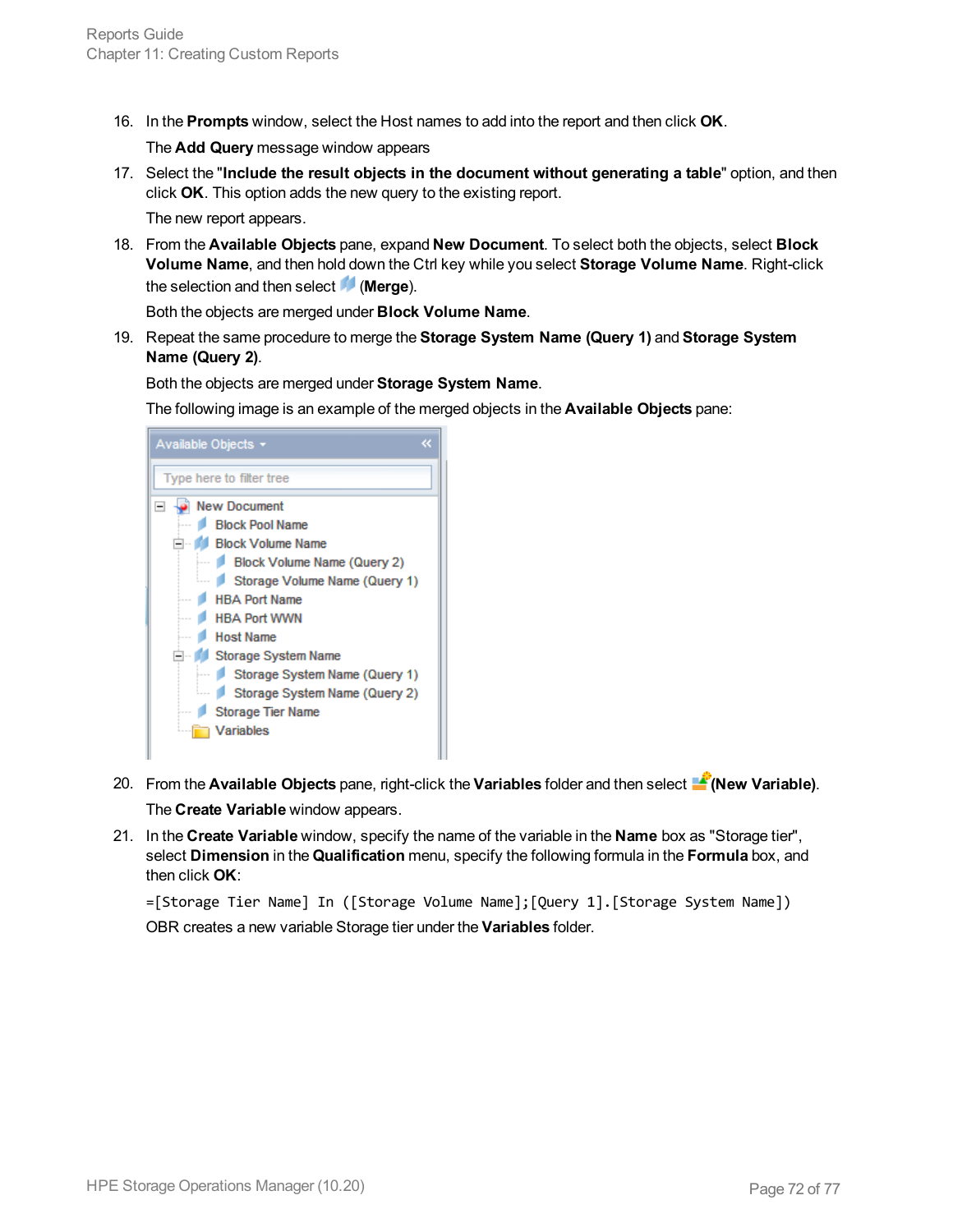

22. From the **Available Objects** pane, drag the Storage tier variable to the report table to add the Storage tier column to the table.

The following report is an example of the Storage Tier Information, Hosts, and Storage Volumes:

| <b>Storage System Name</b>   | <b>Storage Volume Name</b> | <b>Host Name</b> | <b>HBA Port Name</b> | <b>HBA Port WWWN</b> | <b>Storage tier</b> |
|------------------------------|----------------------------|------------------|----------------------|----------------------|---------------------|
| DAS_Vplex_c1(FNM00122300173) | C1 Vol1 VMAX               | SEBL001          | Adapter 0 Port 0     | 50014380011cfe54     | Tier <sub>2</sub>   |
| DAS Vplex c1(FNM00122300173) | C1 Vol1 VMAX               | SEBL001          | Adapter 0 Port 0     | 50014380011cfe54     | Tier <sub>2</sub>   |
| DAS_Vplex_c1(FNM00122300173) | C1 Vol1 VMAX               | SEBL001          | Adapter 0 Port 0     | 50014380011cfe54     | Tier_2              |
| DAS Vplex c1(FNM00122300173) | C1 Vol1 VMAX               | SEBL001          | Adapter 0 Port 0     | 50014380011cfe54     | Tier <sub>2</sub>   |
| DAS_Vplex_c1(FNM00122300173) | C1_Vol1_VMAX               | SEBL001          | Adapter 0 Port 0     | 50014380011cfe54     | Tier_2              |
| DAS Vplex c1(FNM00122300173) | C1 Vol1 VMAX               | SEBL001          | Adapter 0 Port 0     | 50014380011cfe54     | Tier <sub>2</sub>   |
| DAS_Vplex_c1(FNM00122300173) | C1 Vol1 VMAX               | SEBL001          | Adapter 0 Port 0     | 50014380011cfe54     | Tier_2              |
| DAS Vplex c1(FNM00122300173) | C1 Vol1 VMAX               | SEBL001          | Adapter 0 Port 0     | 50014380011cfe54     | Tier <sub>2</sub>   |
| DAS_Vplex_c1(FNM00122300173) | C1_Vol1_VMAX               | SEBL001          | Adapter 0 Port 0     | 50014380011cfe54     | Tier_2              |
| DAS Vplex c1(FNM00122300173) | C1 Vol1 VMAX               | SEBL001          | Adapter 0 Port 0     | 50014380011cfe54     | Tier <sub>2</sub>   |
| DAS_Vplex_c1(FNM00122300173) | C1_Vol1_VMAX               | SEBL001          | Adapter 0 Port 0     | 50014380011cfe54     | Tier_2              |
| DAS Vplex c1(FNM00122300173) | C1 Vol1 VMAX               | SEBL001          | Adapter 0 Port 0     | 50014380011cfe54     | Tier <sub>2</sub>   |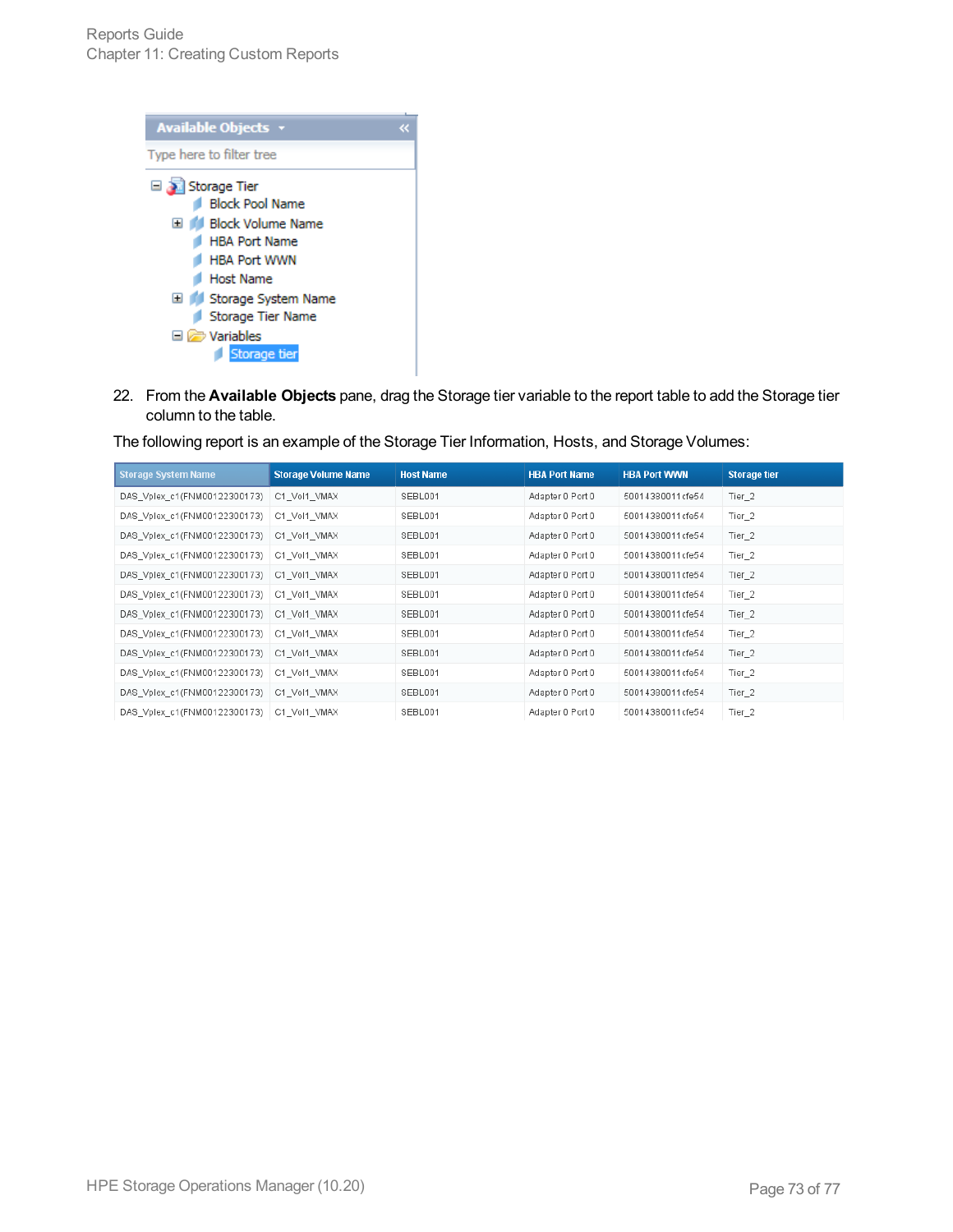# Chapter 12: Remove a Configured SOM Reporting Server from the SOM Management Server

The SOM management server transfers data to all configured SOM reporting server. To quit sending data from the SOM management server to any decommissioned SOM reporting server, remove that SOM reporting server from the SOM management server.

To remove a configured SOM reporting server from the SOM management server, run the following command on the SOM management server:

#### **somdatatransfercertconfig.ovpl -removeremoteserver** *OBR\_server*

Replace <*OBR* server> with the IP address or fully qualified domain name of the SOM reporting server.

The above command does not remove the existing data from the SOM reporting server, it stops sending any new data to it.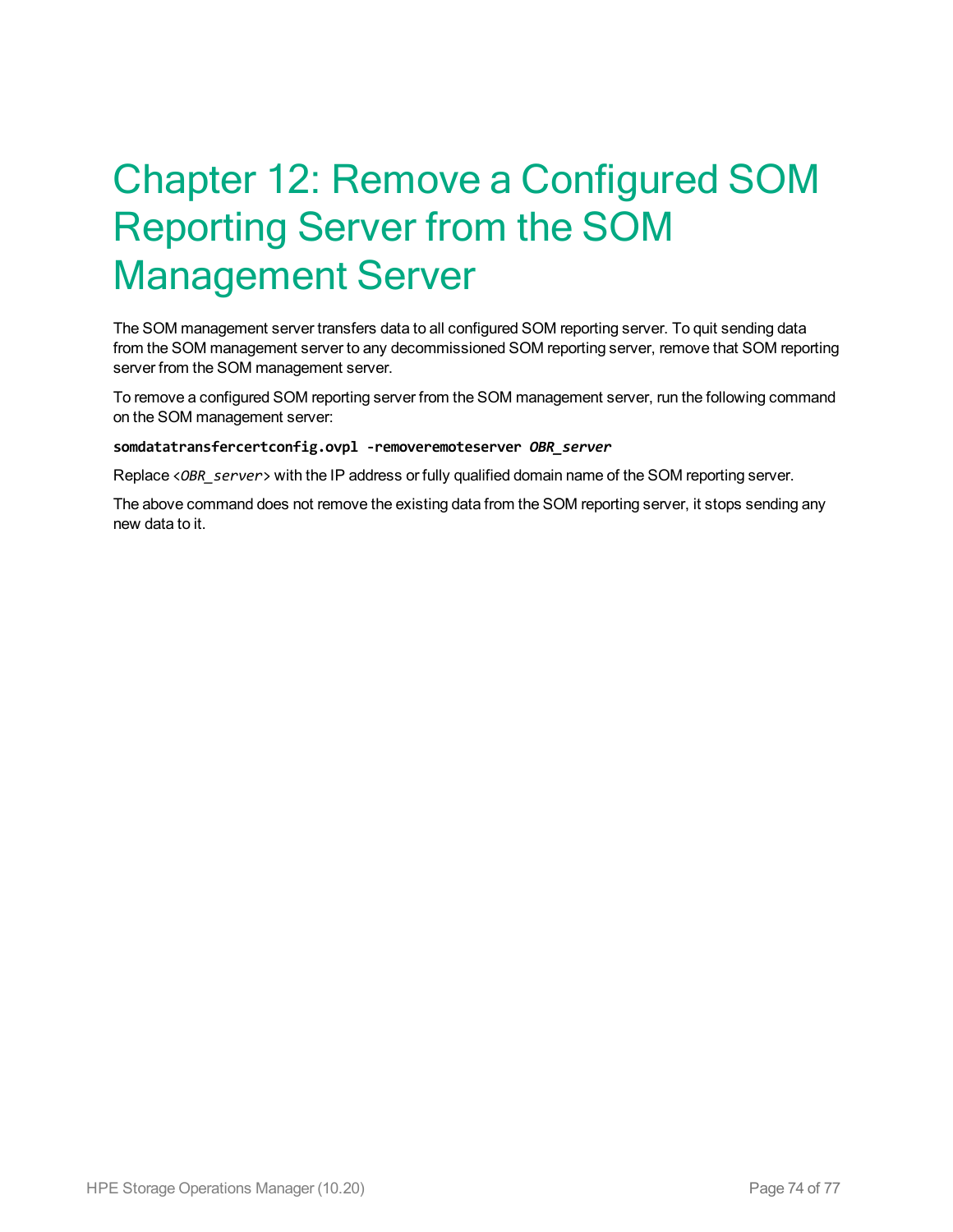### Chapter 13: Known Issues

- NAS Dependency Report shows incorrect data.
- Custom reports for SOM content packs show multiple value errors for reports.

**Workaround**: In **Display** of table properties, select the **Yes** check-box for **Avoid duplicate row aggregation**.

- Standard reports for SOM content packs show both local and external unused storage disks.
- Standard reports for SOM content packs show same element repeatedly with different UUIDs when an element is discovered, data is collected to SOM reporting server; and then the same element is deleted and rediscovered.
- <sup>l</sup> Standard reports for SOM content packs show random period range when **Use Custom Range** option is selected for **Select Date Range** prompt.

**Workaround**: At the **Select Date Range** prompt, if you choose **Use Custom Range** option, provide the **Enter Start Date** and **Enter Stop Date** values to customize the period range of your report.

- Standard reports for SOM content packs show a breakage in the line graph if there are null values for any metric.
- Standard reports for SOM content packs do not show performance or capacity data for elements where data collection has not happened or is not possible.
- In the standard reports for SOM content packs, the Top 25 Thin Volumes report of HPE Storage Operations Manager Content Pack for Storage Systems is not showing 25 unique thin volumes.
- <sup>l</sup> Switch Port input and output performance report shows some random report period range when the **Use Custom Range** option is selected for Date Range.
- Drill-down reports cannot be viewed in PDF format.
- . In some of the OBR Web reports, the coordinates of the Y-axis get repeated.
- OBR shows multiple records of an element that is managed in multiple CMS with a custom name set in one CMS. To override viewing duplicate data, set a common custom name (Properties page) to the element in all the CMS where the element is managed.
- In the SOM Host Reporting Universe, the OLAP statistics consider all the volumes of a Host. The custom report that is generated sums up individual volume capacities and hence displays incorrect OLAP statistics for Hosts with ZFS volumes. You can refer to the standard report and exclude the ZFS volumes at the host or CMS level.
- In the SOM Host Reporting Universe, the Host Capacity Report, does not display capacity details of host clusters that do not have OS details.
- In the SOM Host Reporting Universe, the Host capacity list of objects address the file systems only and hence data for raw volumes is not shown.
- The standard report for Switch Port Utilization might not load in HTML view if you are using Firefox. If you encounter this problem, you can view the page using a different web browser.
- On importing the BIAR files, the custom reports for SOM content packs show an error message that some objects are missing in the universe.

**Workaround**: Go to **Data Access** tab and click **Edit**; the Query Panel opens. Remove all the objects from the query panel and add the same objects back to the query.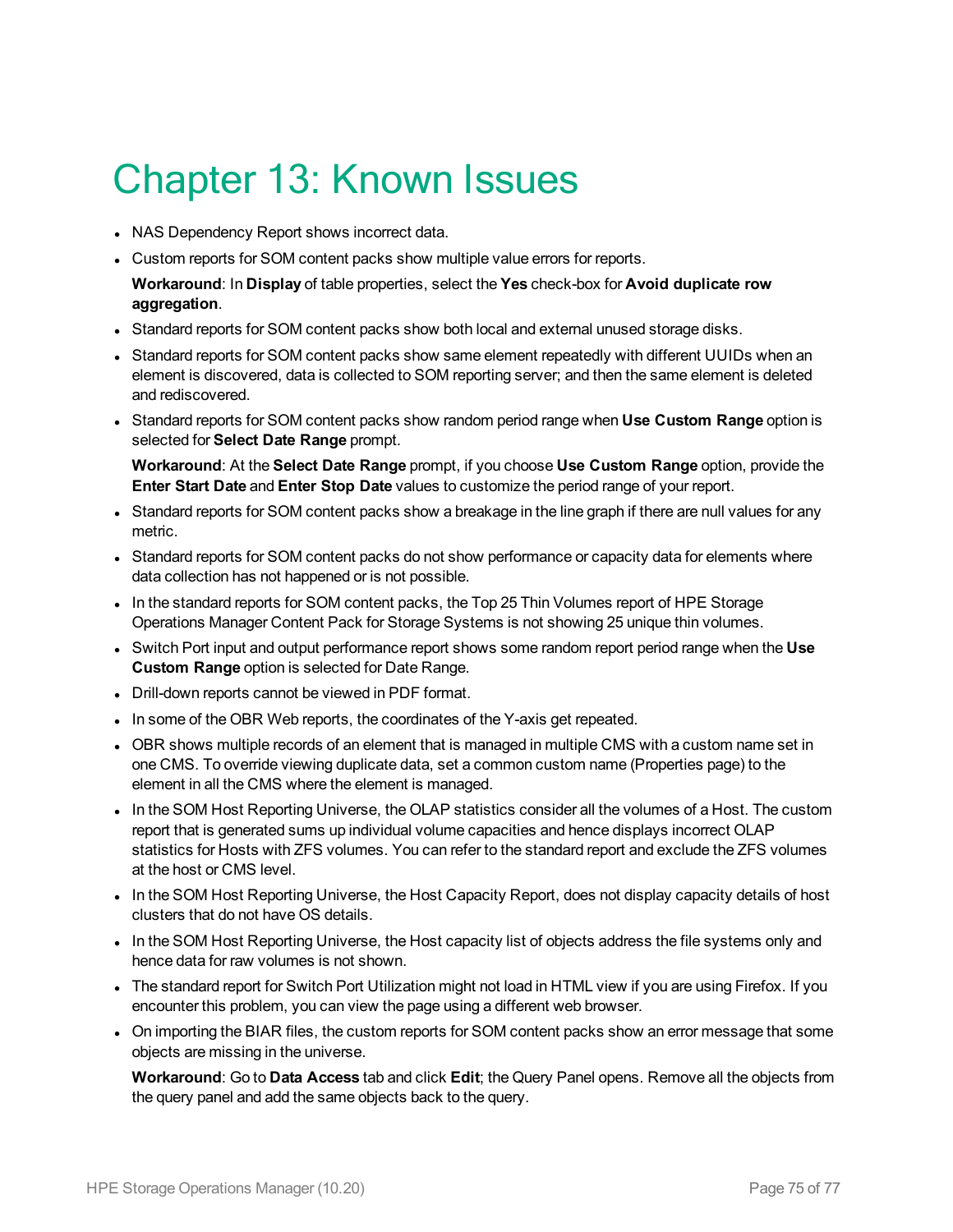- OBR inserts '0' as a default record in each table in the standard or custom reports for any SOM content packs. Users can ignore this if it listed as a part of prompts.
- To view the relationship between the parent and child incidents in custom reports for SOM content packs, select all the child events from the **Supplemental** folder along with Correlation Nature, Correlated Children UUID, and Correlated Parents UUID.
- In SOM Host Multipathing report, the values for the all filters are displayed as 0.

**Workaround Note**: Click **Refresh List** to populate values in the filters.

• OBR displays the following error when you execute a custom or a standard report for SOM content packs:

An internal error occurred while calling **getsessioninfosEX API**.

**Workaround Note**: This is an issue specific to BO. Log off and then log on again to BI Launch Pad or restart the BO services to resolve this issue.

In the SOM Host Reporting Universe, the Host disk drive custom report, does not show any data when the disk drive name with the following pattern is applied as a filter:

#### \\.\PHYSICALDRIVE0

**Workaround Note**: This issue is because the BO eliminates the  $\setminus \setminus$  string in the disk drive name applied in filter. Do not use **equal to** or **Inlist** condition, use **Match Pattern** condition in Query filters.

- In standard or custom reports for SOM content packs, OBR displays information for the columns where you can drill down/up or use reset dependencies string only in English (it is not locale-specific).
- In standard or custom reports for SOM content packs, OBR displays the date/time on X-axis only in English only (it is not locale-specific).
- In the SOM Storage System Universe, the Block Pool Capacity Statistics report, displays an additional pool for storage devices. All extra pools shown in the reports are primordial pools. However, users can filter the pools to meet their requirements.
- When multiple SOM servers are integrated to a single OBR, the reports might display the same element for multiple SOM servers. This could result in an incorrect aggregated capacity in the report.

**Workaround Note**: In the report, include the SOM server name and the element UUID, so that the report displays the values collected by each SOM server.

OR

Delete the element from one of the SOM server.

- If the node group object is used while creating reports in the HPE Storage Operations Manager Content Pack for NetApp C-Mode Performance Statistics reporting universe, OBR does not display the File Logical Volume details for nodes and vservers.
- In the custom reports for SOM content packs, the OBR displays the shares of vfilers as the shares of the Physical node.

Example: If a physical node has two vfilers, the OBR displays the shares of both the physical node and vfilers in the physical node shares.

• Users are unable to generate the reports when the Server Memory Full pop-up message appears while generating the reports in OBR.

**Workaround Note**: Increase the default memory settings on BO.

• Unable to launch the OBR BO.

**Workaround Note**: Users cannot launch the OBR BO when the tomcat service is not running. Start the tomcat service, and then launch the OBR BO.

• OBR installation in GUI mode is not supported.